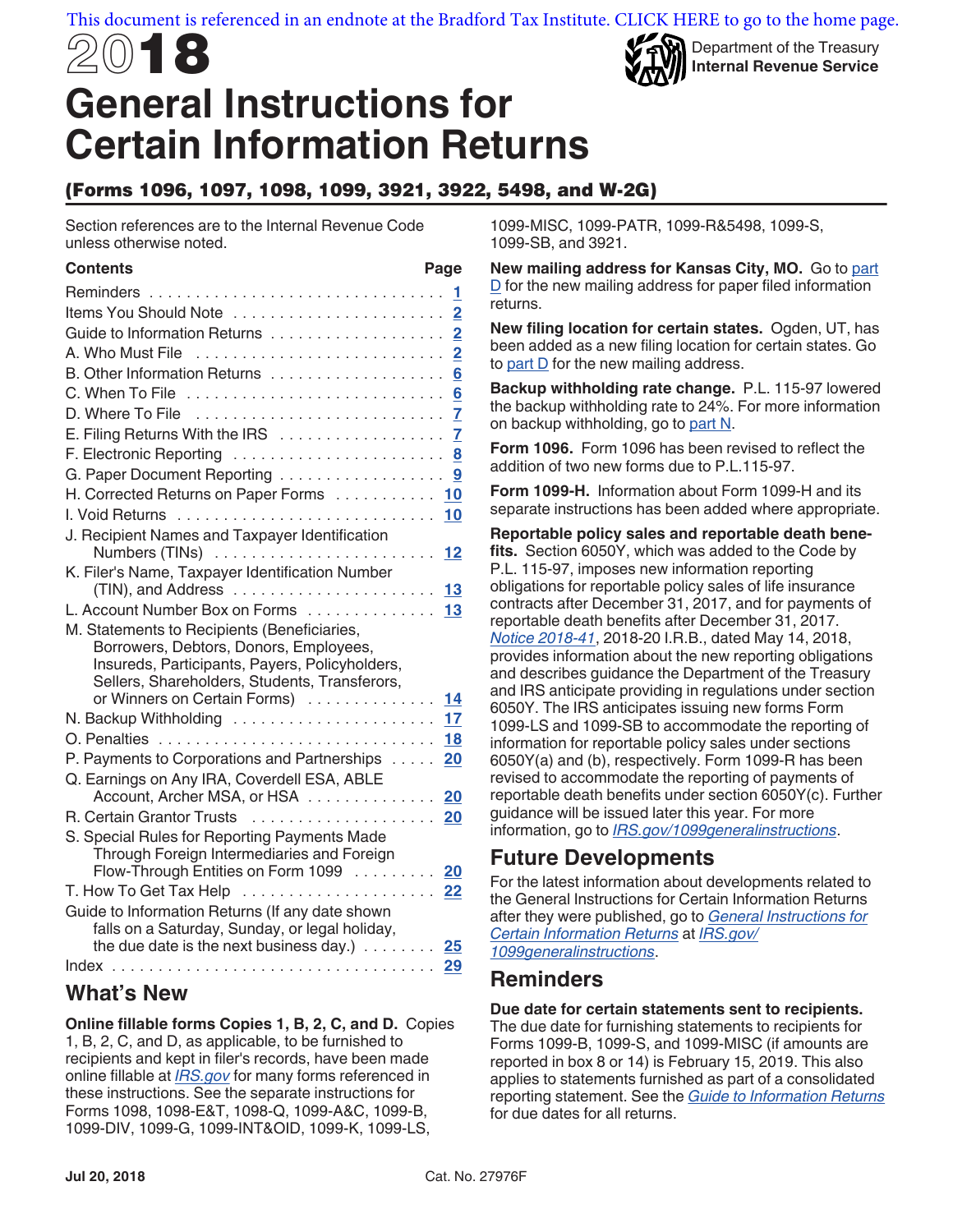<span id="page-1-0"></span>**Electronic filing.** *E-filers* are reminded that using the FIRE System requires following the specifications contained in Pub. 1220. Also, the IRS does not provide a fill-in form option for most forms covered by these instructions; however, see *[Online fillable forms](#page-6-0)* in [part E,](#page-6-0) later. See [part F](#page-7-0) for information on *[e-file](#page-7-0)*.

**Payee.** Throughout these instructions, the term "payee" means any recipient of Forms 1097, 1098, 1099, 3921, 3922, 5498, or W-2G including beneficiaries, borrowers, debtors, donors, employees, insureds, participants, policyholders, sellers, shareholders, students, transferors, and winners.

**Where to file.** All information returns filed on paper will be filed with three Internal Revenue Service Centers: Austin, TX, Kansas City, MO, and Ogden, UT. See [part D](#page-6-0) and Form 1096, Annual Summary and Transmittal of U.S. Information Returns.

# **Items You Should Note**

### **Photographs of Missing Children**

The Internal Revenue Service is a proud partner with the *[National Center for Missing & Exploited Children®](https://www.missingkids.com) [\(NCMEC\)](https://www.missingkids.com)*. Photographs of missing children selected by the NCMEC may appear in instructions on pages that would otherwise be blank. You can help bring these children home by looking at the photographs and calling 800-THE-LOST (800-843-5678) if you recognize a child.

### **Available Products**

In addition to these general instructions, which contain general information concerning Forms 1096, 1097, 1098, 1099, 3921, 3922, 5498, and W-2G, we provide specific form instructions as separate products. Get the instructions you need for completing a specific form from the following list of separate instructions.

- Instructions for Form 1097-BTC.
- Instructions for Form 1098.
- Instructions for Form 1098-C.
- Instructions for Forms 1098-E and 1098-T.
- Instructions for Form 1098-Q.
- Instructions for Forms 1099-A and 1099-C.
- Instructions for Form 1099-B.
- Instructions for Form 1099-CAP.
- Instructions for Form 1099-DIV.
- Instructions for Form 1099-G.
- Instructions for Form 1099-H
- Instructions for Forms 1099-INT and 1099-OID.
- Instructions for Form 1099-K.
- Instructions for Form 1099-LS.
- Instructions for Form 1099-LTC.
- Instructions for Form 1099-MISC.
- Instructions for Form 1099-PATR.
- Instructions for Form 1099-Q.
- Instructions for Forms 1099-QA and 5498-QA.
- Instructions for Forms 1099-R and 5498.
- Instructions for Form 1099-S.
- Instructions for Forms 1099-SA and 5498-SA.
- Instructions for Form 1099-SB.
- Instructions for Forms 3921 and 3922.
- Instructions for Form 5498-ESA.
- Instructions for Forms W-2G and 5754.

You can also obtain the latest developments for each of the forms and instructions listed here by visiting their information pages at *[IRS.gov](https://www.irs.gov)*. See the separate instructions for each form on the webpage via the link.

See *[How To Get Forms, Publications, and Other](#page-21-0)  [Assistance](#page-21-0)*, later.

### **Guide to Information Returns**

See the [chart,](#page-24-0) later, for a brief summary of information return reporting rules.

### **Use Form 1096 To Send Paper Forms to the IRS**

You must send Copies A of all paper Forms 1097, 1098, 1099, 3921, 3922, 5498, and W-2G to the IRS with Form 1096, Annual Summary and Transmittal of U.S. Information Returns. Instructions for completing Form 1096 are contained on Form 1096. Also see [part E](#page-6-0).



*If you are filing Forms 1098-MA or 1099-H, write "1098-MA" or "1099-H" in the blank area above*   $t$ <sup>4</sup> *the "For Official Use Only" entry spaces.*<br> **CAUTION** the "For Official Use Only" entry spaces.

### **Reporting Backup Withholding on Forms 1099 and W-2G**

If you backup withhold on a payment, you must file the appropriate Form 1099 or Form W-2G with the IRS and furnish a statement to the recipient to report the amount of the payment and the amount withheld. This applies even though the amount of the payment may be below the normal threshold for filing Form 1099 or Form W-2G. For how to report backup withholding, see [part N.](#page-16-0)

### **Substitute Statements to Recipients**

If you are using a substitute form to furnish information statements to recipients (generally Copy B), be sure your substitute statements comply with the rules in Pub. 1179. Pub. 1179, which is revised annually, explains the requirements for format and content of substitute statements to recipients. See [part M](#page-13-0) for additional information.

### **Taxpayer Identification Number (TIN) Matching**

TIN Matching allows a payer or authorized agent who is required to file Forms 1099-B, DIV, INT, K, MISC, OID, and/or PATR, which report income subject to backup withholding, to match TIN and name combinations with IRS records before submitting the forms to the IRS. TIN Matching is one of the e-services products that is offered and is accessible through the IRS website. For program guidelines, see Pub. 2108-A, or go to *[IRS.gov](https://www.irs.gov)* and enter keyword "TIN matching" in the upper right corner. It is anticipated that payers who validate the TIN and name combinations before filing information returns will receive fewer backup withholding (CP2100) notices and penalty notices. E-services technical support is available by calling 866-255-0654.

# **A. Who Must File**

See the separate specific instructions for each form.

**Nominee/middleman returns.** Generally, if you receive a Form 1099 for amounts that actually belong to another person, you are considered a nominee recipient. You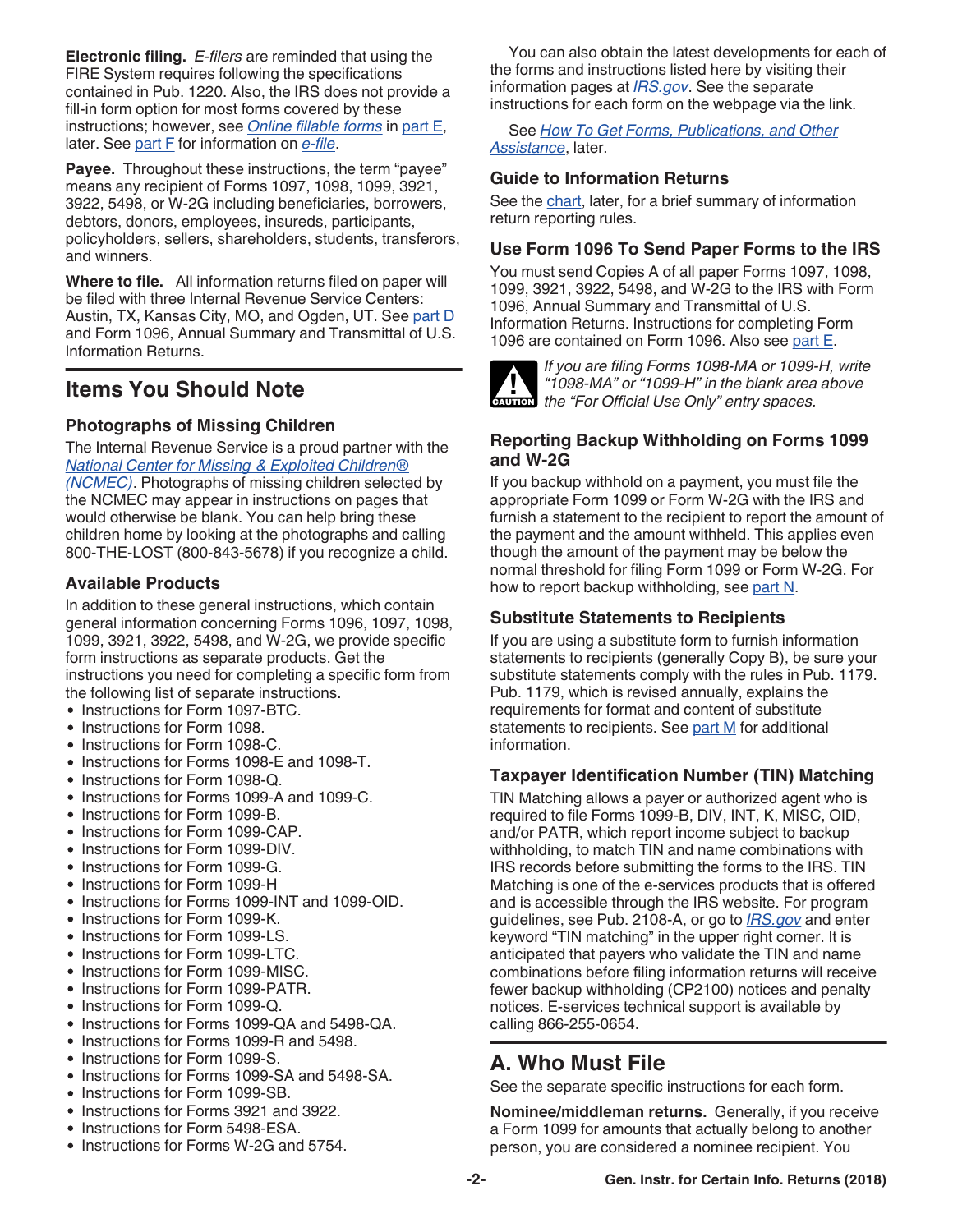<span id="page-2-0"></span>must file a Form 1099 with the IRS (the same type of Form 1099 you received) for each of the other owners showing the amounts allocable to each. You must also furnish a Form 1099 to each of the other owners. File the new Form 1099 with Form 1096 with the Internal Revenue Service Center for your area. On each new Form 1099, list yourself as the "payer" and the other owner as the "recipient." On Form 1096, list yourself as the "Filer." A spouse is not required to file a nominee return to show amounts owned by the other spouse. The nominee, not the original payer, is responsible for filing the subsequent Forms 1099 to show the amount allocable to each owner.

**Successor/predecessor reporting.** A successor business entity (a corporation, partnership, or sole proprietorship) and a predecessor business entity (a corporation, partnership, or sole proprietorship) may agree that the successor will assume all or some of the predecessor's information reporting responsibilities. This would permit the successor to file one Form 1097, 1098, 1099, 3921, 3922, 5498, or W-2G for each recipient combining the predecessor's and successor's reportable amounts, including any withholding. If they so agree and the successor satisfies the predecessor's obligations and the conditions described on this page, the predecessor does not have to file the specified information returns for the acquisition year. If the successor and predecessor do not agree, or if the requirements described are not met, the predecessor and the successor each must file Forms 1097, 1098, 1099, 3921, 3922, 5498, and W-2G for their own reportable amounts as they usually would. For more information and the rules that apply to filing combined Forms 1042-S, see Rev. Proc. 99-50, which is available on page 757 of Internal Revenue Bulletin 1999-52 at *[IRS.gov/pub/irs-irbs/irb99-52.pdf](https://www.irs.gov/pub/irs-irbs/irb99-52.pdf)*.

The combined reporting procedure is available when all the following conditions are met.

1. The successor acquires from the predecessor substantially all the property (a) used in the trade or business of the predecessor, including when one or more corporations are absorbed by another corporation under a merger agreement under which the surviving corporation becomes the owner of all the assets and assumes all the liabilities of the absorbed corporation(s), or (b) used in a separate unit of a trade or business of the predecessor.

2. The predecessor is required to report amounts, including any withholding, on information returns for the year of acquisition for the period before the acquisition.

3. The predecessor is not required to report amounts, including withholding, on information returns for the year of acquisition for the period after the acquisition.

*Combined reporting agreement.* The predecessor and the successor must agree on the specific forms to which the combined reporting procedure applies and that the successor assumes the predecessor's entire information reporting obligations for these forms. The predecessor and successor may agree to:

1. Use the combined reporting procedure for all Forms 1097, 1098, 1099, 3921, 3922, 5498, and W-2G; or

2. Limit the use of the combined reporting procedure to (a) specific forms, or (b) specific reporting entities, including any unit, branch, or location within a particular

business entity that files its own separate information returns. For example, if the predecessor's and successor's only compatible computer or recordkeeping systems are their dividends paid ledgers, they may agree to use the combined reporting procedure for Forms 1099-DIV only. Similarly, if the only compatible systems are in their midwest branches, they may agree to use the combined reporting procedure for only the midwest branches.

*Combined reporting procedure.* On each Form 1097, 1098, 1099, 3921, 3922, 5498, and W-2G filed by the successor, the successor must combine the predecessor's (before the acquisition) and successor's reportable amounts, including any withholding, for the acquisition year and report the aggregate. For transactional reporting, the successor must report each of the predecessor's transactions and each of its own transactions on the appropriate form. The successor may include with the form sent to the recipient additional information explaining the combined reporting.

For purposes of the combined reporting procedure, the sharing of TINs and other information obtained under section 3406 for information reporting and backup withholding purposes does not violate the confidentiality rules in section 3406(f).

*Statement required.* The successor must file a statement with the IRS indicating the forms that are being filed on a combined basis under Rev. Proc. 99-50. The statement must:

1. Include the predecessor's and successor's names, addresses, telephone numbers, employer identification numbers (EINs), and the name and telephone number of the person responsible for preparing the statement;

2. Reflect separately the amount of federal income tax withheld by the predecessor and by the successor for each type of form being filed on a combined basis (for example, Form 1099-R or 1099-MISC); and

3. Be sent separately from Forms 1097, 1098, 1099, 3921, 3922, 5498, and W-2G by the forms' due date to: Internal Revenue Service, Information Returns Branch, 230 Murall Drive, Mail Stop 4360, Kearneysville, WV 25430. Do not send Form 1042-S statements to this address. Instead, use the address given in the Instructions for Form 1042-S; see Rev. Proc. 99-50.

**Qualified settlement funds.** A qualified settlement fund must file information returns for distributions to claimants if any transferor to the fund would have been required to file if the transferor had made the distributions directly to the claimants.

For distributions to transferors, a fund is subject to the information reporting requirements of sections 6041 and 6041A and may be required to file Form 1099-MISC. For payments made by the fund on behalf of a claimant or transferor, the fund is subject to these same rules and may have to file Form 1099-MISC for the payment to a third party. For information reporting purposes, a payment made by the fund on behalf of a claimant or transferor is considered a distribution to the claimant or transferor and is also subject to information reporting requirements.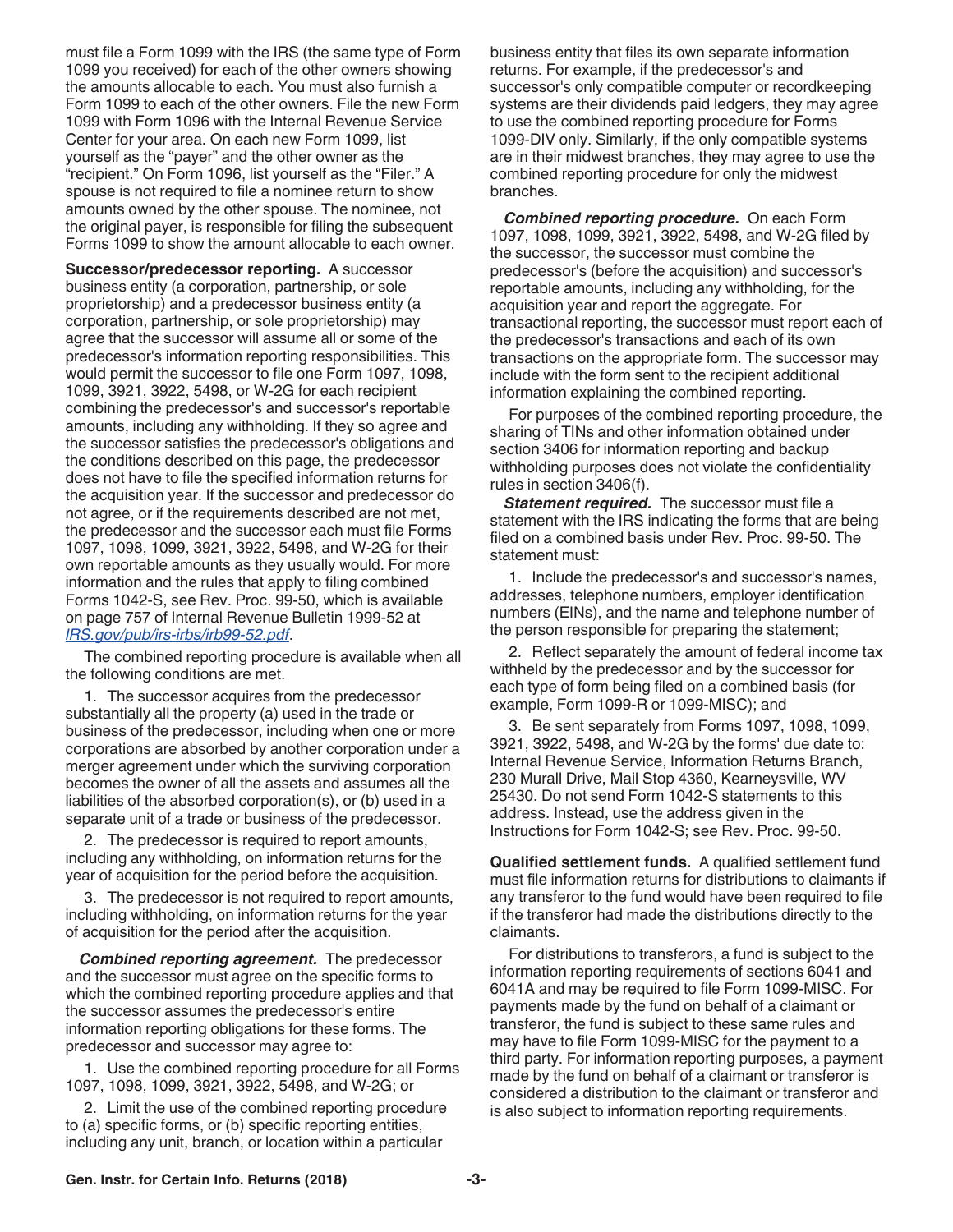<span id="page-3-0"></span>The same filing requirements, exceptions, and thresholds may apply to qualified settlement funds as apply to any other payer. That is, the fund must determine the character of the payment (for example, interest, fixed or determinable income, or gross proceeds from broker transactions) and to whom the payment is made (for example, corporation or individual).

For more information, see Regulations section 1.468B-2(l). Also, see Treasury Decision (TD) 9249, 2006-10 I.R.B. 546, available at *[IRS.gov/irb/2006-10\\_IRB/](https://www.irs.gov/irb/2006-10_IRB/ar05.html) [ar05.html](https://www.irs.gov/irb/2006-10_IRB/ar05.html)*. TD 9249 relates to escrow and similar funds.

**Payments to foreign persons.** See the Instructions for Form 1042-S, relating to U.S. source income of foreign persons, for reporting requirements relating to payments to foreign persons.

#### **Widely held fixed investment trusts (WHFITs).**

Trustees and middlemen of WHFITs are required to report all items of gross income and proceeds on the appropriate Form 1099. For the definition of a WHFIT, see Regulations section 1.671-5(b)(22). A tax information statement that includes the information provided to the IRS on Forms 1099, as well as additional information identified in Regulations section 1.671-5(e), must be furnished to trust interest holders (TIHs).

Items of gross income (including OID) attributable to the TIH for the calendar year including all amounts of income attributable to selling, purchasing, or redeeming of a trust holder's interest in the WHFIT must be reported. Items of income that are required to be reported including non-pro rata partial principal payments, trust sales proceeds, redemption asset proceeds, and sales of a trust interest on a secondary market must be reported on Form 1099-B. See Regulations section 1.671-5(d).

Safe harbor rules for determining the amount of an item to be reported on Form 1099 and a tax information statement with respect to a TIH in a non-mortgage WHFIT (NMWHFIT) and a widely held mortgage trust (WHMT) are found in Regulations sections 1.671-5(f) and (g), respectively.

Trustees and middlemen must follow all the rules for filing Forms 1099 with the IRS and furnishing a statement to the TIH (except as noted below) as described in parts A through S of these instructions. Trustees and middlemen should also follow the separate instructions for Forms 1099-B, 1099-DIV, 1099-INT, 1099-MISC, and 1099-OID, as applicable, which may address additional income reporting requirements.

*Due date and other requirements for furnishing statement to TIH.* The written tax information for 2018 furnished to the TIH is due on or before March 15, 2019. For other items of expense and credit that must be reported to the TIH, see Regulations section 1.671-5(c).

There is no reporting requirement if the TIH is an exempt recipient unless the trustee or middleman backup withholds under section 3406. If the trustee or middleman backup withholds, then follow the rules in [part N.](#page-16-0) An exempt recipient for this purpose is defined in Regulations section 1.671-5(b)(7).

*Reporting to foreign persons.* Items of a WHFIT attributable to a TIH who is not a U.S. person must be reported and amounts withheld following the provisions of sections 1441 through 1464. See Form 1042-S and its separate instructions for more information.

### **Foreign Account Tax Compliance Act (FATCA) Filing Requirements of Certain Foreign Financial Institutions (FFIs)**

If you are required to report an account that is a U.S. account under chapter 4 of the Code (chapter 4), you may be eligible to elect to report the account on Form(s) 1099 instead of on Form 8966, FATCA Report.

*If the account is either a U.S. account held by a passive nonfinancial foreign entity (NFFE) that is a*  **P** passive nonfinancial foreign entity (NFFE) that is **caution** U.S.-owned foreign entity or an account held by *an owner-documented FFI, do not file a Form 1099 with respect to such an account. Instead, you must file Form 8966, in accordance with its requirements and its accompanying instructions, to report the account for chapter 4 purposes.*

#### **Election described in Regulations section**

**1.1471-4(d)(5)(i)(A).** You are eligible to make this election to report an account on Form(s) 1099 if: You are a participating FFI (including a Reporting Model 2 FFI) (PFFI) or are a registered deemed-compliant FFI (RDC FFI) (other than a Reporting Model 1 FFI) required to report a U.S. account as a condition of your applicable RDC FFI status (see Regulations section 1.1471-5(f)(1)  $(i))$ ;

You are required to report the account as a U.S. account for chapter 4 purposes; and

The account is a U.S. account held by a specified U.S. person.

#### **Election described in Regulations section**

**1.1471-4(d)(5)(i)(B).** You are eligible to make this election to report an account on Form(s) 1099 if:

You are a PFFI or are an RDC FFI (other than a Reporting Model 1 FFI) required to report a U.S. account as a condition of your applicable RDC FFI status (see Regulations section 1.1471-5(f)(1)(i));

You are required to report the account as a U.S. account for chapter 4 purposes; and

The account is a U.S. account held by a specified U.S. person that is a cash value insurance contract or annuity contract that you elect to report in a manner similar to section 6047(d).

You may make an election described in Regulations section 1.1471-4(d)(5)(i)(A) or (B) either with respect to all such U.S. accounts or with respect to any clearly identified group of such accounts (for example, by line of business or by location where the account is maintained).

**Special reporting by U.S. payer described in Regulations section 1.1471-4(d)(2)(iii)(A).** If you are a U.S. payer that is a PFFI other than a U.S. branch, you also may satisfy your requirement to report with respect to a U.S. account for chapter 4 purposes by reporting on each appropriate Form 1099 in the manner described in Regulations section 1.1471-4(d)(2)(iii)(A).

**Reporting procedure.** If you are an FFI that is eligible to make an election described in Regulations section  $1.1471-4(d)(5)(i)(A)$  or (B) or are a U.S. payer reporting as described in Regulations section 1.1471-4(d)(2)(iii)(A),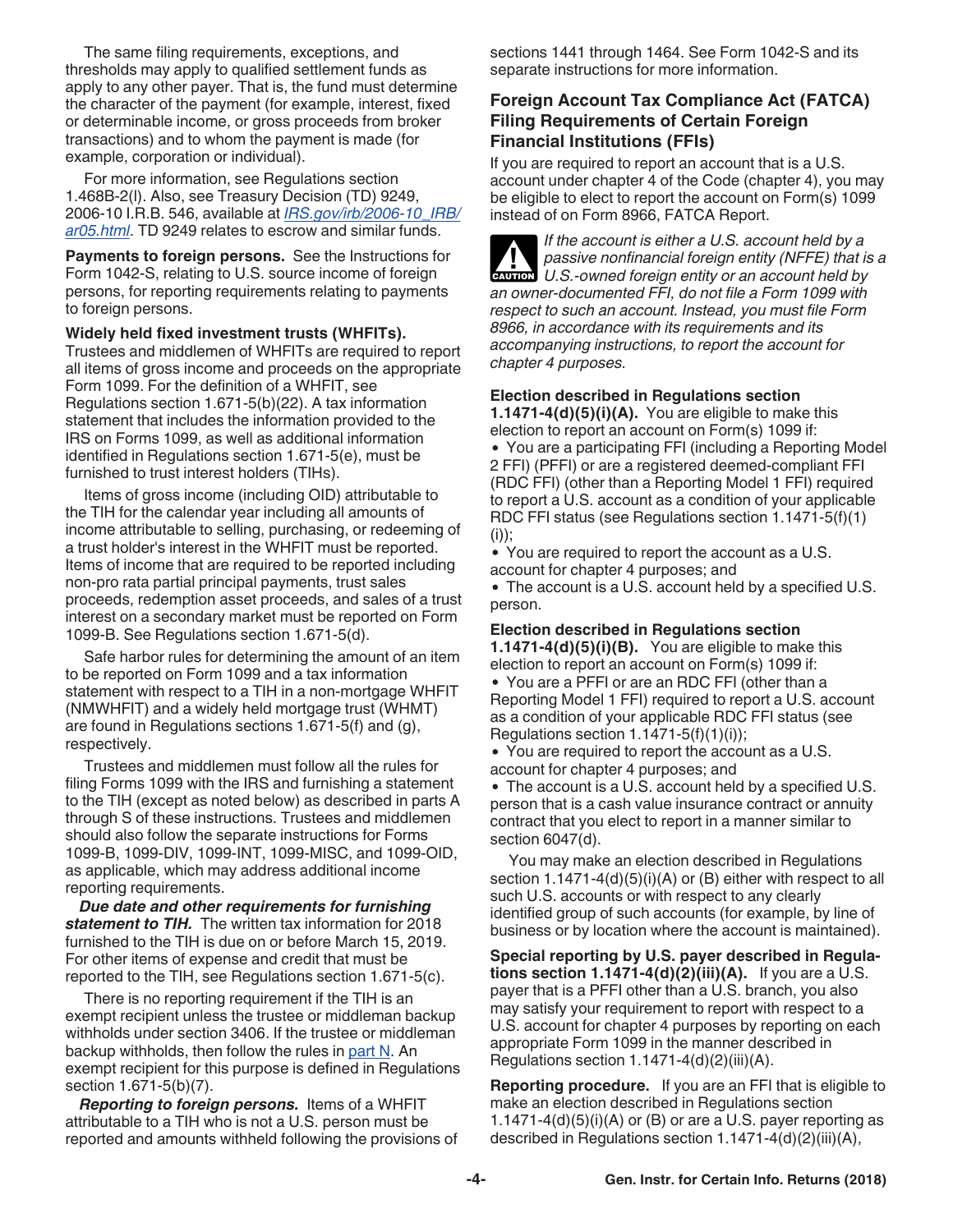you must do so by filing each appropriate Form 1099 with the IRS and reporting the payments required to be reported by a U.S. payer (as defined in Regulations section 1.6049-5(c)(5)) with respect to the account. See, however, *Payments required to be reported*, later. See also the separate specific instructions for each form to determine which form to file.

*All Form 1099 filers must have an EIN. If you have not previously filed a Form 1099 or other return, you must obtain an EIN and include it on each Form 1099 that you file. See [part K](#page-12-0) for more information, including how to obtain an EIN.* **TIP**

In addition to the information otherwise required to be reported on the appropriate Form 1099, you also must include the following information for each account you are reporting as described in Regulations section 1.1471-4(d)  $(2)(iii)(A)$  or  $(d)(5)(i)(A)$  or  $(B)$ .

The name, address, and TIN of the account holder.

• The account number.

• If applicable, the jurisdiction of the branch that maintains the account being reported by adding the branch's jurisdiction after the payer's name, that is, "Payer's Name (Jurisdiction X branch)."

*If you are an FFI making an election described in Regulations section 1.1471-4(d)(5)(i)(A) or (B), or*  **Regulations section 1.1471-4(d)(5)(i)(A) of a union are a U.S. payer reporting as described in** *Regulations section 1.1471-4(d)(2)(iii)(A), you are required to report the payee's account number on each Form 1099 you file (regardless of the fact that the account number otherwise may be optional for purposes of reporting on the applicable Form 1099).*

If you are a sponsoring entity that is reporting a U.S. account on behalf of a sponsored FFI described above, report on the appropriate Form(s) 1099 the following information in the payer boxes (if filing on paper) or in the appropriate fields of the payer record (if filing electronically).

• For the name, enter the sponsored FFI's name on the first line and the sponsoring entity's name on the second line.

For the address, enter the sponsoring entity's address.

• For the federal (or taxpayer) identification number, enter the sponsored FFI's EIN.

In addition, if you are filing electronically, enter numeric code "1" in the "Transfer Agent Indicator" field. See Pub. 1220 for electronic filing of forms. If you are filing on paper, enter your Global Intermediary Identification Number (GIIN) in the lower right-hand portion of the title area on the top of Form 1096, Annual Summary and Transmittal of U.S. Information Returns. For transmittal of paper forms, see Form 1096 and its accompanying instructions.

If you are an FFI described above that is electing to report an account to which you did not make any payments for the calendar year that are required to be reported on a Form 1099, you must report the account on Form 1099-MISC. In addition, if you made any payments for the calendar year that would be required to be reported on a Form 1099 if not for an applicable dollar amount

threshold, you also must report the account on Form 1099-MISC. See the Instructions for Form 1099-MISC.

**Payments required to be reported.** If you make an election described in Regulations section 1.1471-4 (d)(5)  $(i)(A)$  or  $(B)$ , you are required to report any payments made to the account as required for purposes of the election, that is, payments that would be reportable under sections 6041, 6042, 6045, and 6049 if you were a U.S. payer.



*Reporting under chapter 4 does not affect an FFI's otherwise applicable obligations to report*  otherwise applicable obligations to reposition of the payments as a payer under chapter 61.

**Forms 1099 used.** The payments required to be reported under this election for calendar year 2018 must be reported, as applicable, on Form 1099-B, Proceeds From Broker or Barter Exchange Transactions; Form 1099-DIV, Dividends and Distributions; 1099-INT, Interest Income; 1099-MISC, Miscellaneous Income; 1099-OID, Original Issue Discount; or 1099-R, Distributions From Pensions, Annuities, Retirement or Profit-Sharing Plans, IRAs, Insurance Contracts, etc. See also the separate specific instructions for each form.

**Definitions.** For detailed information about definitions that apply for purposes of chapter 4 generally, see Regulations section 1.1471-1(b). A Reporting FI under a Model 2 Intergovernmental Agreement (IGA) should also refer to definitions that may apply under that IGA or apply pursuant to any applicable domestic law pertaining to its FATCA obligations. Solely for purposes of filing Forms 1099, the following definitions are provided to help guide filers through the process.

*Account.* An account means a financial account described in Regulations section 1.1471-5(b), including a cash value insurance contract and annuity contract.

*Account holder.* An account holder is the person who holds a financial account, as determined under Regulations section 1.1471-5(a)(3).

*Foreign financial institution (FFI).* An FFI generally means a foreign entity that is a financial institution.

*Owner-documented FFI.* An owner-documented FFI is an FFI described in Regulations section 1.1471-5(f)(3).

*Participating FFI (PFFI).* A PFFI is an FFI that has agreed to comply with the requirements of an FFI agreement with respect to all branches of the FFI, other than a branch that is a reporting Model 1 FFI or a U.S. branch. The term PFFI also includes an FFI described in a Model 2 IGA that has agreed to comply with the requirements of an FFI agreement with respect to a branch, and a [Qualified Intermediary \(QI\)](#page-19-0) branch of a U.S. financial institution, unless such branch is a reporting Model 1 FFI.

*Recalcitrant account holder.* A recalcitrant account holder is an account holder (other than an account holder that is an FFI) of a PFFI or registered deemed-compliant FFI that has failed to provide the FFI maintaining its account with the information required under Regulations section 1.1471-5(g).

*Registered deemed-compliant FFI (RDC FFI).* A registered deemed-compliant FFI is an FFI described in Regulations section 1.1471-5(f)(1), and includes a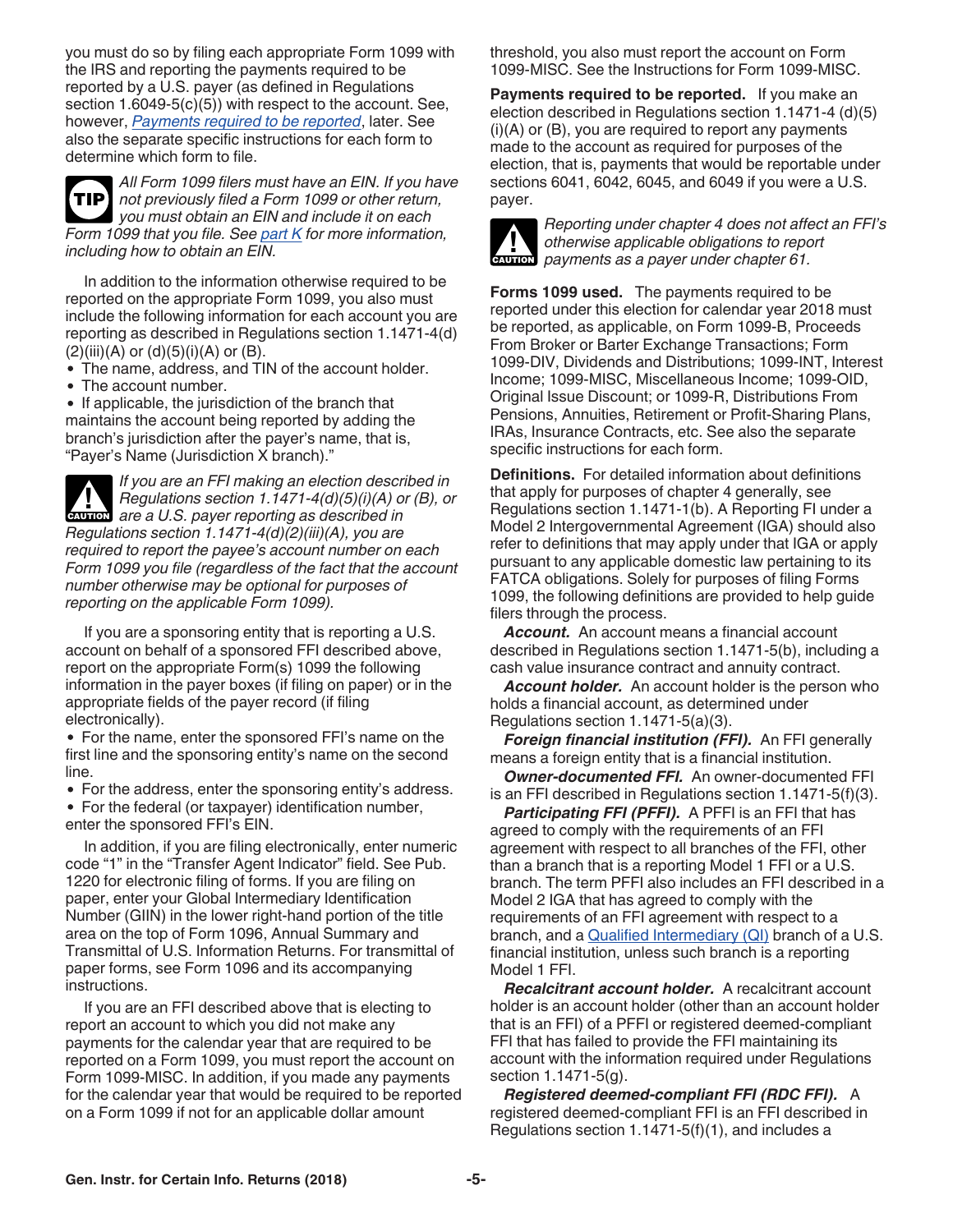<span id="page-5-0"></span>Reporting Model 1 FFI, a QI branch of a U.S. financial institution that is a Reporting Model 1 FFI, and a nonreporting [Foreign Intermediary \(FI\)](#page-19-0) treated as a registered deemed-compliant FFI under a Model 2 IGA.

*Reporting Model 1 FFI.* A Reporting Model 1 FFI is an FI, including a foreign branch of a U.S. financial institution, treated as a reporting financial institution under a Model 1 IGA.

*Reporting Model 2 FFI.* A Reporting Model 2 FFI is an FI or branch of an FI treated as a reporting financial institution under a Model 2 IGA.

*Specified U.S. person.* A specified U.S. person is any U.S. person described in Regulations section 1.1473-1(c).

*Sponsored FFI.* A Sponsored FFI is an FFI that is an investment entity, a controlled foreign corporation, or a closely held investment vehicle that has a Sponsoring Entity that performs certain due diligence, withholding, and reporting obligations on behalf of the Sponsored FFI.

**Sponsoring Entity.** A Sponsoring Entity is an entity that has registered with the IRS to perform the due diligence, withholding, and reporting obligations of one or more Sponsored FFIs or Sponsored Direct Reporting NFFEs.

*U.S. account.* A U.S. account is any account held by one or more specified U.S. persons. A U.S. account also includes any account held by a passive NFFE that has one or more substantial U.S. owners, or in the case of a Reporting Model 2 FFI, any account held by a passive NFFE that has one or more controlling persons that are specified U.S. persons. See Regulations section 1.1471-5(a) and an applicable Model 2 IGA.

# **B. Other Information Returns**

The income information you report on the following forms must not be repeated on Forms 1099 or W-2G.

Form W-2, reporting wages and other employee compensation.

Forms 1042-S and 1000, reporting income to foreign persons.

Form 2439, reporting undistributed long-term capital gains of a regulated investment company (RIC) or real estate investment trust (REIT).

• Schedule K-1 of Forms 1065 or 1065-B, reporting distributive shares to members of a partnership.

• Schedule K-1 of Form 1041, reporting distributions to beneficiaries of trusts or estates.

• Schedule K-1 of Form 1120S, reporting distributive shares to shareholders of S corporations.

Schedule K of Form 1120-IC-DISC, reporting actual and constructive distributions to shareholders and deferred DISC income.

• Schedule Q of Form 1066, reporting income from a real estate mortgage investment conduit (REMIC) to a residual interest holder.

# **C. When To File**

File Forms 1097, 1098, 1099, 3921, 3922, or W-2G on paper by February 28, 2019, or April 1, 2019, if filing electronically. File Forms 5498, 5498-ESA, 5498-QA, and 5498-SA by May 31, 2019. Form 1096 must accompany all paper submissions. See part  $E$  for paper and part  $F$  for electronic filing requirements.



*File Form 1099-MISC on paper or electronically by January 31, 2019, if you are reporting nonemployee compensation (NEC) in box 7.*

You will meet the requirement to file if the form is properly addressed and mailed on or before the due date. If the regular due date falls on a Saturday, Sunday, or legal holiday, file by the next business day. A business day is any day that is not a Saturday, Sunday, or legal holiday. See [part M](#page-13-0) about providing Forms 1097, 1098, 1099, 3921, 3922, 5498, and W-2G or statements to recipients.

**Private delivery services (PDSs).** You can use certain PDSs designated by the IRS to meet the "timely mailing as timely filing" rule for information returns. Go to *[IRS.gov/](https://www.irs.gov/PDS) [PDS](https://www.irs.gov/PDS)* for the current list of designated PDSs.

The PDS can tell you how to get written proof of the mailing date.

For the IRS mailing address to use if you're using a PDS, go to *[IRS.gov/PDSstreetAddresses](https://www.irs.gov/PDSstreetAddresses)*.



*PDSs can't deliver items to P.O. boxes. You must use the U.S. Postal Service to mail any item to an*  **IRS P.O.** box address.

**Reporting period.** Forms 1097, 1098, 1099, 3921, 3922, and W-2G are used to report amounts received, paid, credited, donated, transferred, or canceled, in the case of Form 1099-C, during the calendar year. Forms 5498, 5498-ESA, 5498-QA, and 5498-SA are used to report amounts contributed and the fair market value of an account for the calendar year.

**Extension of time to file.** You can get an automatic 30-day extension of time to file by completing Form 8809. The form may be submitted on paper, or through the FIRE System either as a fill-in form or an electronic file. A signature or explanation may be required for the extension. However, you must file Form 8809 by the due date of the returns in order to get the 30-day extension. Under certain hardship conditions you may apply for an additional 30-day extension. See the instructions for Form 8809 for more information.



*For Forms W-2 and 1099-MISC with NEC, only one extension is allowed. No automatic extension is available. See the instructions for Form 8809.*



*For tax year 2018, requests for extensions of time to file Forms 1099-QA and 5498-QA may be filed on paper only.*

*How to apply.* As soon as you know that a 30-day extension of time to file is needed, file Form 8809. Follow the instructions on Form 8809 and mail it to the address listed in the instructions on the form. See the instructions for Form 8809 for more information.

You can submit the extension request online through the FIRE System. You are encouraged to submit requests using the online fill-in form. See Pub. 1220, Part B, for more information on filing online or electronically.

*Extension for statements to recipients.* For information on requesting an extension of time to furnish statements to recipients, see *[Extension of time to furnish](#page-15-0) [statements to recipients](#page-15-0)* under [part M](#page-13-0).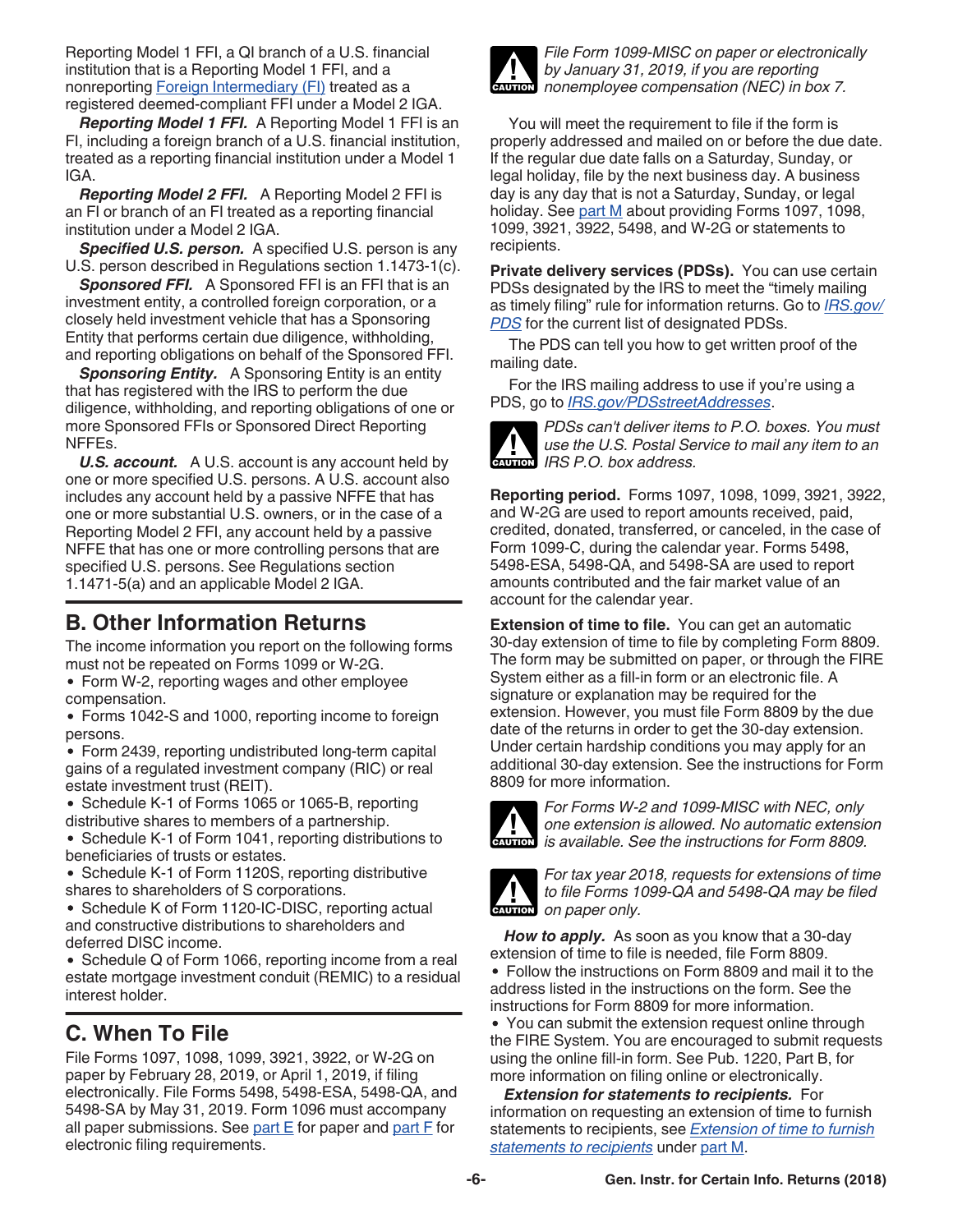# <span id="page-6-0"></span>**D. Where To File**



*Use the address for your state for mailing information returns.*

Send all information returns filed on paper to the following.

| Alabama, Arizona, Arkansas,<br>Delaware, Florida, Georgia,<br>Kentucky, Maine,<br>Massachusetts, Mississippi,<br>New Hampshire, New Jersey,<br>New Mexico, New York, North<br>Carolina, Ohio, Texas,<br>Vermont, Virginia                                         | Department of the Treasury<br>Internal Revenue Service<br>Center<br><b>Austin, TX 73301</b>                     |
|-------------------------------------------------------------------------------------------------------------------------------------------------------------------------------------------------------------------------------------------------------------------|-----------------------------------------------------------------------------------------------------------------|
| Alaska, Colorado, Hawaii,<br>Idaho, Illinois, Indiana, Iowa,<br>Kansas, Michigan, Minnesota,<br>Missouri, Montana, Nebraska,<br>Nevada, North Dakota,<br>Oklahoma, Oregon, South<br>Carolina, South Dakota,<br>Tennessee, Utah, Washington,<br>Wisconsin, Wyoming | Department of the Treasury<br>Internal Revenue Service<br>Center<br>PO Box 219256<br>Kansas City, MO 64121-9256 |
| California, Connecticut, District<br>of Columbia, Louisiana,<br>Maryland, Pennsylvania,<br>Rhode Island, West Virginia                                                                                                                                            | Department of the Treasury<br>Internal Revenue Service<br>Center<br>Ogden, UT 84201                             |

If your legal residence or principal place of business or principal office or agency is outside the United States, file with the Department of the Treasury, Internal Revenue Service Center, Austin, TX 73301.

**State and local tax departments.** Contact the applicable state and local tax department as necessary for reporting requirements and where to file.

# **E. Filing Returns With the IRS**

The IRS strongly encourages the quality review of data before filing to prevent erroneous notices from being mailed to payees (or others for whom information is being reported).



*Generally, you are not required to report payments smaller than the minimum described for a form; however, you may prefer, for economy and your own convenience, to file Copies A for all payments. The IRS encourages this.*

If you must file any Form 1097, 1098, 1099, 3921, 3922, 5498, or W-2G with the IRS and you are filing paper forms, you must send a Form 1096 with each type of form as the transmittal document. You must group the forms by form number and submit each group with a separate Form 1096. For example, if you file Forms 1098, 1099-A, and

1099-MISC, complete one Form 1096 to transmit Forms 1098, another for Forms 1099-A, and a third for Forms 1099-MISC. Specific instructions for completing Form 1096 are included on the form. Also, see *Transmitters, paying agents, etc.*, later. For information about filing corrected paper returns, see [part H.](#page-9-0)



*Because the IRS processes paper forms by machine (optical character recognition equipment), you cannot file Form 1096 or Copy A of Forms 1097, 1098, 1099, 3921, 3922, or 5498 that you print from the IRS website, but see* Online fillable forms*, later. However, you can use Copy B from those sources to provide recipient statements.*

You can order information returns and instructions online at *[IRS.gov/OrderForms](https://www.irs.gov/orderforms)*, or you can mail an order to the address in [part T](#page-21-0).

See Pub. 1179 for specifications for private printing of substitute information returns. You may not request special consideration. Only forms that conform to the official form and the specifications in Pub. 1179 are acceptable for filing with the IRS.

**Online fillable forms.** Due to the very low volume of paper Forms 1097-BTC, 1098-C, 1098-MA, 1099-CAP, 1099-H, 1099-LTC, 1099-Q, 1099-QA, 1099-SA, 5498-ESA, 5498-QA, and 5498-SA received and processed by the IRS each year, these forms have been converted to online fillable PDFs. You may fill out these forms, found online at *[IRS.gov/FormsPubs](https://www.irs.gov/formspubs)*, and send Copy B to each recipient. For filing with the IRS, follow your usual procedures for filing electronically if you are filing 250 or more of a form type. If you are filing any of these forms on paper due to a low volume of recipients, **for these forms only**, you may send a black-and-white Copy A with form 1096 that you print from the IRS website. See [part G](#page-8-0) for paper document reporting.

**Transmitters, paying agents, etc.** A transmitter, service bureau, paying agent, or disbursing agent (hereafter referred to as "agent") may sign Form 1096 on behalf of any person required to file (hereafter referred to as "payer") if the conditions in (1) and (2) below are met.

1. The agent has the authority to sign the form under an agency agreement (oral, written, or implied) that is valid under state law.

2. The agent signs the form and adds the caption "For: (Name of payer)."

Signing of the form by an authorized agent on behalf of the payer does not relieve the payer of the liability for penalties for not filing a correct, complete, and timely Form 1096 and accompanying returns.

Forms 1097, 1098, 1099, 3921, 3922, 5498, W-2G, or acceptable substitute statements to recipients issued by a service bureau or agent should show the same payer's name as shown on the information returns filed with the IRS.

For information about the election to report and deposit backup withholding under the agent's TIN and how to prepare forms if the election is made, see Rev. Proc. 84-33, 1984-1 C.B. 502, and the Instructions for Form 945.

#### **Gen. Instr. for Certain Info. Returns (2018) -7-**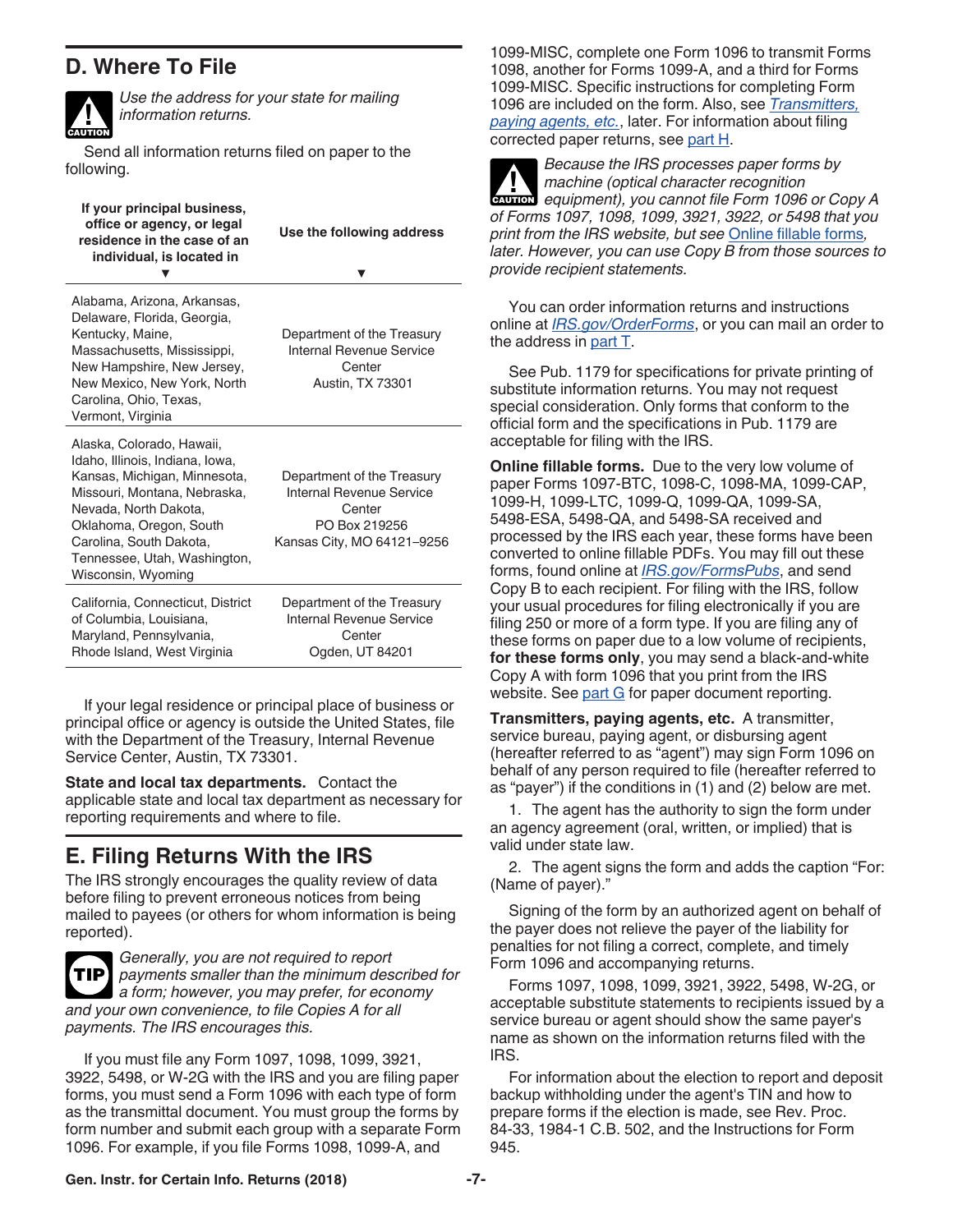<span id="page-7-0"></span>**Keeping copies.** Generally, keep copies of information returns you filed with the IRS or have the ability to reconstruct the data for at least 3 years, 4 years for Form 1099-C, from the due date of the returns. Keep copies of information returns for 4 years if backup withholding was imposed.

**Shipping and mailing.** Send the forms to the IRS in a flat mailing (not folded). If you are sending many forms, you may send them in conveniently sized packages. On each package, write your name, number the packages consecutively, and place Form 1096 in package number one. Postal regulations require forms and packages to be sent by First-Class Mail.

# **F. Electronic Reporting**

Electronic reporting may be required for filing all information returns discussed in these instructions (see *Who must file electronically*, later). Different types of payments, such as interest, dividends, and rents, may be reported in the same submission.



You can file Forms 1097, 1098, 1099, 3921, 3922, 5498, and W-2G, **except Forms 1099-QA and 5498-QA,** 

electronically through the Filing Information Returns Electronically System (FIRE System); however, you must have software that can produce a file in the proper format according to Pub. 1220. Pub. 1220 provides the procedures for reporting electronically and is updated annually. Pub. 1220 is available at *[IRS.gov](https://www.irs.gov)*. The FIRE System does not provide a fill-in form option for information return reporting. The FIRE System operates 24 hours a day, 7 days a week. You may access the FIRE System online at *[FIRE.IRS.gov](http://fire.irs.gov)*.



*Forms 1099-QA and 5498-QA can only be filed on paper.*

**Due dates.** File Forms 1097, 1098, 1099, 3921, 3922, or W-2G electronically by April 1, 2019. File Forms 5498, 5498-ESA, 5498-QA, or 5498-SA by May 31, 2019. See [part M](#page-13-0) about providing Forms 1097, 1098, 1099, 3921, 3922, 5498, and W-2G or statements to recipients.



*File Form 1099-MISC by January 31, 2019, if you are reporting nonemployee compensation in* 

**Extension of time to file.** For information about requesting an extension of time to file, see *[Extension of](#page-5-0) [time to file](#page-5-0)*, earlier, under [part C](#page-5-0).



*If you file electronically, do not file the same returns on paper.*

**Who must file electronically.** If you are required to file 250 or more information returns during the year, you must file electronically. The 250-or-more requirement applies separately to each type of form. For example, if you must file 500 Forms 1098 and 100 Forms 1099-A, you must file Forms 1098 electronically, but you are not required to file Forms 1099-A electronically.

The electronic filing requirement does not apply if you apply for and receive a hardship waiver. See *How to request a waiver from filing electronically*, later.



*The IRS encourages you to file electronically even though you are filing fewer than 250 returns.*

**Filing requirement applies separately to originals and corrections.** The electronic filing requirements apply separately to original returns and corrected returns. Originals and corrections are not aggregated to determine whether you are required to file electronically. For example, if you file 400 Forms 1098 electronically and you are making 75 corrections, your corrections can be filed on paper because the number of corrections for Form 1098 is less than the 250 filing requirement. However, if you are filing 250 or more Form 1098 corrections, they have to be filed electronically.

**Reporting incorrect payer name and/or TIN.** If a payer discovers an error in reporting the payer (not recipient) name and/or TIN, write a letter containing the following information.

1. Name and address of the payer.

2. Type of error (including the incorrect payer name/TIN that was reported).

- 3. Tax year.
- 4. Payer TIN.
- 5. Transmitter Control Code (TCC).
- 6. Type of return.
- 7. Number of payees.
- 8. Filing method (paper or electronic).
- 9. Was federal income tax withheld?

Send the letter to Internal Revenue Service, Information Returns Branch, 230 Murall Drive, Mail Stop 4360, Kearneysville, WV 25430.

If a payer realizes duplicate reporting or a large percentage of incorrect information has been filed, contact the information reporting customer service site at 866-455-7438 for further instructions.

**How to get approval to file electronically.** File Form 4419 at least 30 days before the due date of the returns. File Form 4419 for all types of returns that will be filed electronically. See Form 4419 for more information. Once you have received approval, you need not reapply each year. The IRS will provide a written reply to the applicant and further instructions at the time of approval, usually within 30 days.

**How to request a waiver from filing electronically.** To receive a waiver from the required filing of information returns electronically, submit Form 8508 at least 45 days before the due date of the returns for which you are requesting a waiver. You cannot apply for a waiver for more than 1 tax year at a time. If you need a waiver for more than 1 tax year, you must reapply at the appropriate time each year.

If a waiver for original returns is approved, any corrections for the same types of returns will be covered under the waiver. However, if you submit original returns electronically but you want to submit your corrections on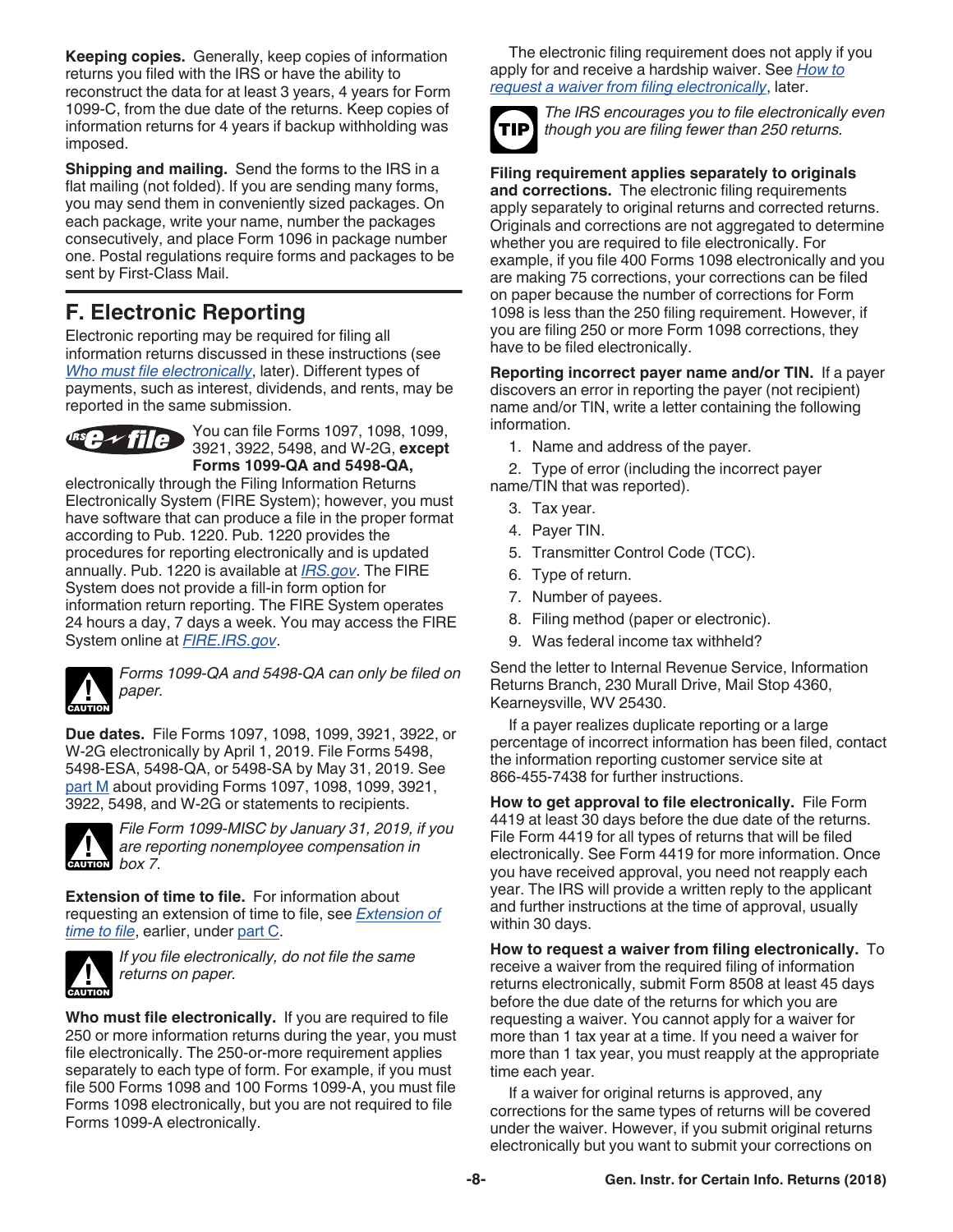<span id="page-8-0"></span>paper, a waiver must be approved for the corrections if you must file 250 or more corrections.

If you receive an approved waiver, do not send a copy of it to the service center where you file your paper returns. Keep the waiver for your records only.

**Penalty.** If you are required to file electronically but fail to do so, and you do not have an approved waiver, you may be subject to a penalty of up to \$270 per return for failure to file electronically unless you establish reasonable cause. However, you can file up to 249 returns on paper; those returns will not be subject to a penalty for failure to file electronically. See [part O.](#page-17-0)

The penalty applies separately to original returns and corrected returns. See *[Filing requirement applies](#page-7-0)  [separately to originals and corrections](#page-7-0)*, earlier.

# **G. Paper Document Reporting**

If you are required to file 250 or more information returns, see [part F](#page-7-0).

#### **Follow these guidelines.**

1. Although handwritten forms are acceptable, they must be completely legible and accurate to avoid processing errors. Handwritten forms often result in name/TIN mismatches. Use block print, not script characters. If you have a small number of forms, consider contacting an IRS business partner who may be able to prepare them with little or no cost to you. See (5) below for details. Type entries using black ink in 12-point Courier font. Copy A is read by machine and must be typed clearly using no corrections in the data entry fields. Data must be printed in the middle of the blocks, well separated from other printing and guidelines. Entries completed by hand, or using script, italic, or proportional spaced fonts, or in colors other than black, cannot be read correctly by machine. Make all dollar entries without the dollar sign, but include the decimal point (00000.00). Show the cents portion of the money amounts. If a box does not apply, leave it blank.

2. Do not enter 0 (zero) or "None" in money amount boxes when no entry is required. Leave the boxes blank unless the instructions specifically require that you enter a 0 (zero). For example, in some cases, you must enter 0 (zero) to make corrections. See [part H](#page-9-0).

3. Do not enter number signs (#)—RT 2, not Rt. #2.

4. Send the entire page of Copy A of your information returns with Form 1096 to the IRS even if some of the forms are blank or void. Do not use staples on any forms.

5. To locate an IRS business partner who may be able to offer low-cost or even free filing of certain forms, enter "*e-file* for Business Partners" in the search box on *[IRS.gov](https://www.irs.gov)*.

**Multiple filings.** If, after you file Forms 1097, 1098, 1099, 3921, 3922, 5498, or W-2G, you discover additional forms that are required to be filed, file these forms with a new Form 1096. Do not include copies or information from previously filed returns.

**Required format.** Because paper forms are scanned, all Forms 1096 and Copies A of Forms 1097, 1098, 1099, 3921, 3922, and 5498 must be prepared in accordance

with the following instructions. If these instructions are not followed, you may be subject to a penalty for each incorrectly filed document. See [part O.](#page-17-0)

1. Do not cut or separate Copies A of the forms that are printed two or three to a sheet (except Form W-2G). Generally, Forms 1097, 1098, 1099, 3921, 3922, and 5498 are printed two or three to an 8 1/2 x 11 inch sheet. Form 1096 is printed one to an 8 1/2 x 11 inch sheet. These forms must be submitted to the IRS on the 8  $1/2$  x 11 inch sheet. If at least one form on the page is correctly completed, you must submit the entire page. Forms W-2G may be separated and submitted as single forms. Send the forms to the IRS in a flat mailing (not folded).

2. Forms 1098-MA, 1099-CAP, 1099-LTC, 1099-QA, 1099-SA, 5498-ESA, 5498-QA, and 5498-SA that you print from *[IRS.gov](https://www.irs.gov)* will print 1-to-a-page on 8 1/2 x 11 paper. Do not cut off the excess paper, unless you are using a pinfeed printer. If so, remove the pinfeed strip.

3. No photocopies of any forms are acceptable. See *[How To Get Forms, Publications, and Other Assistance](#page-21-0),*  later.

4. Do not staple, tear, or tape any of these forms. It will interfere with the IRS' ability to scan the documents.

5. Pinfeed holes on the form are not acceptable. Pinfeed strips outside the 8 1/2 x 11 inch area must be removed before submission, without tearing or ripping the form. Substitute forms prepared in continuous or strip form must be burst and stripped to conform to the size specified for a single sheet  $(8 \frac{1}{2} \times 11 \text{ inches})$  before they are filed with the IRS.

6. Do not change the title of any box on any form. Do not use a form to report information that is not properly reportable on that form. If you are unsure of where to report the data, call the information reporting customer service site at 866-455-7438 (toll free).

7. Report information only in the appropriate boxes provided on the forms. Make only one entry in each box unless otherwise indicated in the form's specific instructions.

8. Do not submit any copy other than Copy A to the IRS.

9. Do not use prior year forms unless you are reporting prior year information. Do not use subsequent year forms for the current year. Because forms are scanned, you must use the current year form to report current year information.

10. Use the official forms or substitute forms that meet the specifications in Pub. 1179. If you submit substitute forms that do not meet the current specifications and that are not scannable, you may be subject to a penalty for each return for improper format. See [part O](#page-17-0).

11. Do not use dollar signs (\$) (they are preprinted on the forms), ampersands (&), asterisks (\*), commas (,), or other special characters in money amount boxes.

12. Do not use apostrophes ('), asterisks (\*), or other special characters on the payee name line.

**Common errors.** Be sure to check your returns to prevent the following common errors.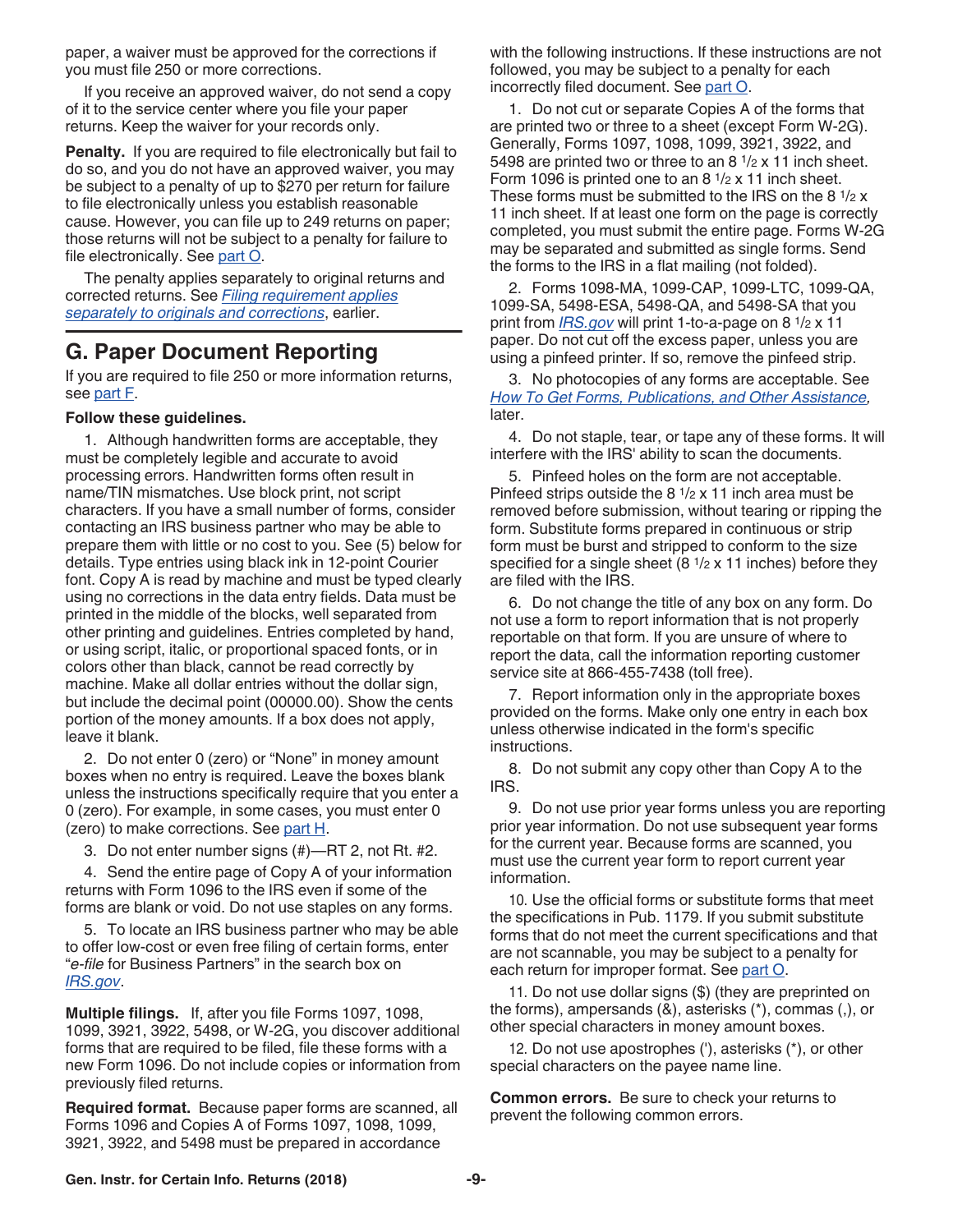<span id="page-9-0"></span>1. Duplicate filing. Do not send the same information to the IRS more than once. Also see *[Multiple filings](#page-8-0)*, earlier.

2. Filer's name, address, and TIN are not the same on Form 1096 and the attached Forms 1097, 1098, 1099, 3921, 3922, 5498, or W-2G.

3. Decimal point to show dollars and cents omitted. For example, 1230.00 is correct, not 1230.

4. Two or more types of returns submitted with one Form 1096 (for example, Forms 1099-INT and 1099-MISC with one Form 1096). You must submit a separate Form 1096 with each type of return.

# **H. Corrected Returns on Paper Forms**



*To file corrections for electronically filed forms, see [part F](#page-7-0) and Pub. 1220.*

If you filed a return with the IRS and later discover you made an error on it, you must:

Correct it as soon as possible and file Copy A and Form 1096 with your Internal Revenue Service Center (see [part](#page-6-0) [D](#page-6-0)), and

Furnish statements to recipients showing the correction.

When making a correction, complete all information (see *Filing corrected returns on paper forms*, later).

Do not cut or separate forms that are two or three to a page. Submit the entire page even if only one of the forms on the page is completed.

Do not staple the forms to Form 1096.

Do not send corrected returns to the IRS if you are correcting state or local information only. Contact the state or local tax department for help with this type of correction.

To correct payer information, see *[Reporting incorrect](#page-7-0)  [payer name and/or TIN](#page-7-0)*, earlier.

**Form 1096.** Use a separate Form 1096 for each type of return you are correcting. For the same type of return, you may use one Form 1096 for both originals and corrections. You do not need to correct a previously filed Form 1096.

**CORRECTED checkbox.** Enter an "X" in the "CORRECTED" checkbox only when correcting a form previously filed with the IRS or furnished to the recipient. Certain errors require two returns to make the correction. See *Filing corrected returns on paper forms* later to determine when to mark the "CORRECTED" checkbox.

**Account number.** If the account number was provided on the original return, the same account number must be included on both the original and corrected returns to properly identify and process the correction. If the account number was not provided on the original return, do not include it on the corrected return. See [part L](#page-12-0).

**Recipient's statement.** You may enter a date next to the "CORRECTED" checkbox. This will help the recipient in the case of multiple corrections.

**Filing corrected returns on paper forms.** The [error](#page-10-0) [charts](#page-10-0), later, give step-by-step instructions for filing corrected returns for the most frequently made errors.

They are grouped under Error Type 1 or 2. Correction of errors may require the submission of more than one return. Be sure to read and follow the steps given.

*If you fail to file correct information returns or furnish a correct payee statement, you may be*  furnish a correct payee statement, you may be<br>subject to a penalty. See [part O](#page-17-0) . Regulations *section 301.6724-1 (relating to information return penalties) does not require you to file corrected returns for missing or incorrect TINs if you meet the reasonable-cause criteria. You are merely required to include the correct TIN on the next original return you are required to file.*

*However, even if you meet the reasonable-cause criteria, the IRS encourages you to file corrections for incorrect or missing TINs so that the IRS can update the payees' records.*

# **I. Void Returns**

An "X" in the "VOID" box at the top of the form will not correct a previously filed return. See part  $H$  for instructions for making corrections.

**VOID box.** If a completed or partially completed Form 1097, 1098, 1099, 3921, 3922, or 5498 is incorrect and you want to void it before submission to the IRS, enter an "X" in the "VOID" box at the top of the form. For example, if you make an error while typing or printing a form, you should void it. The return will then be disregarded during processing by the IRS. Go to the next form on the page, or to another page, and enter the correct information; but do not mark the "CORRECTED" box. Do not cut or separate the forms that are two or three to a page. Submit the entire page even if only one of the forms on the page is a good return.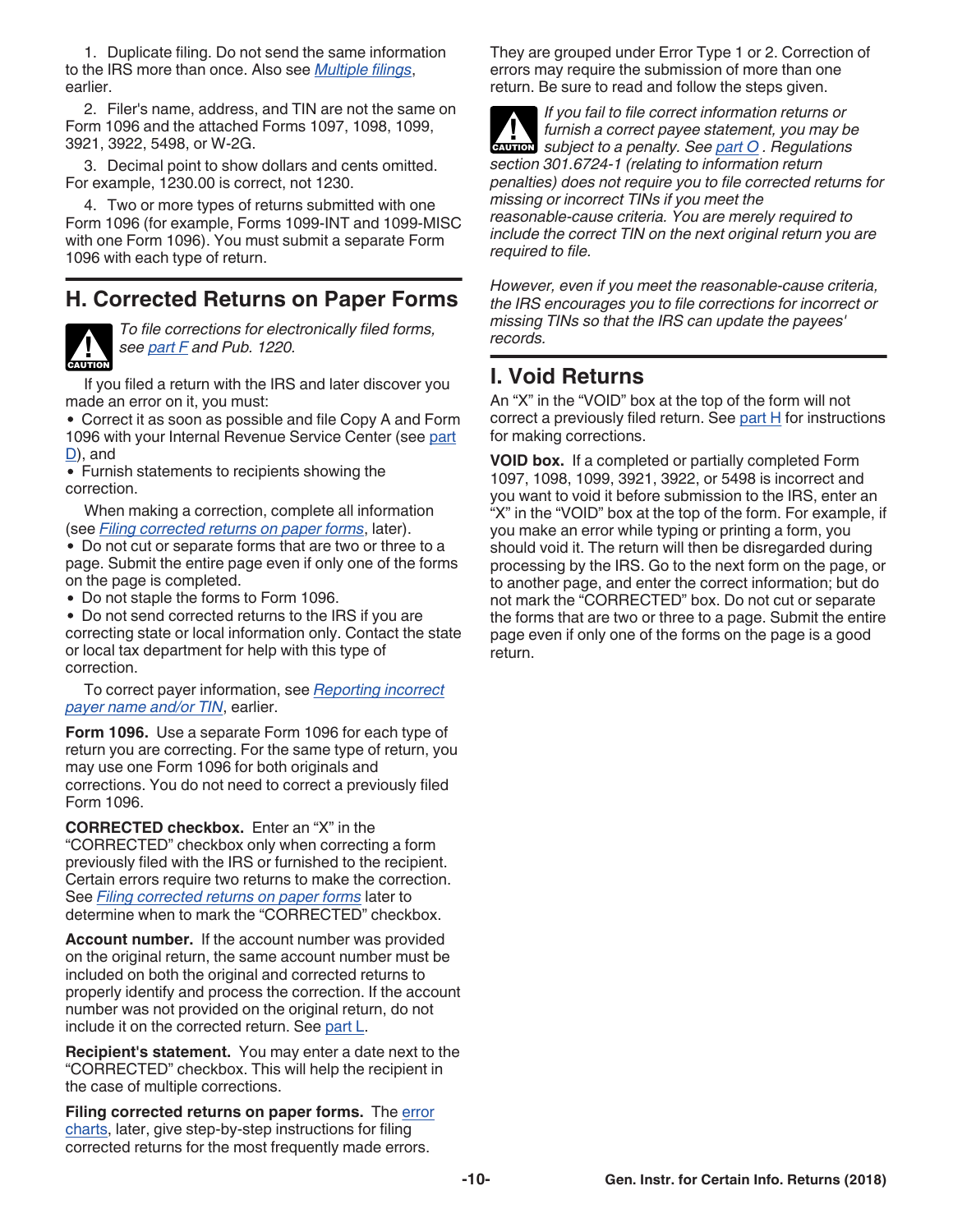### <span id="page-10-0"></span>**Error Charts For Filing Corrected Returns on Paper Forms**

Identify the correction needed based on **Error Type 1 or 2;** then follow the steps to make the corrections and file the form(s). Also see [part H](#page-9-0), earlier.

| <b>Error Type 1</b>                                                                                                           | <b>Correction</b>                                                                                                                                                                                                                                                                                                               |
|-------------------------------------------------------------------------------------------------------------------------------|---------------------------------------------------------------------------------------------------------------------------------------------------------------------------------------------------------------------------------------------------------------------------------------------------------------------------------|
| Incorrect money amount(s), code, or<br>checkbox                                                                               | Form 1097, 1098, 1099, 3921, 3922, 5498, or W-2G<br>А.<br>1. Prepare a new information return.<br>2. Enter an "X" in the "CORRECTED" box (and date (optional)) at the top of the<br>form.<br>3. Correct any recipient information such as money amounts. Report other<br>information as per the original return.                |
| A return was filed when one should<br>not have been filed.<br>These errors require only one return to<br>make the correction. | <b>Form 1096</b><br>В.<br>Prepare a new transmittal Form 1096.<br>Provide all requested information on the form as it applies to Part A, 1 and 2.<br>2.<br>File Form 1096 and Copy A of the return with the appropriate service center.<br>З.<br>Do not include a copy of the original return that was filed incorrectly.<br>4. |
| <b>Caution:</b> If you must correct a TIN or a<br>payee name, follow the instructions under<br>Error Type 2.                  |                                                                                                                                                                                                                                                                                                                                 |

| <b>Error Type 2</b>                                                                                                                                                                                                                                                         | Correction                                      |                                                                                                                                                                                                                                                                                                                                                                                                                                                                                                                          |
|-----------------------------------------------------------------------------------------------------------------------------------------------------------------------------------------------------------------------------------------------------------------------------|-------------------------------------------------|--------------------------------------------------------------------------------------------------------------------------------------------------------------------------------------------------------------------------------------------------------------------------------------------------------------------------------------------------------------------------------------------------------------------------------------------------------------------------------------------------------------------------|
| No payee TIN (SSN, EIN, QI-EIN, or<br>ITIN).<br>or<br>Incorrect payee TIN,<br>or<br>Incorrect payee name,<br>or                                                                                                                                                             | Step 1. Identify incorrect return<br>submitted. | 1. Prepare a new information return.<br>2. Enter an "X" in the "CORRECTED" box (and date<br>(optional)) at the top of the form.<br>3. Enter the payer, recipient, and account number<br>information exactly as it appeared on the original<br>incorrect return; however, enter 0 (zero) for all money<br>amounts.                                                                                                                                                                                                        |
| Original return filed using wrong type<br>of return (for example, a Form 1099-DIV<br>was filed when a Form 1099-INT should<br>have been filed).<br>Two separate returns are required to<br>make the correction properly. Follow all<br>instructions for both Steps 1 and 2. | Step 2. Report correct information.             | A. Form 1097, 1098, 1099, 3921, 3922, 5498, or W-2G<br>1. Prepare a new information return.<br>2. Do not enter an "X" in the "CORRECTED" box at<br>the top of the form. Prepare the new return as though it is<br>an original.<br>3. Include all the correct information on the form<br>including the correct TIN and name.                                                                                                                                                                                              |
|                                                                                                                                                                                                                                                                             |                                                 | <b>B. Form 1096</b><br>1. Prepare a new transmittal Form 1096.<br>2. Enter one of the following phrases in the bottom<br>margin of the form.<br>• Filed To Correct TIN.<br>• Filed To Correct Name.<br>• Filed To Correct Return.<br>3. Provide all requested information on the form as it<br>applies to the returns prepared in Steps 1 and 2.<br>4. File Form 1096 and Copy A of the return with the<br>appropriate service center.<br>5. Do not include a copy of the original return that<br>was filed incorrectly. |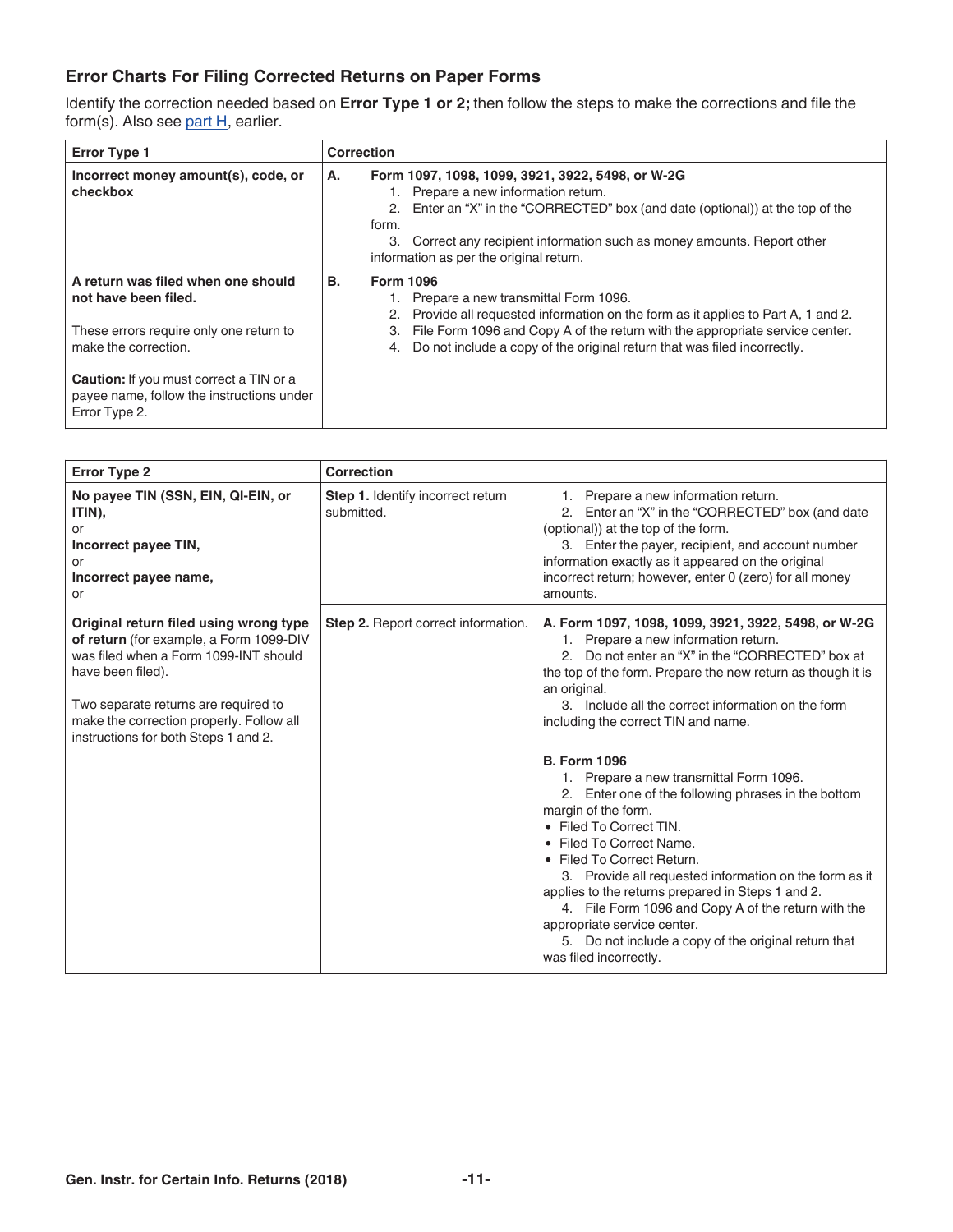# <span id="page-11-0"></span>**J. Recipient Names and Taxpayer Identification Numbers (TINs)**

**Recipient names.** Show the full name and address in the section provided on the information return. If payments have been made to more than one recipient or the account is in more than one name, show on the first name line the name of the recipient whose TIN is first shown on the return. You may show the names of any other individual recipients in the area below the first line, if desired. Form W-2G filers, see the Instructions for Forms W-2G and 5754.

**Sole proprietors.** You must show the individual's name on the first name line; on the second name line, you may enter the "doing business as (DBA)" name. You may not enter only the DBA name. For the TIN, enter either the individual's SSN or the EIN of the business (sole proprietorship). The IRS prefers that you enter the SSN.

*Limited liability company (LLC).* For a single-member LLC (including a foreign LLC with a U.S. owner) that is disregarded as an entity separate from its owner under Regulations section 301.7701-3, enter the owner's name only on the first name line and the LLC's name on the second name line. For the TIN, enter the owner's SSN (or EIN, if applicable). If the LLC is taxed as a corporation, partnership, etc., enter the entity's EIN.

*Bankruptcy estate.* If an individual (the debtor) for whom you are required to file an information return is in Chapter 11 bankruptcy, and the debtor notified you of the bankruptcy estate's EIN, report post-petition gross income, gross proceeds, or other reportable payments on the applicable information return using the estate's name and EIN. The debtor should notify you when the bankruptcy is closed, dismissed, or converted, so that any subsequent information returns will be filed with the correct name and EIN. Different rules apply if the bankruptcy is converted to Chapter 7, 12, or 13 of the Bankruptcy Code. For additional guidance, see Notice 2006-83, 2006-40 I.R.B. 596, available at *[IRS.gov/irb/](https://www.irs.gov/irb/2006-40_IRB/ar12.html) [2006-40\\_IRB/ar12.html](https://www.irs.gov/irb/2006-40_IRB/ar12.html)*.

**TINs.** TINs are used to associate and verify amounts you report to the IRS with corresponding amounts on tax returns. Therefore, it is important that you report correct names, social security numbers (SSNs), individual taxpayer identification numbers (ITINs), employer identification numbers (EINs), or adoption taxpayer identification numbers (ATINs) for recipients on the forms sent to the IRS.



*Only one recipient TIN can be entered on the form.*

*Requesting a recipient's TIN.* If the recipient is a U.S. person (including a U.S. resident alien), the IRS suggests that you request the recipient complete Form W-9, Request for Taxpayer Identification Number and Certification, or Form W-9S, Request for Student's or Borrower's Taxpayer Identification Number and Certification, as appropriate. Form W-9 is required to be completed by recipients of certain types of payments (as provided in Regulations section 31.3406(d)-1). See the

Instructions for the Requester of Form W-9 for more information on how to request a TIN.

If the recipient is a foreign person, the IRS suggests that you request the recipient complete the appropriate Form W-8. See the Instructions for the Requester of Forms W-8BEN, W-8ECI, W-8EXP, and W-8IMY.



*U.S. resident aliens who rely on a "saving clause" of a tax treaty are to complete Form W-9, not*  of a tax treaty are to complete Form W-9, no

You may be subject to a penalty for an incorrect or missing TIN on an information return. See [part O](#page-17-0) for more information. You are required to maintain the confidentiality of information obtained on a Form W-9/ W-9S relating to the taxpayer's identity (including SSNs, EINs, ITINs, and ATINs), and you may use such information only to comply with the tax laws.

*If the recipient does not provide a TIN, leave the box for the recipient's TIN blank on the Form 1097, 1098, 1099, 3921, 3922, 5498, or W-2G. Backup withholding may apply; see [part N](#page-16-0) .* **TIP**



*If the recipient does not provide a TIN, you may not make the election described in Regulations section 1.1471-4(d)(5)(i)(A) or (B) or report as described in Regulations section 1.1471-4(d)(2)(iii)(A).*

The TIN for individual recipients of information returns is the SSN, ITIN, or ATIN. See *Sole proprietors*, earlier. For other recipients, including corporations, partnerships, and estates, the TIN is the EIN. Income reportable after the death of an individual must reflect the TIN of the payee, that is, of the estate or of the surviving joint owner. For more information, see *Personal Representative* in Pub. 559. For LLCs, see the information on Limited liability company (LLC), earlier.

SSNs, ITINs, and ATINs have nine digits separated by two hyphens (000-00-0000), and EINs have nine digits separated by only one hyphen (00-0000000). **Note.** Make sure you include the hyphen(s) in the correct place(s) when completing the paper form(s).

*Expired ITINs may continue to be used for information return purposes regardless of whether they have expired for individual income tax return purposes regardless of whether filing purposes. Additionally, the third parties who file and furnish information returns with an expired payee ITIN will not be subject to information return penalties under sections 6721 or 6722 solely because the ITIN is expired. See Notice 2016-48, 2016-33 I.R.B. 235 available at [IRS.gov/irb/2016-33\\_IRB#NOT-2016-48](https://www.irs.gov/irb/2016-33_IRB#NOT-2016-48).*

**Truncating payee's TIN on payee statements.** Filers of information returns are permitted to truncate a payee's TIN (SSN, ITIN, ATIN, or EIN) on most payee statements. The payee's TIN may not be truncated on Form W2-G. Where permitted, filers may truncate a payee's TIN on the payee statement (including substitute and composite substitute statements) furnished to the payee in paper form or electronically. Generally, the payee statement is that copy of an information return designated "Copy B" on the form. A "payee" is any person who is required to receive a copy of the information set forth on an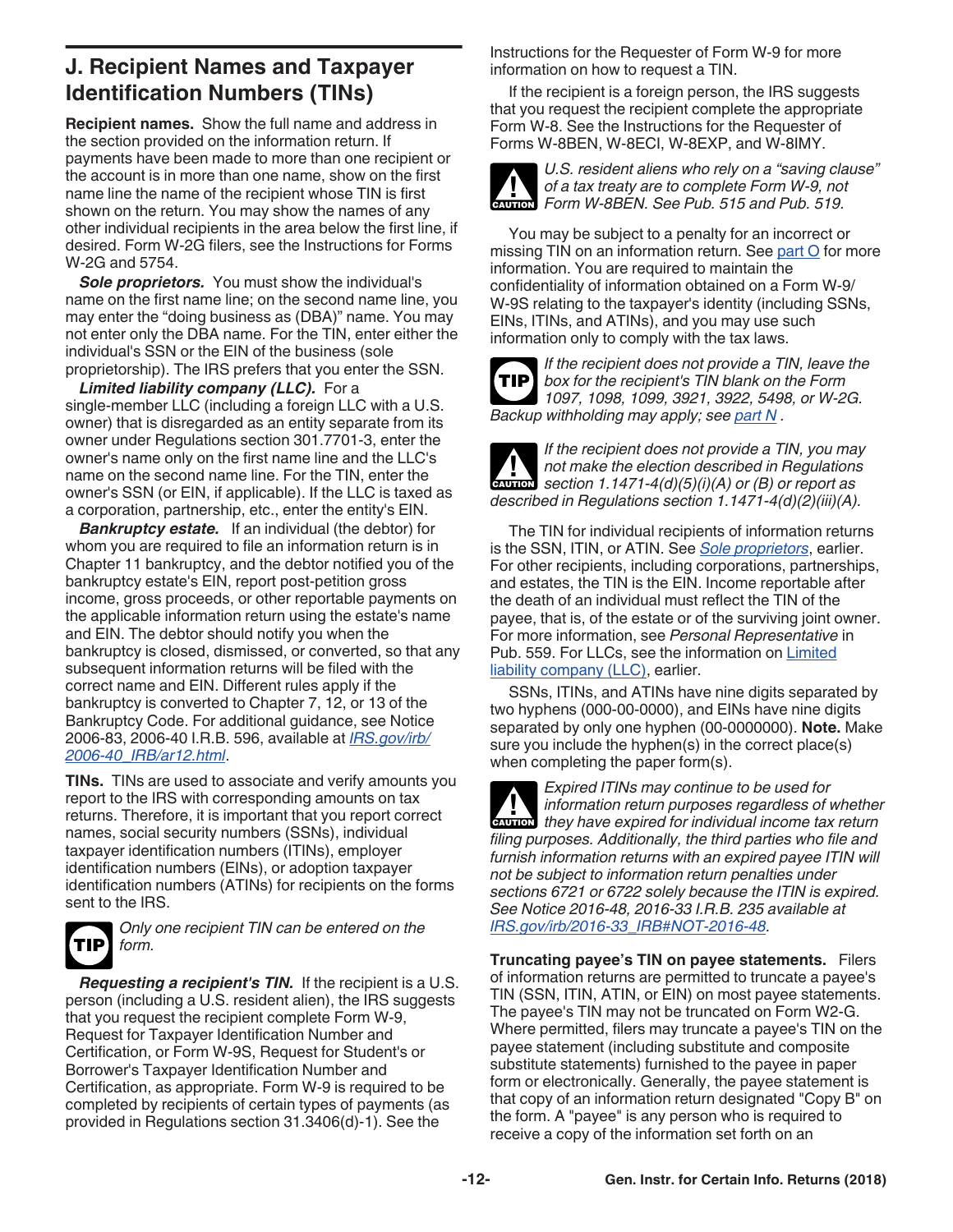<span id="page-12-0"></span>information return by the filer of the return. For some forms, the term "payee" will refer to beneficiary, borrower, debtor, insured, participant, payer, policyholder, seller, recipient, shareholder, student, or transferor. If a filer truncates a TIN on Copy B, other copies of the form furnished to the payee may also include a truncated number. A filer may not truncate a payee's TIN on any forms the filer files with the IRS. A filer's TIN may not be truncated on any form. To truncate where allowed, replace the first five digits of the nine-digit number with asterisks (\*) or Xs (for example, an SSN xxx-xx-xxxx would appear on the paper payee statement as \*\*\*-\*\*-xxxx or XXX-XX-xxxx). See TD 9675, 2014-31 I.R.B. 242, available at *[IRS.gov/irb/2014-31\\_IRB/ar07.html](https://www.irs.gov/irb/2014-31_IRB/ar07.html)*.

**Electronic submission of Forms W-9.** Requesters may establish a system for payees and payees' agents to submit Forms W-9 electronically, including by fax. A requester is anyone required to file an information return. A payee is anyone required to provide a TIN to the requester.

*Payee's agent.* A payee's agent can be an investment advisor (corporation, partnership, or individual) or an introducing broker. An investment advisor must be registered with the Securities and Exchange Commission (SEC) under the Investment Advisers Act of 1940. The introducing broker is a broker-dealer that is regulated by the SEC and the National Association of Securities Dealers, Inc., and that is not a payer. Except for a broker who acts as a payee's agent for "readily tradable instruments," the advisor or broker must show in writing to the payer that the payee authorized the advisor or broker to transmit the Form W-9 to the payer.

Generally, the electronic system must do the following.

1. Ensure the information received is the information sent and document all occasions of user access that result in the submission.

2. Make reasonably certain the person accessing the system and submitting the form is the person identified on Form W-9.

3. Provide the same information as the paper Form W-9.

4. Be able to supply a hard copy of the electronic Form W-9 if the IRS requests it.

5. Require as the final entry in the submission an electronic signature by the payee whose name is on Form W-9 that authenticates and verifies the submission. The electronic signature must be under penalties of perjury and the perjury statement must contain the language of the paper Form W-9.



*For Forms W-9 that are not required to be signed, the electronic system need not provide for an electronic signature or a perjury statement.*

Additional requirements may apply. See Announcement 98-27, available on page 30 of Internal Revenue Bulletin 1998-15 at *[IRS.gov/pub/irs-irbs/](https://www.irs.gov/pub/irs-irbs/irb98-15.pdf) [irb98-15.pdf](https://www.irs.gov/pub/irs-irbs/irb98-15.pdf)*, and Announcement 2001-91, available on page 221 of Internal Revenue Bulletin 2001-36 at *[IRS.gov/pub/irs-irbs/irb01-36.pdf](https://www.irs.gov/pub/irs-irbs/irb01-36.pdf)*.

**Electronic submission of Forms W-9S.** See the Instructions for Forms 1098-E and 1098-T.

# **K. Filer's Name, Taxpayer Identification Number (TIN), and Address**

The TIN for filers of information returns, including sole proprietors and nominees/middlemen, is the EIN. However, sole proprietors and nominees/middlemen who are not otherwise required to have an EIN should use their SSNs. A sole proprietor is not required to have an EIN unless he or she has a Keogh plan or must file excise or employment tax returns (including to report backup withholding). See Pub. 583.



*If you are an FFI making the election described in*  **TIP** Regulations section 1.1471-4(d)(5)(i)(A) or (B), *you are required to use an EIN and cannot, for purposes of filing a Form 1099, use your GIIN.*

The filer's name and TIN should be consistent with the name and TIN used on the filer's other tax returns. The name of the filer's paying agent or service bureau must not be used in place of the name of the filer.

For a single-member LLC (including a foreign LLC with a U.S. owner) that is disregarded as an entity separate from its owner under Regulations section 301.7701-3, enter the owner's name only on the first name line and the LLC's name on the second name line. For the TIN, enter the owner's SSN (or EIN, if applicable). If the LLC is taxed as a corporation, partnership, etc., enter the entity's EIN.

If you do not have an EIN, you may apply for one online. Go to *[IRS.gov](https://www.irs.gov)* and under the Help and Resources tab click on Apply for an Employer Identification Number (EIN) Online (under the Business heading). You may also apply by faxing or mailing Form SS-4, Application for Employer Identification Number, to the IRS. See the Instructions for Form SS-4 for more information.

# **L. Account Number Box on Forms**

Use the account number box on Forms 1097, 1098, 1099, 3921, 3922, and 5498 for an account number designation. The account number is required if you have multiple accounts for a recipient for whom you are filing more than one information return of the same type. The account number is also required if you are an FFI making the election described in Regulations section 1.1471-4(d)(5) (i)(A) or (B) or are a U.S. payer reporting as described in Regulations section 1.1471-4(d)(2)(iii)(A). Additionally, the IRS encourages you to include the recipient's account number on paper forms if your system of records uses the account number rather than the name or TIN for identification purposes. Also, the IRS will include the account number in future notices to you about backup withholding. See Pub. 1220 if you are filing electronically.

The account number may be a checking account number, savings account number, brokerage account number, serial number, loan number, policy number, or any other number you assign to the payee that is unique and will distinguish the specific account. This number must not appear anywhere else on the form, and this box may not be used for any other item unless the separate instructions indicate otherwise. Using unique account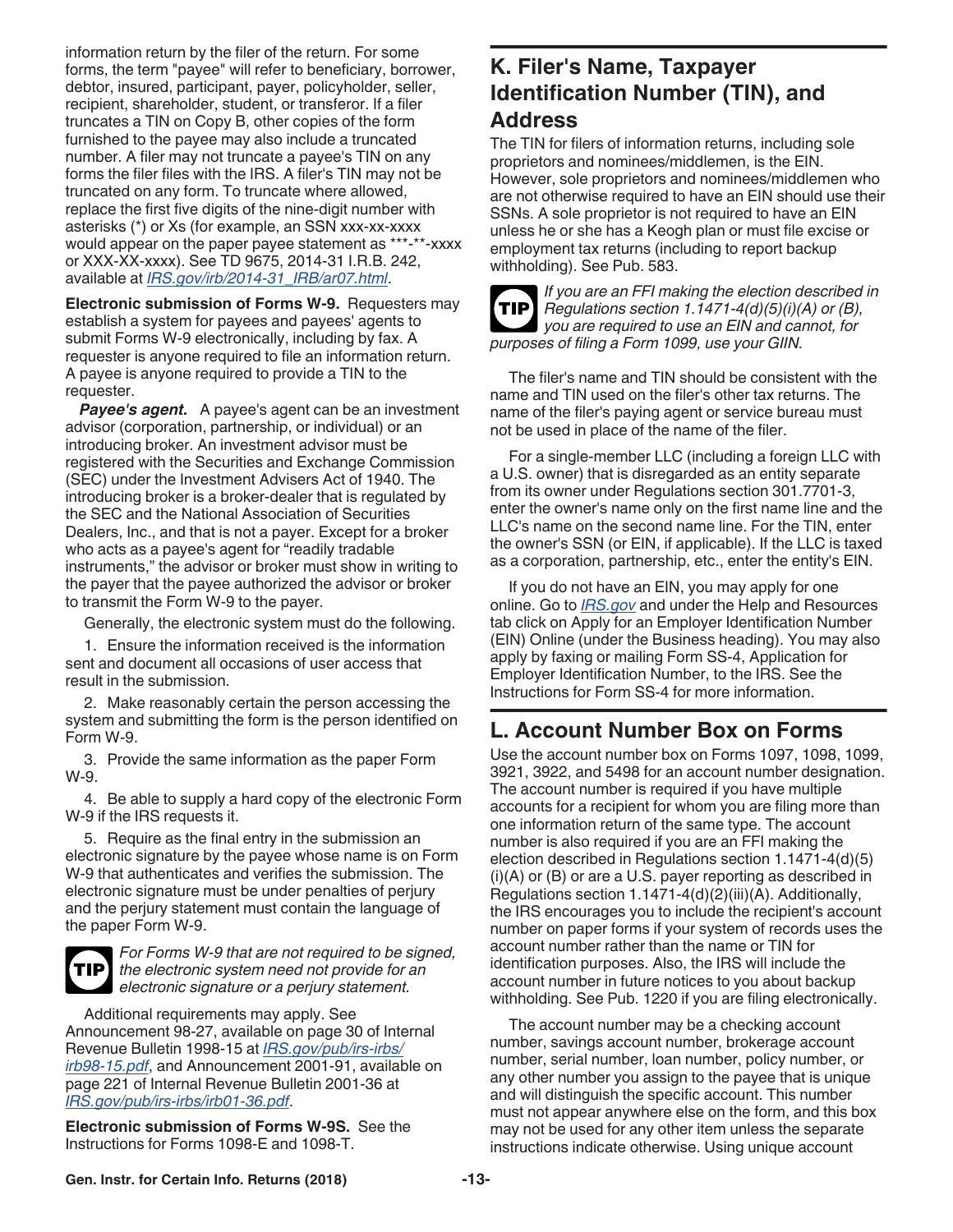<span id="page-13-0"></span>numbers ensures that corrected information returns will be processed accurately.

If you are using window envelopes to mail statements to recipients and using reduced rate mail, be sure the account number does not appear in the window. The Postal Service may not accept these for reduced rate mail.

# **M. Statements to Recipients (Beneficiaries, Borrowers, Debtors, Donors, Employees, Insureds, Participants, Payers, Policyholders, Sellers, Shareholders, Students, Transferors, or Winners on Certain Forms)**

If you are required to file Forms 1097, 1098, 1099, 3921, 3922, 5498, or W-2G, you must also furnish statements to recipients containing the information furnished to the IRS and, in some cases, additional information. Be sure that the statements you provide to recipients are clear and legible.

**Substitute statements.** If you are not using the official IRS form to furnish statements to recipients, see Pub. 1179 for specific rules about providing "substitute" statements to recipients. Generally, a substitute is any statement other than Copy B of the official form. You may develop them yourself or buy them from a private printer. However, the substitutes must comply with the format and content requirements specified in Pub. 1179 that is available on *[IRS.gov](https://www.irs.gov)*

**Telephone number.** You are required to include the telephone number of a person to contact on the following statements to recipients: W-2G, 1097-BTC, 1098, 1098-C, 1098-E, 1098-Q, 1098-T, 1099-A, 1099-B, 1099-C, 1099-CAP, 1099-DIV, 1099-G (excluding state and local income tax refunds), 1099-INT, 1099-K, 1099-LS, 1099-LTC, 1099-MISC (excluding fishing boat proceeds), 1099-OID, 1099-PATR, 1099-Q, 1099-R (for reporting under 6050Y(c)), 1099-S, and 1099-SB. You may include the telephone number in any conspicuous place on the statements. This number must provide direct access to an individual who can answer questions about the statement. Although not required, if you report on other Forms 1099 and 5498, or on Forms 3921 and 3922, you are encouraged to furnish telephone numbers.

**Rules for furnishing statements.** Different rules apply to furnishing statements to recipients depending on the type of payment (or other information) you are reporting and the form you are filing.



*If you are reporting a payment that includes noncash property, show the fair market value of the property at the time of payment.*

Report the type of payment information as described next for: (a) *Dividend, interest, and royalty payments;* (b) *Real estate transactions;* and (c) *Other information.*

**Dividend, interest, and royalty payments.** For payments of dividends under section 6042 (reported on Form 1099-DIV), patronage dividends under section 6044 (reported on Form 1099-PATR), interest (including original issue discount and tax-exempt interest) under section 6049 (reported on Form 1099-INT or 1099-OID), or royalties under section 6050N (reported on Form 1099-MISC or 1099-S), you are required to furnish an official IRS Form 1099 or an acceptable substitute Form 1099 to a recipient either in person, by First-Class Mail to the recipient's last known address, or electronically (see *[Electronic recipient statements](#page-15-0)*, later). Statements may be sent by intraoffice mail if you use intraoffice mail to send account information and other correspondence to the recipient.

*Statement mailing requirements for Forms 1099-DIV, 1099-INT, 1099-OID, and 1099-PATR, and forms reporting royalties only.* The following statement mailing requirements apply only to Forms 1099-DIV (except for section 404(k) dividends), 1099-INT (except for interest reportable in the course of your trade or business under section 6041), 1099-OID, 1099-PATR, and timber royalties reported under section 6050N (on Form 1099-MISC or 1099-S). The mailing must contain the official IRS Form 1099 or an acceptable substitute and may also contain the following enclosures: (a) Form W-2, applicable Form W-8, Form W-9, or other Forms W-2G, 1097, 1098, 1099, 3921, 3922, and 5498 statements; (b) a check from the account being reported; (c) a letter explaining why no check is enclosed; (d) a statement of the person's account shown on Forms 1097, 1098, 1099, 3921, 3922, or 5498; and (e) a letter explaining the tax consequences of the information shown on the recipient statement.

A statement of the person's account (year-end account summary) that you are permitted to enclose in a statement mailing may include information similar to the following: (a) the part of a mutual fund distribution that is interest on U.S. Treasury obligations; (b) accrued interest expense on the purchase of a debt obligation; and (c) the cost or other basis of securities and the gain/loss on the sale of securities.

No additional enclosures, such as advertising, promotional material, or a quarterly or annual report, are permitted. Even a sentence or two on the year-end statement describing new services offered by the payer is not permitted. Logos are permitted on the envelope and on any nontax enclosures. See Pub. 1179, section 1.3.2.

A recipient statement may be perforated to a check or to a statement of the recipient's specific account. The check or account statement to which the recipient statement is perforated must contain, in bold and conspicuous type, the legend "Important Tax Return Document Attached."

The legend "Important Tax Return Document Enclosed" must appear in a bold and conspicuous manner on the outside of the envelope and on each letter explaining why no check is enclosed, or on each check or account statement that is not perforated to the recipient statement. The legend is not required on any tax form, tax statement, or permitted letter of tax consequences included in a statement mailing. Further, you need not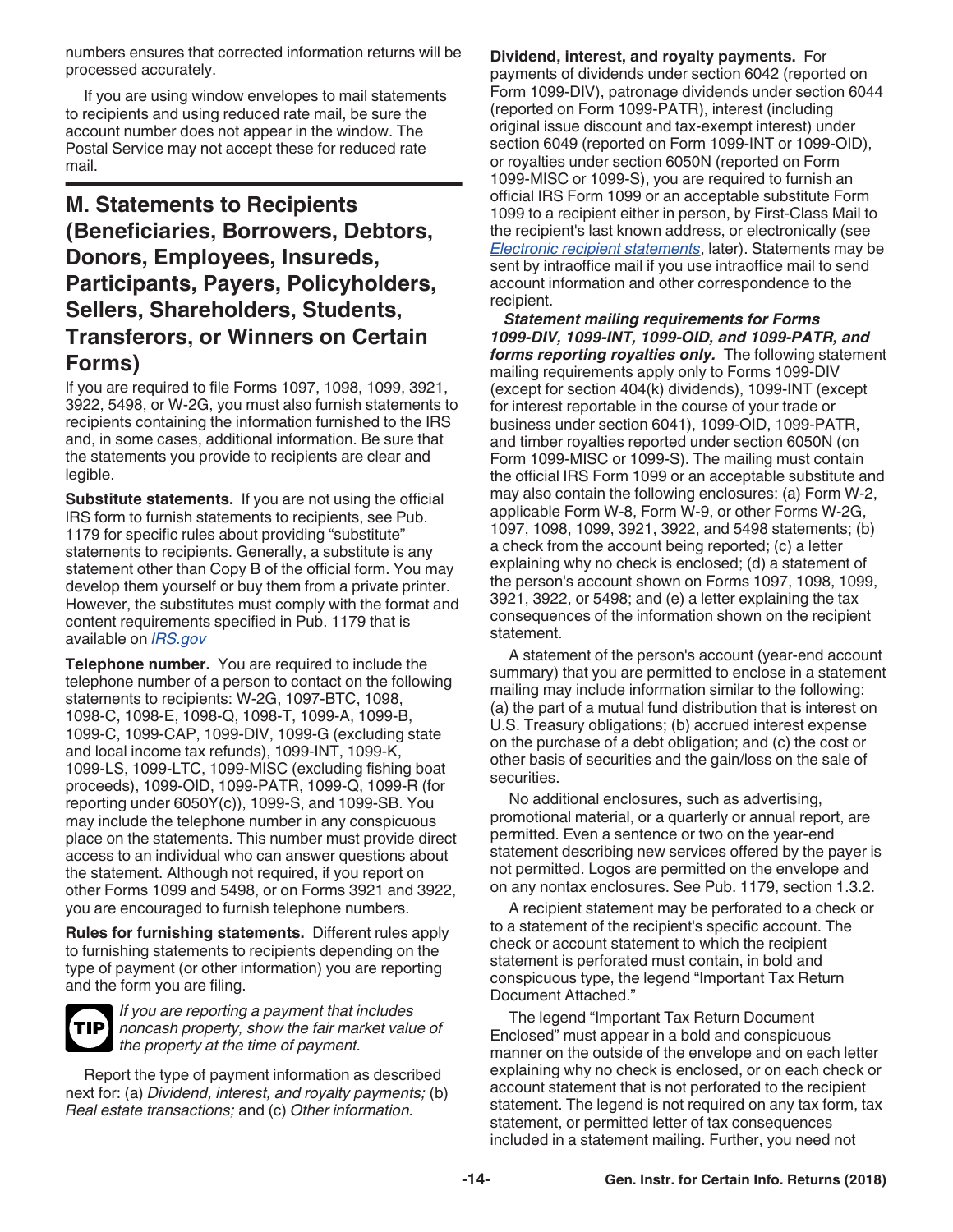<span id="page-14-0"></span>pluralize the word "document" in the legend simply because more than one recipient statement is enclosed.

*If you provide Forms 1097, 1098, 1099, 3921, 3922, 5498, or W-2G recipient statements in a "separate mailing" that contains only these statements, Forms W-8 and W-9, and a letter explaining the tax consequences of the information shown on a recipient statement included in the envelope, you are not required to include the legend "Important Tax Return Document Enclosed" on the envelope.* **TIP**

**Substitute forms.** You may furnish to the recipient Copy B of the official IRS form, or you may use substitute Forms 1099-DIV, 1099-INT, 1099-OID, or 1099-PATR, if they contain the same language as the official IRS forms and they comply with the rules in Pub. 1179 relating to substitute Forms 1099. Applicable box titles and numbers must be clearly identified, using the same wording and numbering as the official IRS form. For information on substitute Forms 1099-MISC, see *Other information*, later. For Forms 1099-S, see *Real estate transactions*, later.

*All substitute statements to recipients must contain the tax year, form number, and form name prominently displayed together in one area of the statement. For example, they could be shown in the upper right part of the statement.* **TIP**

If you are using substitutes, the IRS encourages you to use boxes so that the substitute has the appearance of a form. The substitute form must contain the applicable instructions as on the front and back of Copy B (in the case of Form 1099-R, Copies B, C, and 2) of the official IRS form. See Pub. 1179 for additional requirements and certain "composite" statements that are permitted.

**Real estate transactions.** You must furnish a statement to the transferor containing the same information reported to the IRS on Form 1099-S. You may use Copy B of the official IRS Form 1099-S or a substitute form that complies with Pub. 1179 and Regulations section 1.6045-4(m). You may use a Settlement Statement (under the Real Estate Settlement Procedures Act (RESPA)) as the written statement if it is conformed by including on the statement the legend shown on Form 1099-S and by designating which information is reported to the IRS on Form 1099-S. You may furnish the statement to the transferor in person, by mail, or electronically. Furnish the statement at or after closing but by February 15 of the following year.

The statement mailing requirements explained earlier do not apply to statements to transferors for proceeds from real estate transactions reported on Form 1099-S. However, the statement mailing requirements do apply to statements to transferors for timber royalties reportable under section 6050N on Form 1099-S.

**Other information.** Statements to recipients for Forms 1097-BTC, 1098, 1098-C, 1098-E, 1098-Q, 1098-T, 1099-A, 1099-B, 1099-C, 1099-CAP, 1099-G, 1099-H, 1099-K, 1099-LS, 1099-LTC, 1099-MISC, 1099-Q, 1099-QA, 1099-R, 1099-SA, 3921, 3922, 5498, 5498-ESA, 5498-QA, 5498-SA, W-2G, 1099-DIV (only for section 404(k) dividends reportable under section 6047), 1099-INT (only for interest reportable in the course of your trade or business under section 6041), 1099-S (only for royalties), or 1099-SB need not be, but can be, a copy of the official paper form filed with the IRS. If you do not use a copy of the paper form, the form number and title of your substitute must be the same as the official IRS form. All information required to be reported must be numbered and titled on your substitute in substantially the same manner as on the official IRS form. However, if you are reporting a payment as "Other income" in box 3 of Form 1099-MISC, you may substitute appropriate explanatory language for the box title. For example, for payments of accrued wages to a beneficiary of a deceased employee required to be reported on Form 1099-MISC, you might change the title of box 3 to "Beneficiary payments" or something similar.

Appropriate instructions to the recipient, similar to those on the official IRS form, must be provided to aid in the proper reporting of the items on the recipient's income tax return. For payments reported on Form 1099-B, rather than furnish appropriate instructions with each Form 1099-B statement, you may furnish to the recipient one set of instructions for all statements required to be furnished to a recipient in a calendar year.

Except for royalties reported on Form 1099-MISC or 1099-S, the statement mailing requirements explained earlier do not apply to statements to recipients for information reported on the forms listed under *Other information*, earlier. You may combine the statements with other reports or financial or commercial notices, or expand them to include other information of interest to the recipient. Be sure that all copies of the forms are legible. See Pub. 1179 for certain "composite" statements that are permitted.

**When to furnish forms or statements.** Generally, you must furnish Forms 1098, 1099, 3921, 3922, and W-2G information by January 31, 2019. Forms 1099-B, 1099-S, and 1099-MISC (only if you are reporting payments in box 8 or 14) must be furnished by February 15, 2019. This also applies to statements furnished as part of a consolidated reporting statement. See TD 9504, 2010-47 I.R.B. 670, available at *[IRS.gov/irb/2010-47\\_IRB/](https://www.irs.gov/irb/2010-47_IRB/ar08.html) [ar08.html](https://www.irs.gov/irb/2010-47_IRB/ar08.html)*. However, you may issue them earlier in some situations, as provided by the regulations. For example, you may furnish Form 1099-INT to the recipient redeeming U.S. Savings Bonds at the time of redemption. Brokers and barter exchanges may furnish Form 1099-B anytime but not later than February 15, 2019.

Furnish Form 1097-BTC to the recipient for each month in which a tax credit amount is allowable to the recipient on or before the 15th day of the 2nd calendar month after the close of the calendar month in which the credit is allowed. For more information, see the Instructions for Form 1097-BTC.

Donee organizations required to issue Form 1098-C must furnish the acknowledgment to a donor within 30 days of the sale of the vehicle (if it is sold without material improvements or significant intervening use) or within 30 days of the contribution.

Trustees or issuers of traditional IRAs must furnish Form 5498 to participants with a statement of the value of the participant's account, and RMD, if applicable, by January 31, 2019. The fair market value of SEP IRAs must

#### **Gen. Instr. for Certain Info. Returns (2018) -15-**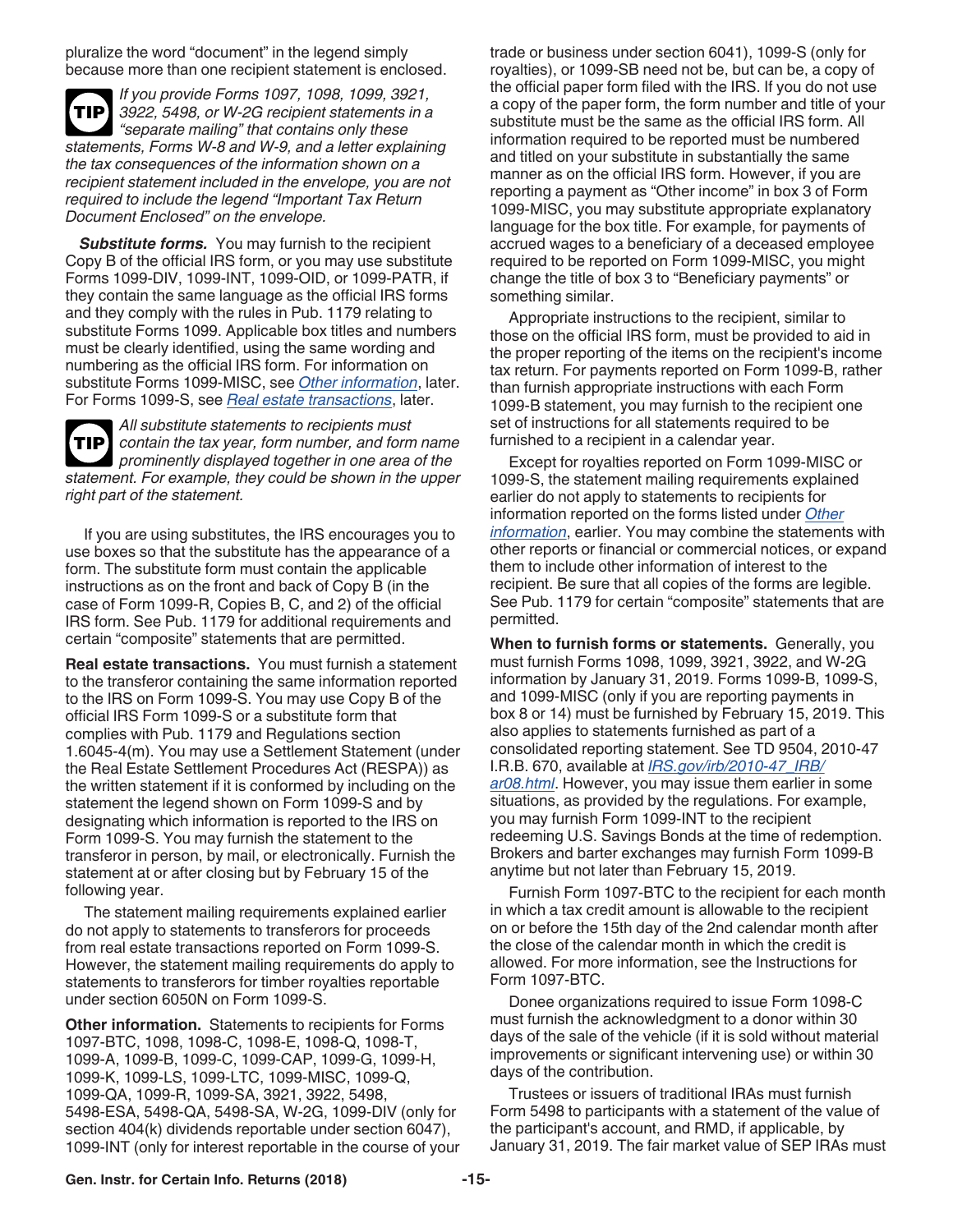<span id="page-15-0"></span>also be furnished to the participant by January 31, 2019. Traditional IRA, Roth IRA, SEP IRA, or SIMPLE IRA contribution information must be furnished to the participant by May 31, 2019.

Trustees of a SIMPLE IRA must furnish a statement of the account balance and the account activity by January 31, 2019.

Trustees and middlemen of a WHFIT must furnish the required statement by March 15, 2019.

For real estate transactions, you may furnish Form 1099-S to the transferor at closing or by mail on or before February 15, 2019.

Filers of Forms 5498 or 5498-SA who furnish a statement of FMV of the account to the participant by January 31, 2019, with no reportable contributions, including rollovers, made in 2018, need not furnish another statement by May 31, 2019, to the participant to report zero contributions. If another statement is not furnished to the participant, the statement of the FMV of the account must contain a legend designating which information is being filed with the IRS.

Form 5498-ESA must be furnished to the beneficiary by April 30, 2019.

Form 5498-QA must be furnished to the beneficiary by March 15, 2019.

See the *[Guide to Information Returns](#page-24-0)*, later, for the date other information returns are due to the recipient.

You will meet the requirement to furnish the statement if it is properly addressed and mailed, or, with respect to electronic recipient statements, posted to a website, on or before the due date. If the regular due date falls on a Saturday, Sunday, or legal holiday, the due date is the next business day. A business day is any day that is not a Saturday, Sunday, or legal holiday.

**Electronic recipient statements.** If you are required to furnish a written statement (Copy B or an acceptable substitute) to a recipient, then you may furnish the statement electronically instead of on paper. This includes furnishing the statement to recipients of Forms 1097-BTC; 1098; 1098-E; 1098-Q; 1098-T; 1099-A, B, C, CAP, DIV, G, H, INT, K, LS, LTC, MISC, OID, PATR, Q, QA, R, S, SA, SB; 3921; 3922; 5498; 5498-ESA; 5498-QA; and 5498-SA. It also includes Form W-2G (except for horse and dog racing, jai alai, sweepstakes, wagering pools, and lotteries).



*Until further guidance is issued to the contrary, Form 1098-C may not be furnished electronically.*

If you meet the requirements that follow, you are treated as furnishing the statement timely.

*Consent.* The recipient must consent in the affirmative and not have withdrawn the consent before the statement is furnished. The consent by the recipient must be made electronically in a way that shows that he or she can access the statement in the electronic format in which it will be furnished.

You must notify the recipient of any hardware or software changes prior to furnishing the statement. A new consent to receive the statement electronically is required after the new hardware or software is put into service.

Prior to furnishing the statements electronically, you must provide the recipient a statement with the following statements prominently displayed.

• If the recipient does not consent to receive the statement electronically, a paper copy will be provided.

The scope and duration of the consent. For example, whether the consent applies to every year the statement is furnished or only for the statement for a particular year, as applicable, immediately following the date of the consent.

• How to obtain a paper copy after giving consent.

• How to withdraw the consent. The consent may be withdrawn at any time by furnishing the withdrawal in writing (electronically or on paper) to the person whose name appears on the statement. Confirmation of the withdrawal also will be in writing (electronically or on paper).

• Notice of termination. The notice must state under what conditions the statements will no longer be furnished to the recipient.

Procedures to update the recipient's information.

A description of the hardware and software required to access, print, and retain a statement, and a date the statement will no longer be available on the website.

*Format, posting, and notification.* Additionally, you must do the following.

Ensure the electronic format contains all the required information and complies with the applicable revenue procedure for substitute statements to recipients in Pub. 1179.

• Post, on or before the due date, the applicable statement on a website accessible to the recipient through October 15 of that year.

• Inform the recipient, electronically or by mail, of the posting and how to access and print the statement.

For more information, see Regulations section 31.6051-1.

For electronic furnishing of:

Forms 1098-E and 1098-T, see Regulations section 1.6050S-2;

Forms 1099-R, 1099-SA, 1099-Q, 5498, 5498-ESA, and 5498-SA, see Notice 2004-10, 2004-6 I.R.B. 433, available at *[IRS.gov/irb/2004-06\\_IRB/ar12.html](https://www.irs.gov/irb/2004-06_IRB/ar12.html)*;

Forms 3921 and 3922, see the form instructions;

Form 1099-K, see Regulations section 1.6050W-2(a)(2) (i); and

Forms 1099-QA and 5498-QA, see Proposed Regulations section 1.529A-7, available at *[IRS.gov/irb/](https://www.irs.gov/irb/2015-27_IRB/ar09.html) [2015-27\\_IRB/ar09.html](https://www.irs.gov/irb/2015-27_IRB/ar09.html)*.

**Extension of time to furnish statements to recipients.** You may request an extension of time to furnish the statements to recipients by sending a letter to Internal Revenue Service, Attn: Extension of Time Coordinator, 240 Murall Drive, Mail Stop 4360, Kearneysville, WV 25430. The letter must include (a) payer name, (b) payer TIN, (c) payer address, (d) type of return, (e) a statement that extension request is for providing statements to recipients, (f) reason for delay, and (g) the signature of the payer or authorized agent. Your request must be postmarked by the date on which the statements are due to the recipients. If your request for an extension is approved, generally you will be granted a maximum of 30 extra days to furnish the recipient statements.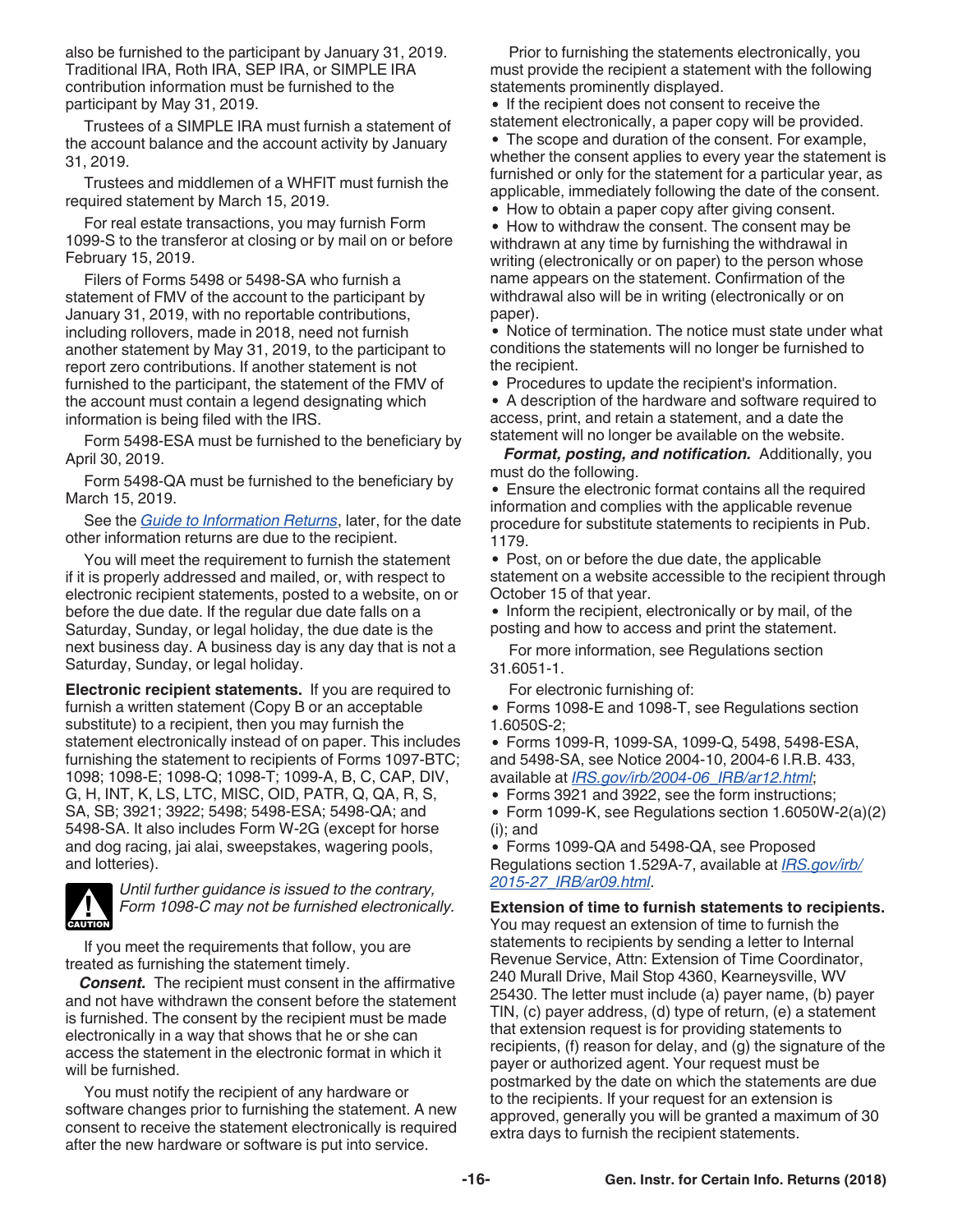# <span id="page-16-0"></span>**N. Backup Withholding**

Interest (including tax-exempt interest and exempt-interest dividends), dividends, rents, royalties, commissions, nonemployee compensation, and certain other payments (including broker and barter exchange transactions, compensation paid to an H-2A visa holder who did not furnish a TIN, reportable gross proceeds paid to attorneys, payment card and third-party network transactions, and certain payments made by fishing boat operators) may be subject to backup withholding at a 24% rate. To be subject to backup withholding, a payment must be a reportable interest (including tax-exempt interest and exempt-interest dividends) or dividend payment under section 6049(a), 6042(a), or 6044 (if the patronage dividend is paid in money or qualified check), or an "other" reportable payment under section 6041, 6041A(a), 6045, 6050A, 6050N, or 6050W. If the payment is one of these reportable payments, backup withholding will apply if:

1. The payee fails to furnish his or her TIN to you;

2. For interest, dividend, and broker and barter exchange accounts opened or instruments acquired after 1983, the payee fails to certify, under penalties of perjury, that the TIN provided is correct;

3. The IRS notifies you to impose backup withholding because the payee furnished an incorrect TIN;

4. For interest and dividend accounts or instruments, you are notified that the payee is subject to backup withholding (under section 3406(a)(1)(C)); or

5. For interest and dividend accounts opened or instruments acquired after 1983, the payee fails to certify to you, under penalties of perjury, that he or she is not subject to backup withholding. See *4* under *When to apply backup withholding* below.

6. The payment is also a withholdable payment under chapter 4 (sections 1471-1474) that is made to a recalcitrant account holder that is a U.S. non-exempt recipient, and you are a PFFI (including a Reporting Model 2 FFI) that elects to withhold under section 3406 to satisfy your withholding obligation under Treasury Regulations section 1.1471-4(b)(1). See Treasury Regulations section 1.1471-4(b)(3)(iii).



*If you do not collect and pay over backup withholding from affected payees as required, you*  withholding from affected payees as required, y<br>
may become liable for any uncollected amount.

Some payees are exempt from backup withholding. For a list of exempt payees and other information, see Form W-9 and the separate Instructions for the Requester of Form W-9.

Examples of payments to which backup withholding does not apply include but are not limited to the following. Wages.

Distributions from a pension, annuity, profit-sharing or stock bonus plan, any IRA, an owner-employee plan, or other deferred compensation plan.

Distributions from a medical or health savings account and long-term care benefits.

Certain surrenders of life insurance contracts.

Distribution from qualified tuition programs or Coverdell ESAs.

Gambling winnings if regular gambling winnings withholding is required under section 3402(q). However, if regular gambling winnings withholding is not required under section 3402(q), backup withholding applies if the payee fails to furnish a TIN.

• Real estate transactions reportable under section 6045(e).

- Canceled debts reportable under section 6050P.
- Fish purchases for cash reportable under section 6050R.

• Reportable payments that are withholdable payments made to a recalcitrant account holder that is a U.S. non-exempt recipient from which you have withheld under chapter 4. See Treasury Regulations section 1.1474-6(f).

**When to apply backup withholding.** Generally, the period for which the 24% should be withheld is as follows.

*1. Failure to furnish TIN in the manner required.*  Withhold on payments made until the TIN is furnished in the manner required. Special backup withholding rules may apply if the payee has applied for a TIN. The payee may certify to this on Form W-9 by noting "Applied For" in the TIN block and by signing the form. This form then becomes an "awaiting-TIN" certificate, and the payee has 60 days to obtain a TIN and furnish it to you. If you do not receive a TIN from the payee within 60 days and you have not already begun backup withholding, begin backup withholding and continue until the TIN is provided.



*The 60-day exemption from backup withholding applies only to interest and dividend payments*  **z** applies only to interest and dividend payments made with respect to *readily tradable instruments. Therefore, any other payment, such as nonemployee compensation, is subject to backup withholding even if the payee has applied for and is awaiting a TIN. For information about whether backup withholding applies during the 60-day period, see Regulations section 31.3406(g)-3.*

*2. Notice from the IRS that payee's TIN is incorrect.*  You may choose to withhold on any reportable payment made to the account(s) subject to backup withholding after receipt of an incorrect TIN notice from the IRS, but you must withhold on any reportable payment made to the account more than 30 business days after you received the notice. Stop withholding within 30 days after you receive a certified Form W-9 (or other form that requires the payee to certify the payee's TIN).

*The IRS will furnish a notice to you, and you are required to promptly furnish a "B" notice, or an acceptable substitute, to the payee. For further information, see Regulations section 31.3406(d)-5 and Pub. 1281, Backup Withholding for Missing and Incorrect Name/TIN(s).* **TIP**

*If you receive two incorrect TIN notices within 3 years for the same account, follow the procedures in Regulations section 31.3406(d)-5(g) and Pub. 1281.*

*3. Notice from the IRS that payee is subject to backup withholding due to notified payee underreporting.* You may choose to withhold on any reportable payment made to the account(s) subject to backup withholding after receipt of the notice, but you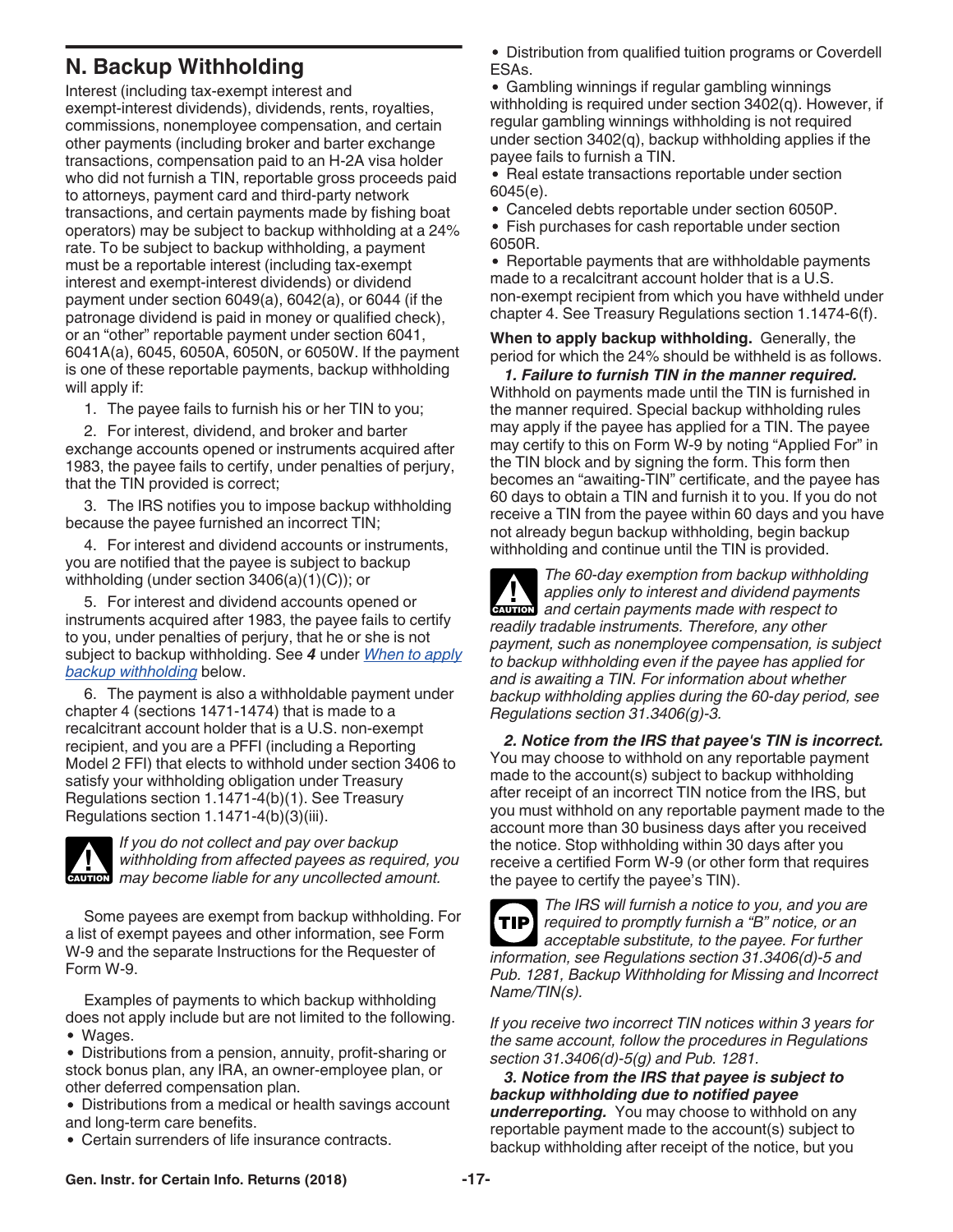<span id="page-17-0"></span>must withhold on any reportable payment made to the account more than 30 business days after you receive the notice. The IRS will notify you in writing when to stop withholding, or the payee may furnish you a written certification from the IRS stating when the withholding should stop. In most cases, the stop date will be January 1 of the year following the year of the stop notice.



*You must notify the payee when withholding under this procedure starts. For further information, see Regulations section 31.3406(c)-1(d).*

*4. Payee failure to certify that he or she is not subject to backup withholding.* Withhold on reportable interest and dividends until the certification has been received.

For exceptions to these general timing rules, see section 3406(e).



*For special rules on backup withholding on gambling winnings, see the separate Instructions for Forms W-2G and 5754.*

**Reporting backup withholding.** Report backup withholding on Form 945, Annual Return of Withheld Federal Income Tax. Also, report backup withholding and the amount of the payment on Forms W-2G, 1099-B, DIV, G, INT, K, MISC, OID, or PATR even if the amount of the payment is less than the amount for which an information return is normally required.

*Form 945.* Report backup withholding, voluntary withholding on certain government payments, and withholding from gambling winnings, pensions, annuities, IRAs, military retirement, and Indian gaming profits on Form 945. Generally, file Form 945 for 2018 by January 31, 2019. For more information, including the deposit requirements for Form 945, see the separate Instructions for Form 945, and Pub. 15 (Circular E), Employer's Tax Guide.

Do not report on Form 945 any income tax withholding reported on the following forms.

Form W-2, including withholding on distributions to plan participants from nonqualified plans that must be reported on Form 941, Employer's QUARTERLY Federal Tax Return, and may be reported on Form 943, Employer's Annual Tax Return for Agricultural Employees; Form 944, Employer's ANNUAL Federal Tax Return; or Schedule H (Form 1040), Household Employment Taxes.

Form 1042-S must be reported on Form 1042, Annual Withholding Tax Return for U.S. Source Income of Foreign Persons.



*Pub. 515 has more information on Form 1042 reporting, partnership withholding on effectively*  **TIP** *connected income, and dispositions of U.S. real property interests by a foreign person.*

**Additional information.** For more information about backup withholding, see Pub. 1281.

# **O. Penalties**

The following penalties generally apply to the person required to file information returns. The penalties apply to paper filers as well as to electronic filers.



*For information on the penalty for failure to file electronically, see* [Penalty](#page-8-0)*, earlier, in [part F.](#page-7-0)*

### **Failure To File Correct Information Returns by the Due Date (Section 6721)**

If you fail to file a correct information return by the due date and you cannot show reasonable cause, you may be subject to a penalty. The penalty applies if you fail to file timely, you fail to include all information required to be shown on a return, or you include incorrect information on a return. The penalty also applies if you file on paper when you were required to file electronically, you report an incorrect TIN or fail to report a TIN, or you fail to file paper forms that are machine readable.

The amount of the penalty is based on when you file the correct information return. The penalty is as follows. • \$50 per information return if you correctly file within 30 days (by March 30 if the due date is February 28); maximum penalty \$547,000 per year (\$191,000 for small businesses, defined below).

• \$100 per information return if you correctly file more than 30 days after the due date but by August 1; maximum penalty \$1,641,000 per year (\$547,000 for small businesses).

• \$270 per information return if you file after August 1 or you do not file required information returns; maximum penalty \$3,282,500 per year (\$1,094,000 for small businesses).



*If you do not file corrections and you do not meet any of the exceptions to the penalty described later, the penalty is \$270 per information return.*

**Small businesses—lower maximum penalties.** You are a small business if your average annual gross receipts for the 3 most recent tax years (or for the period you were in existence, if shorter) ending before the calendar year in which the information returns were due are \$5 million or less.

**Exceptions to the penalty.** The following are exceptions to the failure to file penalty.

1. The penalty will not apply to any failure that you can show was due to reasonable cause and not to willful neglect. In general, you must be able to show that your failure was due to an event beyond your control or due to significant mitigating factors. You must also be able to show that you acted in a responsible manner and took steps to avoid the failure.

2. An inconsequential error or omission is not considered a failure to include correct information. An inconsequential error or omission does not prevent or hinder the IRS from processing the return, from correlating the information required to be shown on the return with the information shown on the payee's tax return, or from otherwise putting the return to its intended use. Errors and omissions that are never inconsequential are those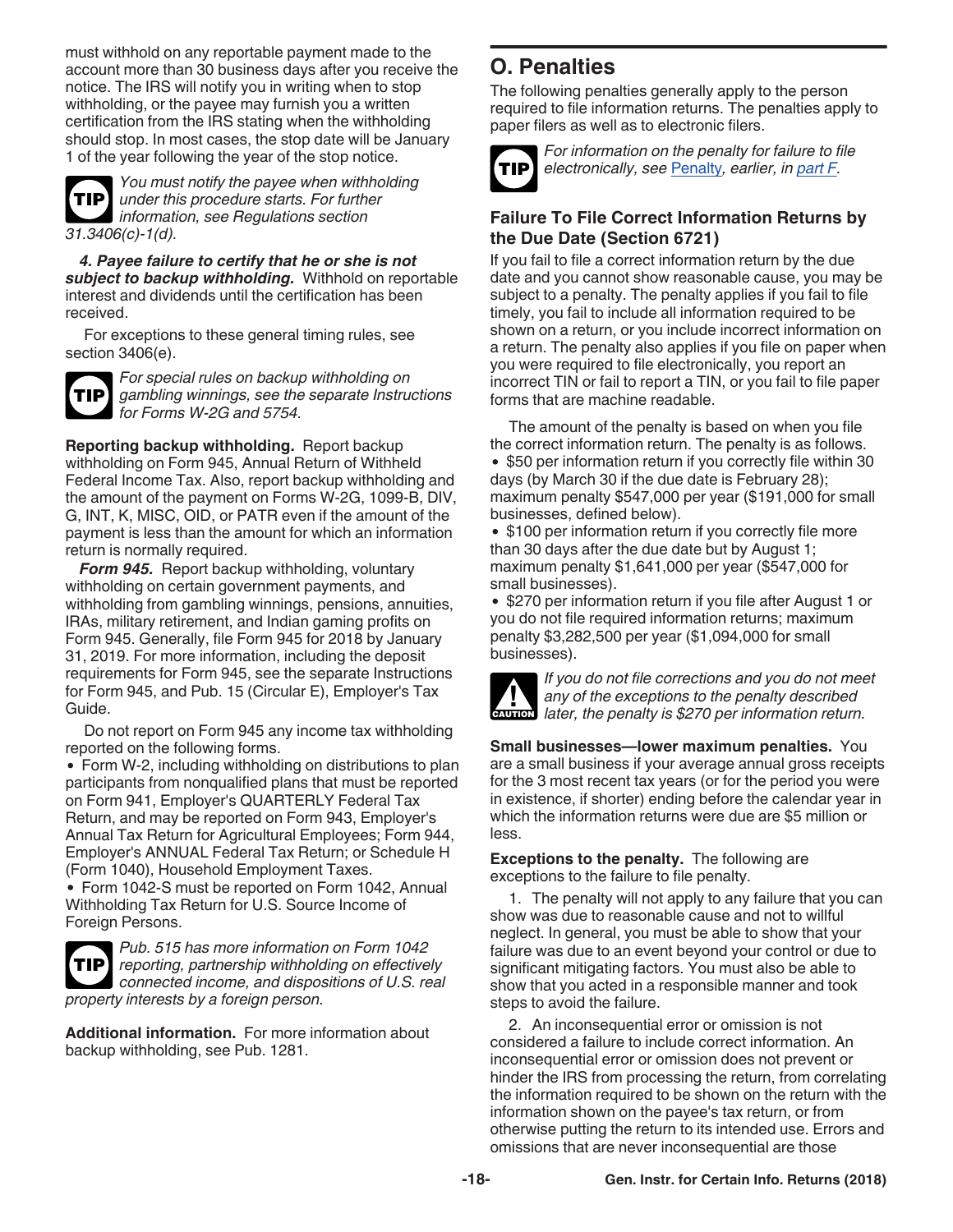related to (a) a TIN, (b) a payee's surname, and (c) any money amount except as provided, later, with respect to the safe harbor for de minimis dollar amount errors.

3. De minimis rule for corrections. Even though you cannot show reasonable cause, the penalty for failure to file correct information returns will not apply to a certain number of returns if you:

a. Filed those information returns timely,

b. Either failed to include all the information required on a return or included incorrect information, and

c. Filed corrections by August 1.

If you meet all the conditions in (a), (b), and (c) above, the penalty for filing incorrect returns will not apply to the greater of 10 information returns or 1/2 of 1% (0.005) of the total number of information returns you are required to file for the calendar year.

4. Safe harbor for de minimis dollar amount errors. See *Safe Harbor for De Minimis Dollar Amount Errors on Information Returns and Payee*, later.

**Intentional disregard of filing requirements.** If any failure to file a correct information return is due to intentional disregard of the filing or correct information requirements, the penalty is at least \$540 per information return with no maximum penalty.

### **Failure To Furnish Correct Payee Statements (Section 6722)**

If you fail to provide correct payee statements and you cannot show reasonable cause, you may be subject to a penalty. The penalty applies if you fail to provide the statement by the due date (January 31 for most returns; see the *[Guide to Information Returns](#page-24-0)*, later), you fail to include all information required to be shown on the statement, or you include incorrect information on the statement. "Payee statement" has the same meaning as "statement to recipient" as used in [part M](#page-13-0).

The amount of the penalty is based on when you furnish the correct payee statement. It is a separate penalty, and is applied in the same manner as the penalty for failure to file correct information returns by the due date (section 6721), described earlier.

**Exception.** An inconsequential error or omission is not considered a failure to include correct information. An inconsequential error or omission cannot reasonably be expected to prevent or hinder the payee from timely receiving correct information and reporting it on his or her income tax return or from otherwise putting the statement to its intended use. Errors and omissions that are never inconsequential are those relating to (a) a dollar amount, except as provided, later, with respect to the safe harbor for de minimis dollar amount errors, (b) a significant item in a payee's address, (c) the appropriate form for the information provided (that is, whether the form is an acceptable substitute for the official IRS form), and (d) whether the statement was furnished in person or by "statement mailing," when required.

**Intentional disregard of payee statement requirements.** If any failure to provide a correct payee statement is due to intentional disregard of the requirements to

furnish a correct payee statement, the penalty is at least \$540 per payee statement with no maximum penalty.

### **Safe Harbor for De Minimis Dollar Amount Errors on Information Returns and Payee Statements under sections 6721 and 6722**

If one or more dollar amounts are incorrect on an information return filed with the IRS or on a payee statement furnished to a recipient, no correction of the dollar amount shall be required, and the return shall be treated as having been filed or the payee statement furnished, as correct, if:

The difference between the dollar amount reported on the filed return or furnished payee statement, and the correct amount is no more than \$100; and

The difference between the dollar amount reported for tax withheld, on the filed return or furnished payee statement, and the correct amount is no more than \$25.

This safe harbor provision shall not apply if a recipient to whom a statement is required to be furnished elects to receive a corrected statement. In that case, a corrected return must be filed with the IRS and a corrected payee statement furnished to the recipient.

#### **Forms 1099-Q, 1099-QA, 1099-SA, 5498, 5498-ESA, 5498-QA, and 5498-SA (Section 6693)**

The penalties under sections 6721 and 6722 do not apply to:

| <b>Forms</b>        | <b>Filed Under Code Section</b> |
|---------------------|---------------------------------|
| 1099-SA and 5498-SA | 220(h) and 223(h)               |
| 5498                | 408(i) and 408(l)               |
| 1099-Q              | 529(d) and 530(h)               |
| 1099-QA and 5498-QA | 529A                            |
| 5498-ESA            | 530(h)                          |

The penalty for failure to timely file Forms 1099-SA, 5498-SA, 5498,1099-Q, 1099-QA, 5498-QA, or 5498-ESA is \$50 per return with no maximum, unless the failure is due to reasonable cause. See section 6693.



*No penalty will be imposed on an educational institution that fails to provide the TIN of a student on Form 1098-T, if the institution certifies under penalty of perjury that it complied with the rules for obtaining the student's TIN. See the 2018 Instructions for Forms 1098-E and 1098-T for additional information.*

### **Fraudulent Acknowledgments With Respect to Donations of Motor Vehicles, Boats, and Airplanes (Section 6720)**

If you are required under section 170(f)(12)(A) to furnish a contemporaneous written acknowledgment to a donor and you knowingly furnish a false or fraudulent Form 1098-C, or knowingly fail to furnish a Form 1098-C within the applicable 30-day period, you may be subject to a penalty. See the 2018 Instructions for Form 1098-C for more detailed information.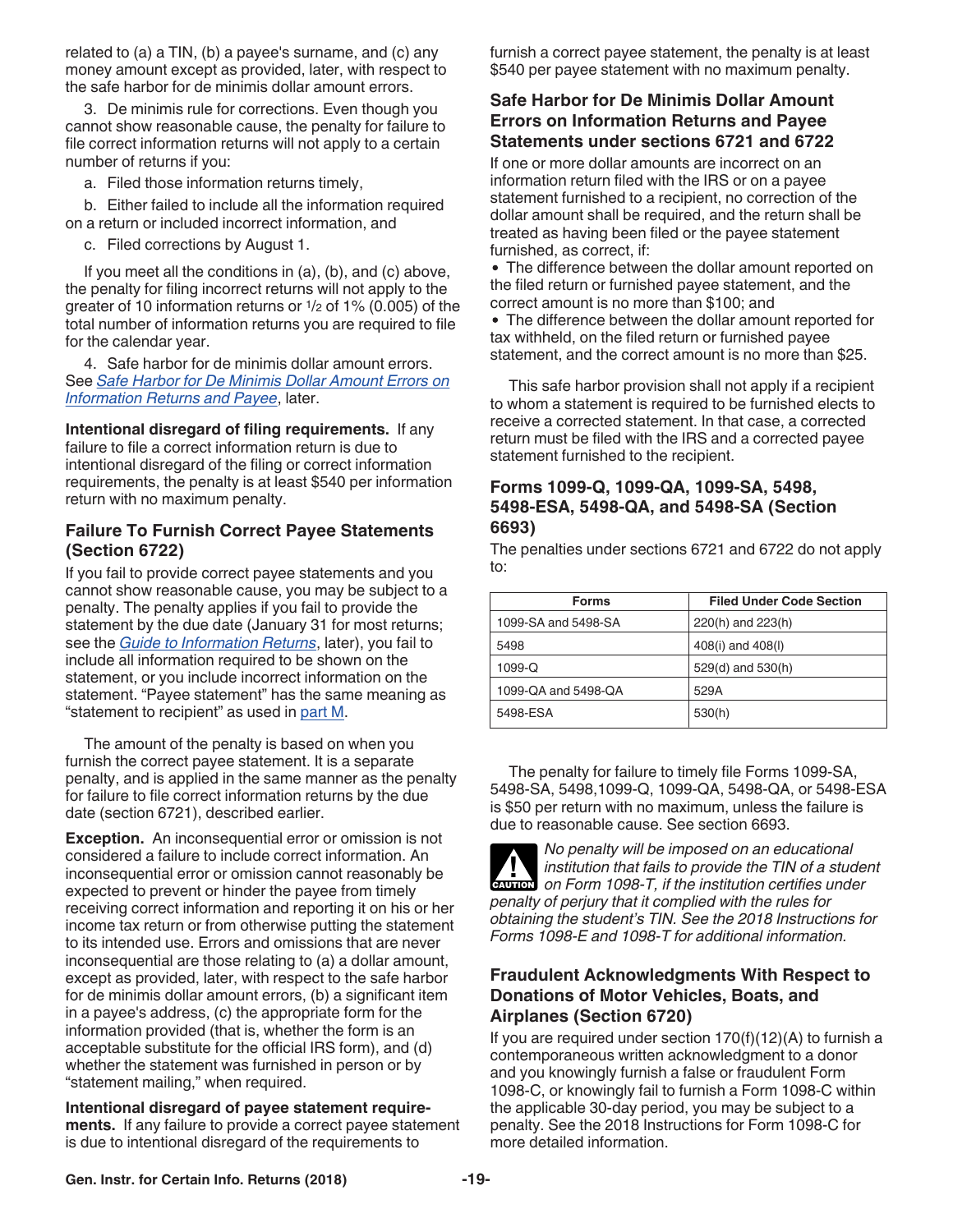### <span id="page-19-0"></span>**Civil Damages for Fraudulent Filing of Information Returns (Section 7434)**

If you willfully file a fraudulent information return for payments you claim you made to another person, that person may be able to sue you for damages. You may have to pay \$5,000 or more.

# **P. Payments to Corporations and Partnerships**

Generally, payments to corporations are not reportable. See, for example, Regulations section 1.6049-4(c)(1)(ii). However, you must report payments to corporations for the following.

- Medical and health care payments (Form 1099-MISC).
- Withheld federal income tax or foreign tax.
- Barter exchange transactions (Form 1099-B).

Broker and barter transactions for an S corporation (Form 1099-B).

Substitute payments in lieu of dividends and tax-exempt interest (Form 1099-MISC).

Acquisitions or abandonments of secured property (Form 1099-A).

Cancellation of debt (Form 1099-C).

• Payments of attorneys' fees and gross proceeds paid to attorneys (Form 1099-MISC).

Fish purchases for cash (Form 1099-MISC).

Credits and interest for qualified tax credit bonds reported on Forms 1097-BTC and 1099-INT.

Merchant card and third-party network payments (Form 1099-K).

Federal executive agency payments for services (Form 1099-MISC). For additional reporting requirements, see Rev. Rul. 2003-66 on page 1115 of Internal Revenue Bulletin 2003-26 at *[IRS.gov/pub/irs-irbs/irb03-26.pdf](https://www.irs.gov/pub/irs-irbs/irb03-26.pdf)*.

Reporting generally is required for all payments to partnerships. For example, payments of \$600 or more made in the course of your trade or business to an architectural firm that is a partnership are reportable on Form 1099-MISC.

# **Q. Earnings on Any IRA, Coverdell ESA, ABLE Account, Archer MSA, or HSA**

Generally, income earned in any IRA, Coverdell ESA, ABLE account, Archer MSA, or HSA, such as interest or dividends, is not reported on Forms 1099. However, distributions from such arrangements or accounts must be reported on Form 1099-R, 1099-Q, 1099-QA, or 1099-SA.

# **R. Certain Grantor Trusts**

Certain grantor trusts (other than WHFITs) may choose to file Forms 1099 rather than a separate statement attached to Form 1041, U.S. Income Tax Return for Estates and Trusts. If you have filed Form 1041 for a grantor trust in the past and you want to choose the Form 1099 filing method for 2018, you must have filed a final Form 1041 for 2017. To change reporting method, see Regulations section 1.671-4(g) and the Instructions for Form 1041 and Schedules A, B, D, G, I, J, and K-1.

# **S. Special Rules for Reporting Payments Made Through Foreign Intermediaries and Foreign Flow-Through Entities on Form 1099**

If you are the payer and have received a Form W-8IMY from a foreign intermediary or flow-through entity, follow the instructions for completing Form 1099, later.

### **Definitions**

**Foreign intermediary (FI).** An FI is any person who is not a U.S. person and acts as a custodian, broker, nominee, or otherwise as an agent for another person, regardless of whether that other person is the beneficial owner of the amount paid, a flow-through entity, or another intermediary. The intermediary can be a qualified intermediary or a nonqualified intermediary.

*Qualified intermediary (QI).* A QI is a person that is a party to a withholding agreement with the IRS (described in Regulations section  $1.1441 - 1(e)(5)(iii)$  and is: A foreign financial institution (other than a U.S. branch of an FFI) that is a participating FFI (including a reporting Model 2 FFI), a registered deemed-compliant FFI (including an FFI treated as a deemed-compliant FFI under an applicable IGA subject to due diligence and reporting requirements similar to those applicable to a registered deemed-compliant FFI under Regulations section 1.1471-5(f)(1), including the requirement to register with the IRS), or any other category of FFI identified in the QI agreement,

A foreign person that is a home office or has a branch that is an eligible entity (as described in Regulations section  $1.1441-1(e)(6)(ii)$ , without regard to the requirement that the person be a QI),

A foreign branch or office of a U.S. financial institution or a foreign branch or office of a U.S. clearing organization, or

A foreign entity not described above that the IRS accepts as a QI.

For details on QI agreements, see Rev. Proc. 2017-15, 2017-03 I.R.B. 437, available at *[IRS.gov/irb/](https://www.irs.gov/irb/2017-03_IRB#RP-2017-15l) [2017-03\\_IRB#RP-2017-15](https://www.irs.gov/irb/2017-03_IRB#RP-2017-15l)*

*Nonqualified intermediary (NQI).* An NQI is any intermediary that is not a U.S. person and that is not a QI.

**Foreign flow-through entity (FTE).** An FTE is a foreign partnership (other than a withholding foreign partnership), a foreign simple trust or foreign grantor trust (other than a withholding foreign trust), or, for payments for which a reduced rate of withholding is claimed under an income tax treaty, any entity to the extent the entity is considered to be fiscally transparent under section 894 with respect to the payment by an interest holder's jurisdiction.

*Withholding foreign partnership or withholding foreign trust.* A withholding foreign partnership or withholding foreign trust is a foreign partnership or a foreign simple or grantor trust that has entered into a withholding agreement with the IRS in which it agrees to assume primary withholding responsibility for all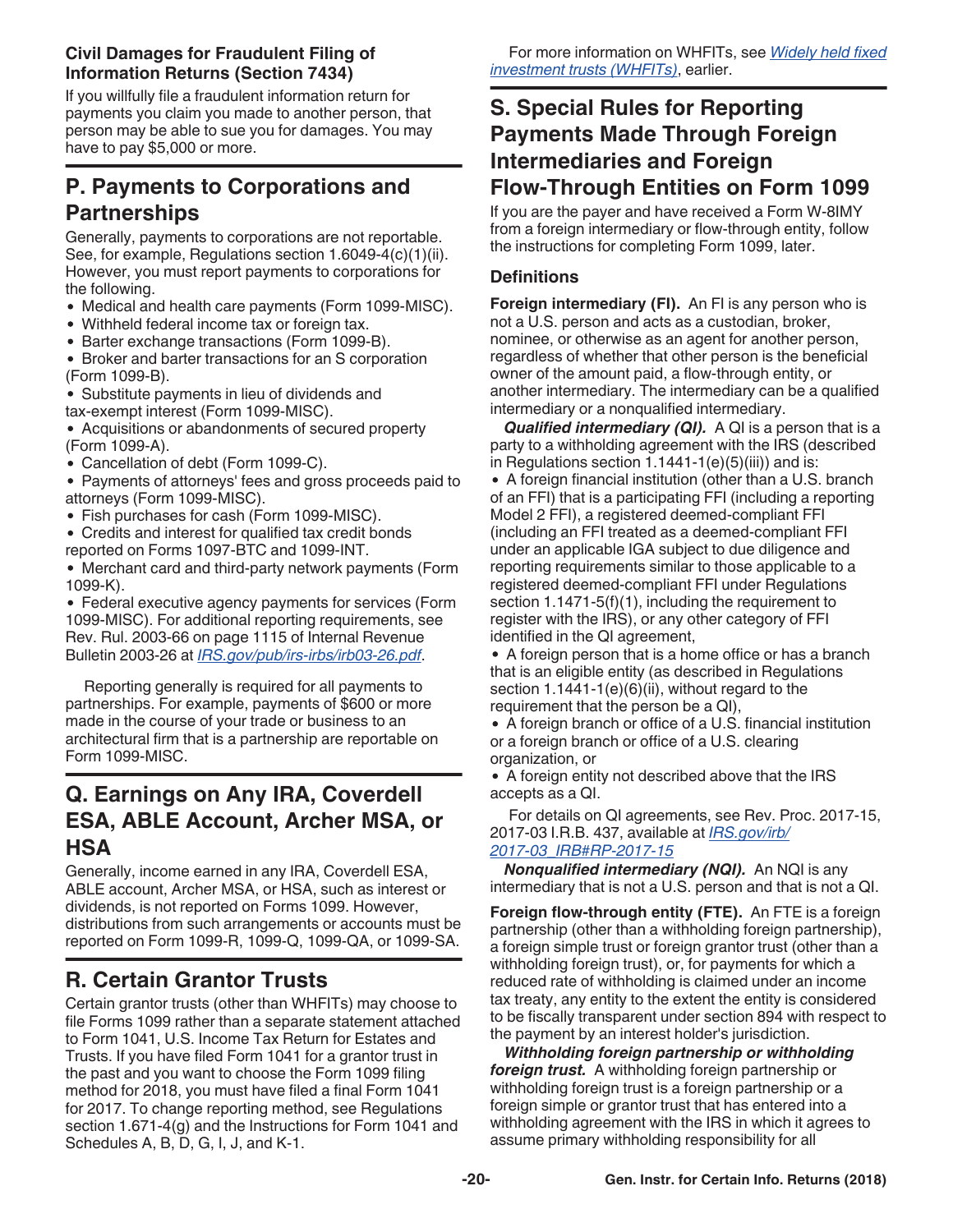<span id="page-20-0"></span>payments that are made to it for its partners, beneficiaries, or owners. See Rev. Proc. 2017-21, 2017-6 I.R.B. 791, available at *[IRS.gov/irb/2017-06\\_IRB#RP-2017-21](https://www.irs.gov/irb/2017-06_IRB#RP-2017-21)*, for procedures for entering into a withholding foreign partnership or trust agreement.

*Nonwithholding foreign partnership, simple trust, or grantor trust.* A nonwithholding foreign partnership is any foreign partnership other than a withholding foreign partnership. A nonwithholding foreign simple trust is any foreign simple trust that is not a withholding foreign trust. A nonwithholding foreign grantor trust is any foreign grantor trust that is not a withholding foreign trust.

**Fiscally transparent entity.** An entity is treated as fiscally transparent with respect to an item of income to the extent that the interest holders in the entity must, on a current basis, take into account separately their shares of an item of income paid to the entity, whether or not distributed, and must determine the character of the items of income as if they were realized directly from the sources from which they were realized by the entity. For example, partnerships, common trust funds, and simple trusts or grantor trusts are generally considered to be fiscally transparent with respect to items of income received by them.

#### **Presumption Rules**

*For additional information including details on the presumption rules, see the Instructions for the Requester of Forms W-8BEN, W-8BEN-E, W-8ECI, W-8EXP, and W-8IMY; and Pub. 515. To order, see* [How To Get Forms, Publications, and Other](#page-21-0)  [Assistance](#page-21-0) *under [part T](#page-21-0).* **TIP**

If you are the payer and do not have a Form W-9, appropriate Form W-8, or other valid documentation, or you cannot allocate a payment to a specific payee, prior to payment, you are required to use certain presumption rules to determine the following.

The status of the payee as a U.S. or foreign person.

The classification of the payee as an individual, trust, estate, corporation, or partnership.

See Regulations sections 1.1441-1(b)(3), 1.1441-5(d) and (e), 1.6045-1(g)(3)(ii), and 1.6049-5(d).

Under these presumption rules, if you must presume that the payee is a U.S. nonexempt recipient subject to backup withholding, you must report the payment on a Form 1099. However, if before filing Form 1099 with the IRS the recipient is documented as foreign, then report the payment on a Form 1042-S.

Conversely, if you must presume that the payee is a foreign recipient and prior to filing Form 1042-S with the IRS you discover that the payee is a U.S. nonexempt recipient based on documentation, then report all payments made to that payee during the calendar year on a Form 1099.

If you use the 90-day grace period rule to presume a payee is foreign, you must file a Form 1042-S to report all payments subject to withholding during the grace period. If, after the grace period expires, you discover that the payee is a U.S. nonexempt recipient subject to backup withholding, you must file a Form 1099 for all payments

made to that payee after the expiration of the grace period.

### **Rules for Payments Made to U.S. Nonexempt Recipients Through a QI, NQI, or FTE**

If you are the payer making a payment through a QI, NQI, or FTE for a U.S. nonexempt recipient on whose behalf the QI, NQI, or FTE is acting, use the following rules to complete Form 1099.

**Known recipient.** If you know that a payee is a U.S. nonexempt recipient and have the payee's name, address, and TIN (if a TIN has been provided), you must complete the Form 1099 with that information unless you are not required to report the payment under Regulations section 1.6049-4(c)(4) (applicable only to certain payments to specified FFIs). Also, on the second name line below the recipient's name, enter "IMY" followed by the name of the QI, NQI, or FTE.

For payments made to multiple recipients: (a) enter the name of the recipient whose status you relied on to determine the applicable rate of withholding, and (b) on the second name line, enter "IMY" followed by the name of the QI, NQI, or FTE. However, if the QI has assumed primary Form 1099 reporting or backup withholding responsibility, you are not required to issue the Form 1099 or to backup withhold. See *[Qualified intermediary \(QI\)](#page-19-0)*, earlier.

**Unknown recipient.** If you cannot reliably associate a payment with valid documentation and are required to presume a payee is a U.S. nonexempt recipient, do the following.

1. File a Form 1099 and enter "unknown recipient" on the first name line.

2. On the second name line, enter "IMY" followed by the name of the NQI or FTE.

3. Enter the EIN of the NQI or FTE, if applicable, in the recipient's TIN box.

4. Furnish a copy of the Form 1099 with "unknown recipient" to the NQI or FTE who is acting on the recipient's behalf.



### **Rules for Non-U.S. Payers**

Non-U.S. payers (foreign persons that are not U.S. payers) generally have the same reporting obligations as U.S. payers. A U.S. payer is anyone who is:

- A U.S. person;
- Any U.S. governmental agency;
- A controlled foreign corporation (CFC);
- A foreign partnership that has one or more U.S. partners who, in the aggregate, hold more than 50% of the gross income derived from the conduct of a U.S. trade or business;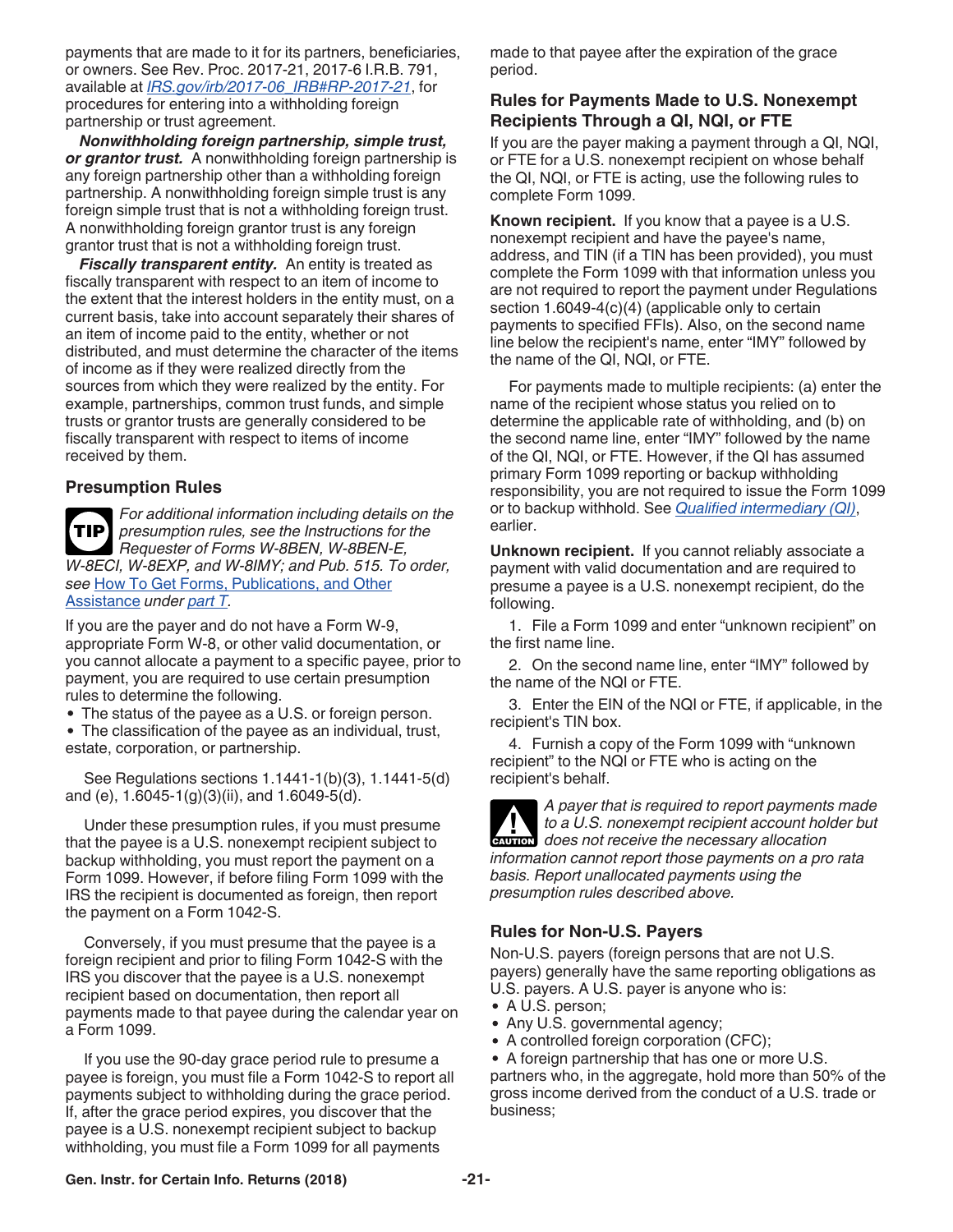<span id="page-21-0"></span>• A foreign person who owns 50% or more of the gross income that is effectively connected with a U.S. trade or business; or

A U.S. branch or territory financial institution described in Regulations section 1.1441-1(b)(2)(iv) that is treated as a U.S. person.

For more information, see Regulations section 1.6049-5(c)(5).

**Exceptions.** The following payments are not subject to reporting by a non-U.S. payer.

1. A foreign source payment paid and received outside the United States. For example, see Regulations section 1.6049-4(f)(16).

2. Gross proceeds from a sale effected outside the United States. See Regulations section 1.6045-1(a).

3. An NQI or QI that provides another payer all the information sufficient for that payer to complete Form 1099 reporting. For example, see Regulations section 1.6049-5(b)(14). However, if an NQI or QI does not provide sufficient information for another payer to report a payment on Form 1099, the intermediary must report the payment.

4. A payment made by certain FFIs for which an exception to reporting applies under Regulations section 1.6049-4(c)(4)

### **Rules for Reporting Payments Initially Reported on Form 1042-S**

If an NQI or QI receives a Form 1042-S made out to an "unknown recipient" and the NQI or QI has actual knowledge that the payee of the income is a U.S. nonexempt recipient, it must file a Form 1099 even if the payment has been subject to withholding by another payer. The NQI or QI reports the amount withheld by the other payer on Form 1099 as federal income tax withheld.

# **T. How To Get Tax Help**

#### **Information Reporting Program Customer Service Section**

If you have questions about reporting on Forms 1096, 1097, 1098, 1099, 3921, 3922, 5498, W-2, W-2G, and W-3, you may call a toll-free number, 866-455-7438. You may still use the original telephone number, 304-263-8700 (not toll free). Persons with a hearing or speech disability with access to TTY/TDD equipment can call 304-579-4827 (not toll free).

**Other tax-related matters.** For other tax information related to business returns or accounts, call 800-829-4933.

If you have a hearing or speech disability and have access to TTY/TDD equipment, call 800-829-4059 to ask tax account questions.

### **Internal Revenue Bulletin**

The Internal Revenue Bulletin (IRB), published weekly, contains newly issued regulations, notices, announcements, legislation, court decisions, and other items of general interest. You may find this publication useful to keep you up to date with current developments.

#### See *How To Get Forms, Publications, and Other Assistance*, later.

### **Contacting Your Taxpayer Advocate**

The Taxpayer Advocate Service (TAS) is there to help you. The TAS is your voice at the IRS. Their job is to ensure that every taxpayer is treated fairly and that you know and understand your rights.

*What can the TAS do for you?* They can offer you free help with IRS problems that you can't resolve on your own. They know this process can be confusing, but the worst thing you can do is nothing at all! The TAS can help if you can't resolve your tax problem and:

Your problem is causing financial difficulties for you, your family, or your business;

You face (or your business is facing) an immediate threat of adverse action; or

You've tried repeatedly to contact the IRS but no one has responded, or the IRS hasn't responded by the date promised.

If you qualify for their help, you'll be assigned to one advocate who'll be with you at every turn and will do everything possible to resolve your problem. Here's why they can help.

- The TAS is an independent organization within the IRS.
- Their advocates know how to work with the IRS.
- Their services are free and tailored to meet your needs.  $\bullet$
- They have offices in every state, the District of Columbia, and Puerto Rico.

*How can you reach them?* If you think the TAS can help you, call your local advocate, whose number is in your local directory and at *[IRS.gov/Advocate](https://www.irs.gov/uac/Taxpayer-Advocate-Service-6)*, or call them toll free at 877-777-4778.

*How else does the TAS help taxpayers?* The TAS also works to resolve large-scale, systemic problems that affect many taxpayers. If you know of one of these broad issues, please report it to them by going to *[IRS.gov/](https://www.irs.gov/Advocate/Systemic-Advocacy-Management-System-SAMS) [Advocate/Systemic-Advocacy-Management-System-](https://www.irs.gov/Advocate/Systemic-Advocacy-Management-System-SAMS)[SAMS](https://www.irs.gov/Advocate/Systemic-Advocacy-Management-System-SAMS)*.

**Taxpayer Advocacy Panel (TAP).** The TAP listens to taxpayers, identifies taxpayer issues, and makes suggestions for improving IRS services and customer satisfaction. If you have suggestions for improvements, contact the TAP toll free at 888-912-1227 or go to *[ImproveIRS.org](http://www.improveirs.org/)*.

### **How To Get Forms, Publications, and Other Assistance**

#### **Free Tax Services**

Pub. 910, IRS Guide to Free Tax Services, is your guide to IRS services and resources. Learn about free tax information from the IRS, including publications, services, and education and assistance programs. The publication also has an index of over 100 TeleTax topics (recorded tax information) you can listen to on the telephone. The majority of the information and services listed in this publication are available to you free of charge. If there is a fee associated with a resource or service, it is listed in the publication.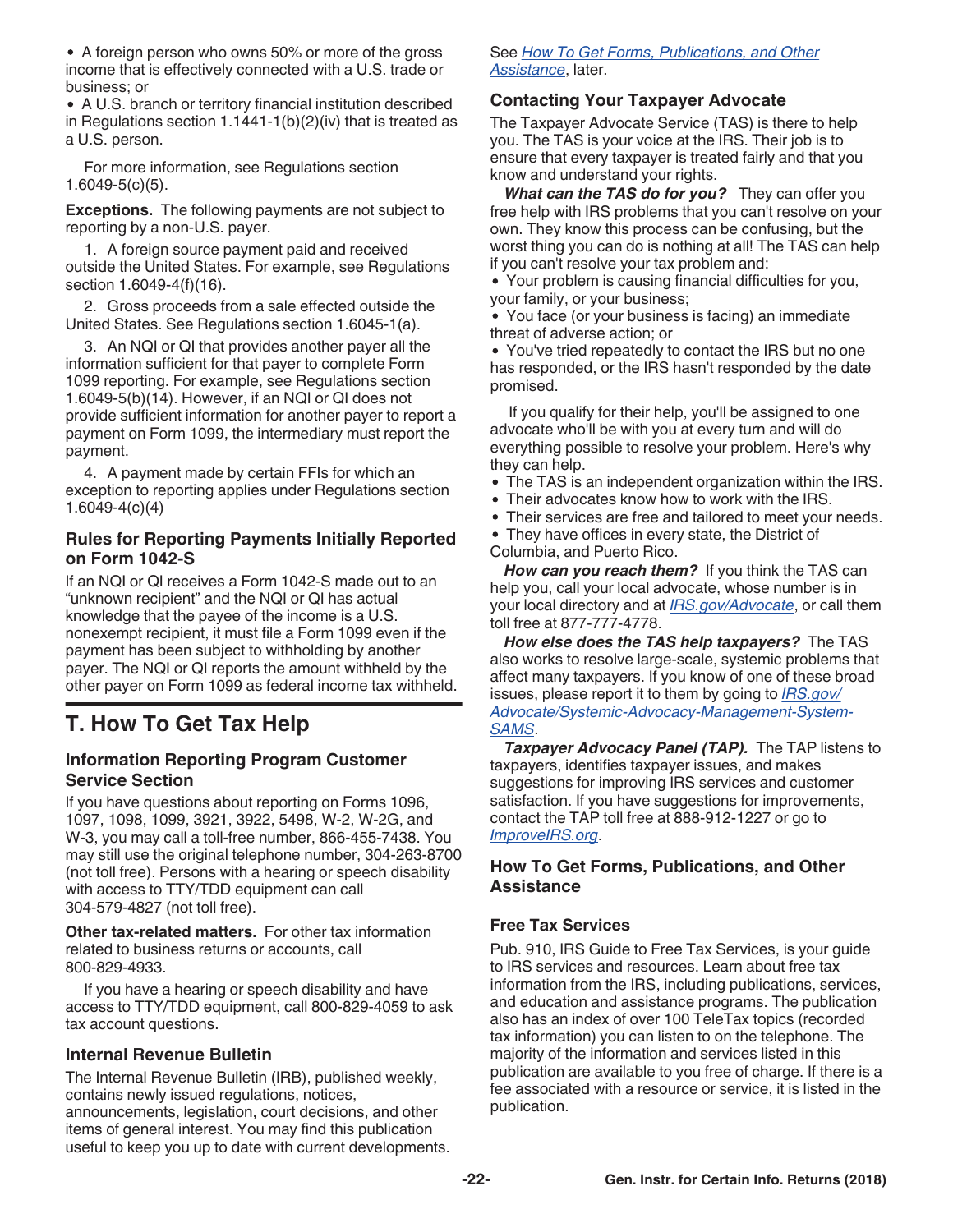Accessible versions of IRS-published products are available on request in a variety of alternative formats for people with disabilities.

**Forms, instructions, and publications.** Visit *[IRS.gov/](https://www.irs.gov/formspubs) [FormsPubs](https://www.irs.gov/formspubs)* to download forms and publications. Otherwise, you can go to *[IRS.gov/OrderForms](https://www.irs.gov/orderforms)* to order current and prior-year forms and instructions. Your order should arrive within 10 business days. You can also mail an order to the address at the mail icon below.

*Because the IRS processes paper forms by machine (optical character recognition*  **Properties Analysis of the** *equipment*), you cannot file Form 1096 or Copy A *of Forms 1097, 1098, 1099, 3921, 3922, or 5498 that you print from the IRS website. However, you can use Copy B from those sources to provide recipient statements.*

**Exception.** Forms 1098-MA, 1099-CAP, 1099-H, 1099-LTC, 1099-QA, 1099-SA, 5498-ESA, 5498-QA, and 5498-SA can be filled out online and Copy A can be printed and filed with the IRS using Form 1096.



**Mail.** You can send your order for forms, instructions, and publications to the address below. You should receive a response within 10 business days after your request is received.

Internal Revenue Service 1201 N. Mitsubishi Motorway Bloomington, IL 61705-6613



**Online.** You can access the IRS website at *[IRS.gov](https://www.irs.gov)* 24 hours a day, 7 days a week to do the following.

- Access commercial tax preparation and *e-file* services.
- Research your tax questions online.
- Search publications online by topic or keyword.
- Use the online Internal Revenue Code, regulations, or other official guidance.

View Internal Revenue Bulletins (IRBs) published in the last few years.

• Sign up to receive local and national tax news by email.

### **Comments and Suggestions**

We welcome your comments about this publication and your suggestions for future editions.

You can write to us at the following address.

Internal Revenue Service Tax Forms and Publications Division 1111 Constitution Ave. NW, IR-6526 Washington, DC 20224

You can send your comments from *[IRS.gov/](https://www.irs.gov/FormComment) [FormComments](https://www.irs.gov/FormComment)*.

Although we cannot respond individually to each comment received, we do appreciate your feedback and will consider your comments as we revise our tax products.

**Privacy Act and Paperwork Reduction Act Notice.**  We ask for the information on these forms to carry out the Internal Revenue laws of the United States. You are required to give us the information. We need it to figure and collect the right amount of tax.

Sections 170(f)(12), 199, 220(h), 223, 408, 408A, 529, 529A, 530, 853A, 6039, 6041, 6041A, 6042, 6043, 6044, 6045, 6047, 6049, 6050A, 6050B, 6050D, 6050E, 6050H, 6050J, 6050N, 6050P, 6050Q, 6050R, 6050S, 6050T, 6050U, 6050W, 6050Y, and their regulations require you to file an information return with the IRS and furnish a statement to recipients. Section 6109 and its regulations require you to provide your TIN on what you file.

Routine uses of this information include giving it to the Department of Justice for civil and criminal litigation, and to cities, states, the District of Columbia, and U.S. commonwealths and possessions for use in administering their tax laws. We may also disclose this information to other countries under a tax treaty, to federal and state agencies to enforce federal nontax criminal laws, or to federal law enforcement and intelligence agencies to combat terrorism. If you fail to provide this information in a timely manner, you may be subject to penalties.

You are not required to provide the information requested on a form that is subject to the Paperwork Reduction Act unless the form displays a valid OMB control number. Books or records relating to a form or its instructions must be retained as long as their contents may become material in the administration of any Internal Revenue law. Generally, tax returns and return information are confidential, as required by section 6103. The time needed to complete and file the following forms will vary depending on individual circumstances. The estimated average times are: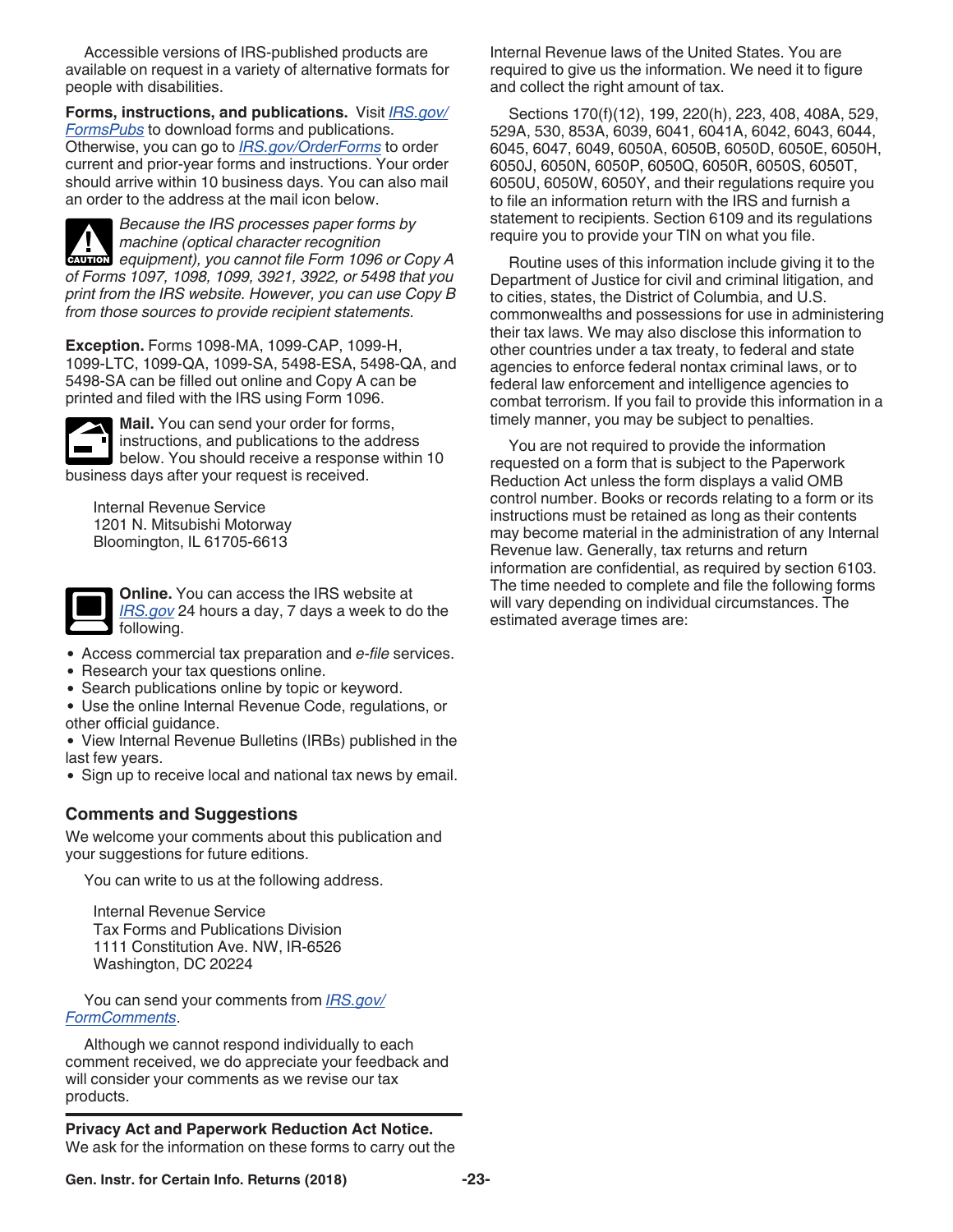|                                               | 14 minutes |
|-----------------------------------------------|------------|
|                                               | 19 minutes |
|                                               | 13 minutes |
|                                               | 18 minutes |
|                                               | 7 minutes  |
|                                               | 14 minutes |
|                                               | 8 minutes  |
|                                               | 13 minutes |
|                                               | 9 minutes  |
|                                               | 25 minutes |
| 1099-C                                        | 13 minutes |
|                                               | 11 minutes |
|                                               | 24 minutes |
| 1099-G                                        | 18 minutes |
|                                               | 18 minutes |
|                                               | 13 minutes |
|                                               | 27 minutes |
|                                               | $**$       |
|                                               | 13 minutes |
|                                               | 18 minutes |
|                                               | 13 minutes |
|                                               | 15 minutes |
|                                               | 13 minutes |
|                                               | 10 minutes |
|                                               | 26 minutes |
|                                               | 8 minutes  |
|                                               | 11 minutes |
|                                               | $**$       |
|                                               | 11 minutes |
|                                               | 12 minutes |
|                                               | 24 minutes |
|                                               | 7 minutes  |
|                                               | 11 minutes |
|                                               | 10 minutes |
|                                               | 24 minutes |
| $*$ Primary Act does not pertain to this form |            |

Privacy Act does not pertain to this form.

\*\*Burden estimate will be available on IRS.gov upon issuance of OMB number.

Burden estimates are based upon current statutory requirements as of October 2016. Estimates of burden do not reflect any future legislative changes that may affect the 2018 tax year. Any changes to burden estimates will be included in IRS' annual Paperwork Reduction Act submission to the Office of Management and Budget (OMB) and will be made publicly available on *[RegInfo.gov](http://www.reginfo.gov)*.

If you have comments concerning the accuracy of these time estimates, we would be happy to hear from you. Send your comments to the Internal Revenue Service, Tax Forms and Publications, 1111 Constitution Ave. NW, IR-6526, Washington, DC 20224. Do not send these forms to this address. Instead, see [part D.](#page-6-0)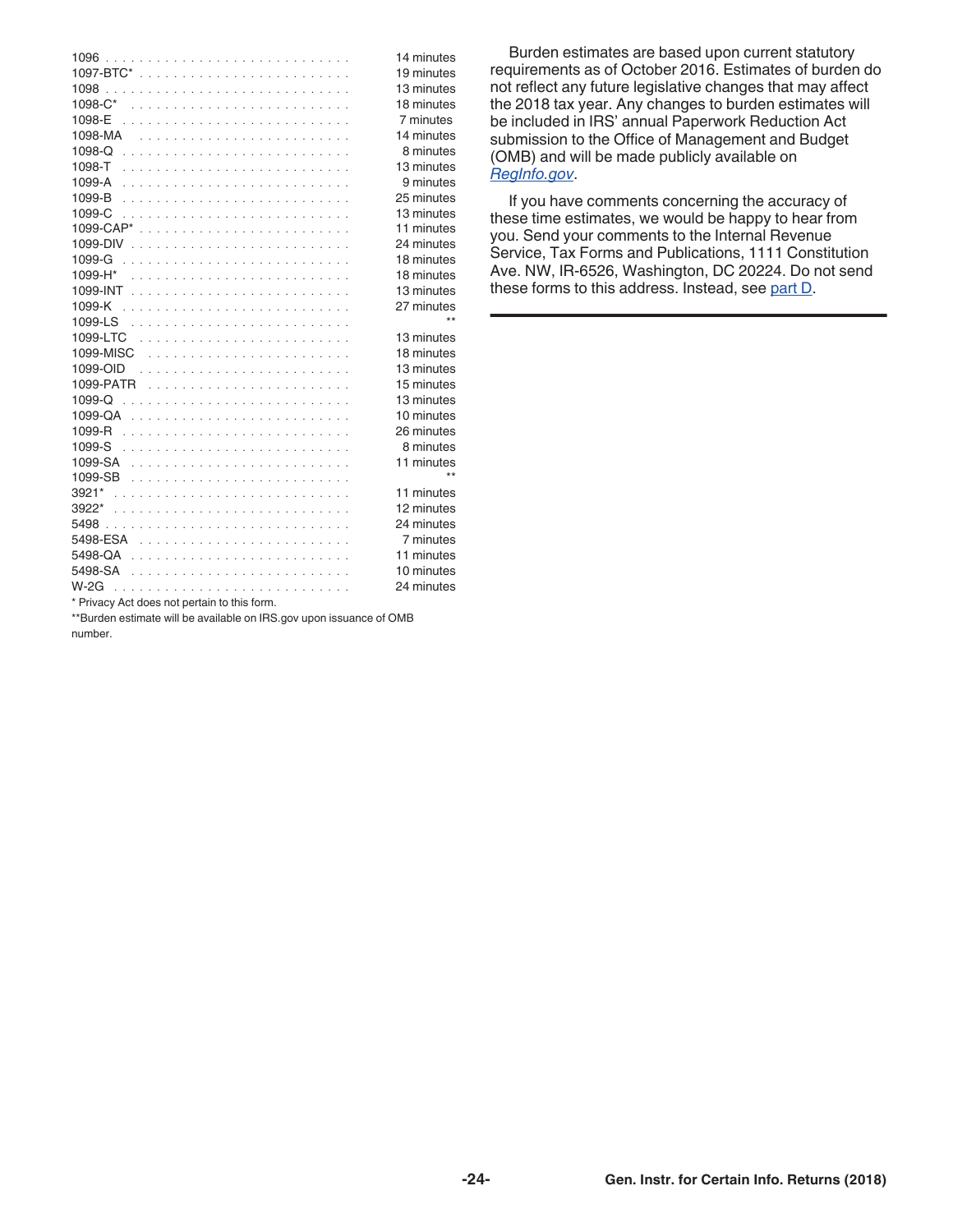### <span id="page-24-0"></span>**Guide to Information Returns (If any date shown falls on a Saturday, Sunday, or legal holiday, the due date is the next business day.)**

|          |                                                                        |                                                                                                                                                                                                                                                                                                                                                       |                                                           |              | Due Date                                                                                                                                   |
|----------|------------------------------------------------------------------------|-------------------------------------------------------------------------------------------------------------------------------------------------------------------------------------------------------------------------------------------------------------------------------------------------------------------------------------------------------|-----------------------------------------------------------|--------------|--------------------------------------------------------------------------------------------------------------------------------------------|
| Form     | Title                                                                  | <b>What To Report</b>                                                                                                                                                                                                                                                                                                                                 | <b>Amounts To Report</b>                                  | To IRS       | <b>To Recipient</b><br>(unless indicated<br>otherwise)                                                                                     |
| 1042-S   | Foreign Person's<br>U.S. Source Income<br>Subject to<br>Withholding    | Income such as interest, dividends, royalties, pensions and annuities, etc.,<br>and amounts withheld under Chapter 3. Also, distributions of effectively<br>connected income by publicly traded partnerships or nominees.                                                                                                                             | See form instructions                                     | March 15     | March 15                                                                                                                                   |
| 1097-BTC | <b>Bond Tax Credit</b>                                                 | Tax credit bond credits to shareholders.                                                                                                                                                                                                                                                                                                              | All amounts                                               | February 28* | On or before the<br>15th day of the 2nd<br>calendar month after<br>the close of the<br>calendar month in<br>which the credit is<br>allowed |
| 1098     | Mortgage Interest<br>Statement                                         | Mortgage interest (including points) and certain mortgage insurance<br>premiums you received in the course of your trade or business from<br>individuals and reimbursements of overpaid interest.                                                                                                                                                     | \$600 or more                                             | February 28* | (To Payer/Borrower)<br>January 31                                                                                                          |
| 1098-C   | Contributions of<br>Motor Vehicles,<br>Boats, and Airplanes            | Information regarding a donated motor vehicle, boat, or airplane.                                                                                                                                                                                                                                                                                     | Gross proceeds of more<br>than \$500                      | February 28* | (To Donor)<br>30 days from date of<br>sale or contribution                                                                                 |
| 1098-E   | Student Loan Interest<br>Statement                                     | Student loan interest received in the course of your trade or business.                                                                                                                                                                                                                                                                               | \$600 or more                                             | February 28* | January 31                                                                                                                                 |
| 1098-MA  | Mortgage Assistance<br>Payments                                        | Assistance payments paid to homeowners from funds allocated from the<br>Housing Finance Agency Innovation Fund for the Hardest Hit Housing<br>Markets (HFA Hardest Hit Fund) or the Emergency Homeowners' Loan<br>Program.                                                                                                                            | All amounts                                               | February 28  | January 31                                                                                                                                 |
| 1098-Q   | Qualifying Longevity<br><b>Annuity Contract</b><br>Information         | Status of a contract that is intended to be a qualifying longevity annuity<br>contract (QLAC), defined in section A-17 of 1.401(a)(9)-6, that is purchased<br>or held under any plan, annuity, or account described in section 401(a),<br>403(a), 403(b), or 408 (other than a Roth IRA) or eligible governmental plan<br>under section 457(b).       | All amounts                                               | February 28  | January 31                                                                                                                                 |
| 1098-T   | <b>Tuition Statement</b>                                               | Qualified tuition and related expenses, reimbursements or refunds, and<br>scholarships or grants (optional).                                                                                                                                                                                                                                          | See instructions                                          | February 28* | January 31                                                                                                                                 |
| 1099-A   | Acquisition or<br>Abandonment of<br><b>Secured Property</b>            | Information about the acquisition or abandonment of property that is security<br>for a debt for which you are the lender.                                                                                                                                                                                                                             | All amounts                                               | February 28* | (To Borrower)<br>January 31                                                                                                                |
| 1099-B   | Proceeds From<br><b>Broker and Barter</b><br>Exchange<br>Transactions  | Sales or redemptions of securities, futures transactions, commodities, and<br>barter exchange transactions (including payments reported pursuant to an<br>election described in Regulations section 1.1471-4(d)(5)(i)(A) or reported as<br>described in Regulations section 1.1471-4(d)(2)(iii)(A)).                                                  | All amounts                                               | February 28* | February 15**                                                                                                                              |
| 1099-C   | <b>Cancellation of Debt</b>                                            | Cancellation of a debt owed to a financial institution, the Federal<br>Government, a credit union, RTC, FDIC, NCUA, a military department, the<br>U.S. Postal Service, the Postal Rate Commission, or any organization<br>having a significant trade or business of lending money.                                                                    | \$600 or more                                             | February 28* | January 31                                                                                                                                 |
| 1099-CAP | Changes in<br>Corporate Control<br>and Capital Structure               | Information about cash, stock, or other property from an acquisition of<br>control or the substantial change in capital structure of a corporation.                                                                                                                                                                                                   | Over \$1,000                                              | February 28* | (To Shareholders)<br>January 31, (To<br>Clearing<br>Organization)<br>January 5                                                             |
| 1099-DIV | Dividends and<br><b>Distributions</b>                                  | Distributions, such as dividends, capital gain distributions, or nontaxable<br>distributions, that were paid on stock and liquidation distributions (including<br>distributions reported pursuant to an election described in Regulations<br>section 1.1471-4(d)(5)(i)(A) or reported as described in Regulations section<br>1.1471-4(d)(2)(iii)(A)). | \$10 or more, except<br>\$600 or more for<br>liquidations | February 28* | January 31**                                                                                                                               |
| 1099-G   | Certain Government<br>Payments                                         | Unemployment compensation, state and local income tax refunds,<br>agricultural payments, and taxable grants.                                                                                                                                                                                                                                          | \$10 or more for refunds<br>and unemployment              | February 28* | January 31                                                                                                                                 |
| 1099-H   | <b>Health Coverage Tax</b><br>Credit (HCTC)<br><b>Advance Payments</b> | Health insurance premiums paid on behalf of certain individuals.                                                                                                                                                                                                                                                                                      | All amounts                                               | February 28* | January 31                                                                                                                                 |
| 1099-INT | Interest Income                                                        | Interest income (including payments reported pursuant to an election<br>described in Regulations section $1.1471-4(d)(5)(i)(A)$ or reported as<br>described in Regulations section 1.1471-4(d)(2)(iii)(A)); market discount<br>subject to an election under section 1278(b).                                                                          | \$10 or more (\$600 or<br>more in some cases)             | February 28* | January 31**                                                                                                                               |

\*The due date is March 31 if filed electronically.

\*\*The due date is March 15 for reporting by trustees and middlemen of WHFITs.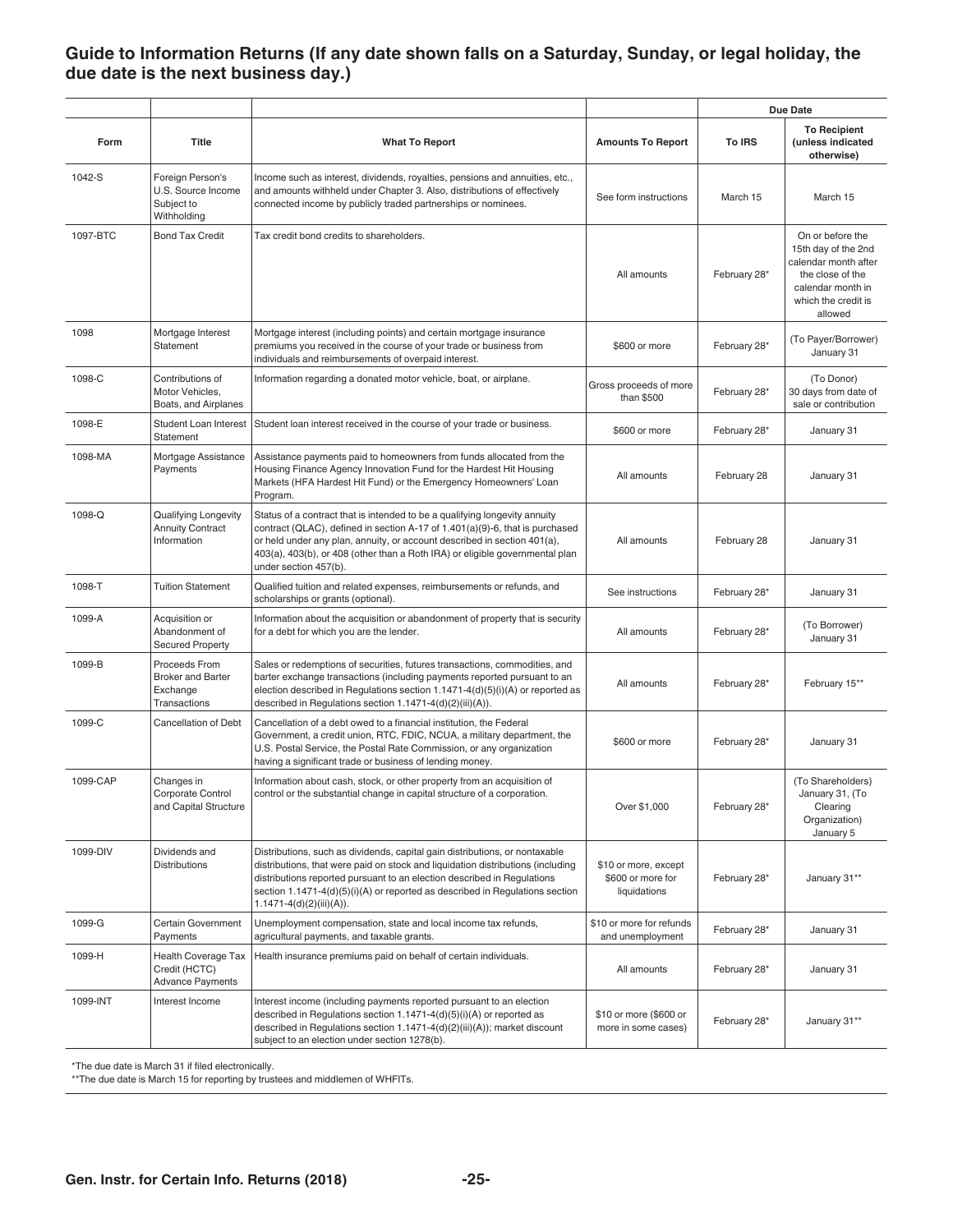## **Guide to Information Returns (Continued)**

|           |                                                                                                                                   |                                                                                                                                                                                                                                                                                                                                                                                                  |                                                     | <b>Due Date</b>                                                                                                                     |                                                        |
|-----------|-----------------------------------------------------------------------------------------------------------------------------------|--------------------------------------------------------------------------------------------------------------------------------------------------------------------------------------------------------------------------------------------------------------------------------------------------------------------------------------------------------------------------------------------------|-----------------------------------------------------|-------------------------------------------------------------------------------------------------------------------------------------|--------------------------------------------------------|
| Form      | <b>Title</b>                                                                                                                      | <b>What To Report</b>                                                                                                                                                                                                                                                                                                                                                                            | <b>Amounts To Report</b>                            | <b>To IRS</b>                                                                                                                       | <b>To Recipient</b><br>(unless indicated<br>otherwise) |
| 1099-K    | Payment Card and                                                                                                                  | Payment card transactions.                                                                                                                                                                                                                                                                                                                                                                       | All amounts                                         |                                                                                                                                     |                                                        |
|           | <b>Third Party Network</b><br><b>Transactions</b>                                                                                 | Third party network transactions.                                                                                                                                                                                                                                                                                                                                                                | \$20,000 or more and<br>200 or more<br>transactions | February 28*                                                                                                                        | January 31                                             |
| 1099-LS   | Reportable Life<br><b>Insurance Sale</b>                                                                                          | Proceeds from a reportable life insurance sale.                                                                                                                                                                                                                                                                                                                                                  | All amounts                                         | February 28*                                                                                                                        | January 31                                             |
| 1099-LTC  | Long-Term Care and<br><b>Accelerated Death</b><br><b>Benefits</b>                                                                 | Payments under a long-term care insurance contract and accelerated<br>death benefits paid under a life insurance contract or by a viatical<br>settlement provider.                                                                                                                                                                                                                               | All amounts                                         | February 28*                                                                                                                        | January 31                                             |
| 1099-MISC | Miscellaneous Income                                                                                                              | Rent or royalty payments; prizes and awards that are not for services,<br>such as winnings on TV or radio shows (including payments reported<br>pursuant to an election described in Regulations section 1.1471-4(d)(5)(i)<br>(A) or reported as described in Regulations section 1.1471-4(d)(2)(iii)<br>(A)).                                                                                   | \$600 or more, except<br>\$10 or more for royalties |                                                                                                                                     |                                                        |
|           | (Also, use to report<br>direct sales of \$5,000<br>or more of consumer<br>goods for resale.)                                      | Payments to crew members by owners or operators of fishing boats<br>including payments of proceeds from sale of catch.                                                                                                                                                                                                                                                                           | All amounts                                         |                                                                                                                                     |                                                        |
|           |                                                                                                                                   | Section 409A income from nonqualified deferred compensation plans<br>(NQDCs).                                                                                                                                                                                                                                                                                                                    | All amounts                                         |                                                                                                                                     |                                                        |
|           |                                                                                                                                   | Payments to a physician, physicians' corporation, or other supplier of<br>health and medical services. Issued mainly by medical assistance<br>programs or health and accident insurance plans.                                                                                                                                                                                                   | \$600 or more                                       | February 28* Note:<br>If any payments for                                                                                           | January 31**                                           |
|           |                                                                                                                                   | Payments for services performed for a trade or business by people not<br>treated as its employees (including payments reported pursuant to an<br>election described in Regulations section 1.1471-4(d)(5)(i)(A) or<br>reported as described in Regulations section 1.1471-4(d)(2)(iii)(A)).<br>Examples: fees to subcontractors or directors and golden parachute<br>payments.                   | \$600 or more                                       | nonemployee<br>compensation are<br>reported in box 7,<br>the due date is<br>January 31 for both<br>paper and electronic<br>returns. |                                                        |
|           |                                                                                                                                   | Fish purchases paid in cash for resale.                                                                                                                                                                                                                                                                                                                                                          | \$600 or more                                       |                                                                                                                                     |                                                        |
|           |                                                                                                                                   | Crop insurance proceeds.                                                                                                                                                                                                                                                                                                                                                                         | \$600 or more                                       |                                                                                                                                     |                                                        |
|           |                                                                                                                                   | Substitute dividends and tax-exempt interest payments reportable by<br>brokers.                                                                                                                                                                                                                                                                                                                  | \$10 or more                                        |                                                                                                                                     | February 15**                                          |
|           |                                                                                                                                   | Gross proceeds paid to attorneys.                                                                                                                                                                                                                                                                                                                                                                | \$600 or more                                       |                                                                                                                                     | February 15**                                          |
|           |                                                                                                                                   | A U.S. account for chapter 4 purposes to which you made no payments<br>during the year that are reportable on any applicable Form 1099 (or a<br>U.S. account to which you made payments during the year that do not<br>reach the applicable reporting threshold for any applicable Form 1099)<br>reported pursuant to an election described in Regulations section<br>$1.1471 - 4(d)(5)(i)(A)$ . | All amounts<br>(including \$0)                      |                                                                                                                                     | January 31**                                           |
| 1099-OID  |                                                                                                                                   | Original Issue Discount   Original issue discount (including amounts reported pursuant to an<br>election described in Regulations section 1.1471-4(d)(5)(i)(A) or<br>reported as described in Regulations section 1.1471-4(d)(2)(iii)(A));<br>market discount subject to an election under section 1278 (b).                                                                                     | \$10 or more                                        | February 28*                                                                                                                        | January 31**                                           |
| 1099-PATR | <b>Taxable Distributions</b><br><b>Received From</b><br>Cooperatives                                                              | Distributions from cooperatives passed through to their patrons including<br>any domestic production activities deduction and certain pass-through<br>credits.                                                                                                                                                                                                                                   | \$10 or more                                        | February 28*                                                                                                                        | January 31                                             |
| 1099-Q    | <b>Payments From</b><br><b>Qualified Education</b><br>Programs (Under<br>Sections 529 and 530)                                    | Earnings from qualified tuition programs and Coverdell ESAs.                                                                                                                                                                                                                                                                                                                                     | All amounts                                         | February 28*                                                                                                                        | January 31                                             |
| 1099-QA   | Distributions from<br><b>ABLE Accounts</b>                                                                                        | Distributions from ABLE accounts.                                                                                                                                                                                                                                                                                                                                                                | All amounts                                         | February 28                                                                                                                         | January 31                                             |
| 1099-R    | <b>Distributions From</b><br>Pensions, Annuities,<br>Retirement or<br>Profit-Sharing Plans,<br>IRAs, Insurance<br>Contracts, etc. | Distributions from retirement or profit-sharing plans, any IRA, insurance<br>contracts, and IRA recharacterizations (including payments reported<br>pursuant to an election described in Regulations section 1.1471-4(d)(5)(i)<br>(B) or reported as described in Regulations section 1.1471-4(d)(2)(iii)<br>(A)).                                                                               | \$10 or more                                        | February 28*                                                                                                                        | January 31                                             |

\*The due date is March 31 if filed electronically.

\*\*The due date is March 15 for reporting by trustees and middlemen of WHFITs.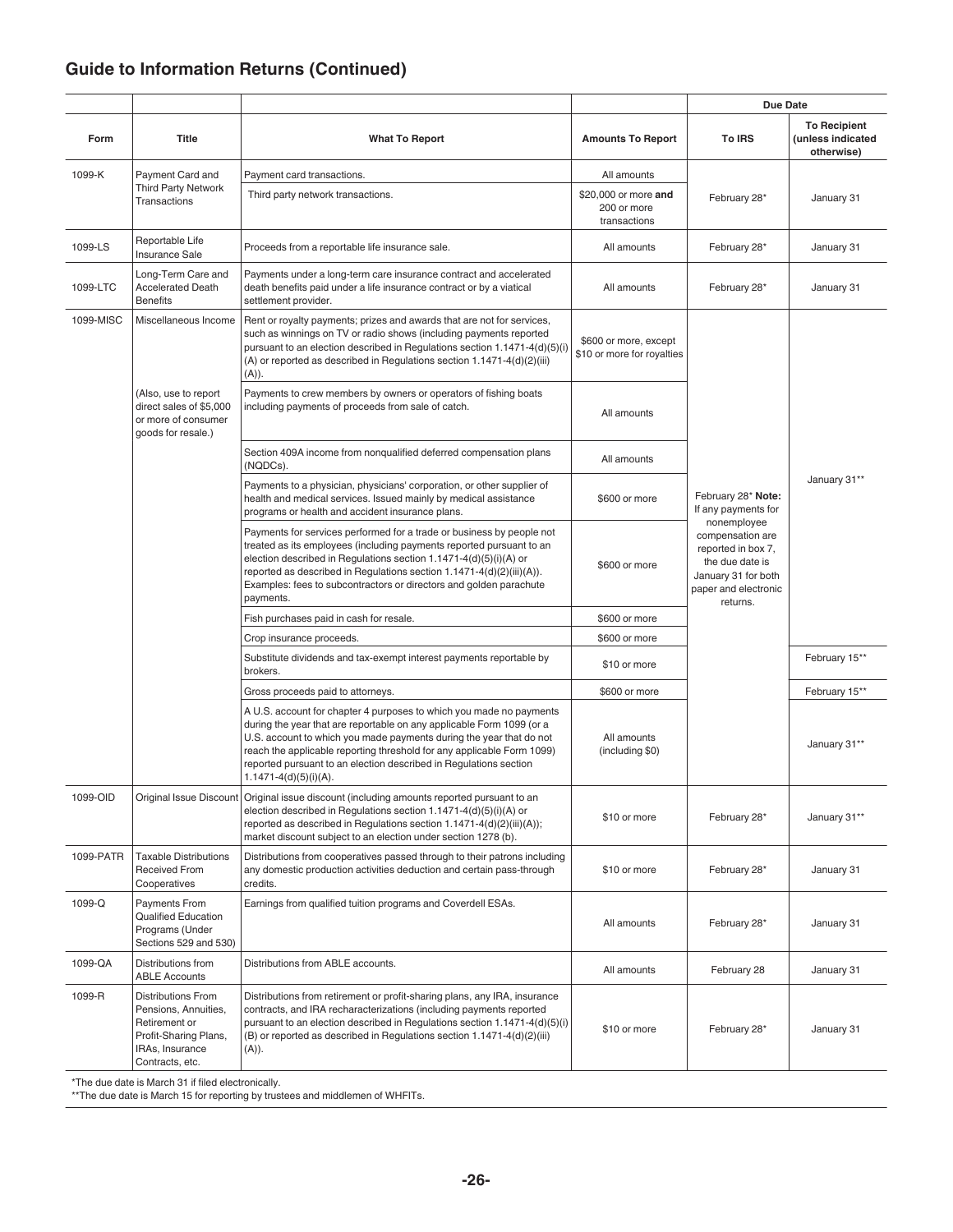# **Guide to Information Returns (Continued)**

|                                                    |                                                                                                                   |                                                                                                                                                                                                                                             |                                                                                                              | <b>Due Date</b> |                                                                                    |
|----------------------------------------------------|-------------------------------------------------------------------------------------------------------------------|---------------------------------------------------------------------------------------------------------------------------------------------------------------------------------------------------------------------------------------------|--------------------------------------------------------------------------------------------------------------|-----------------|------------------------------------------------------------------------------------|
| Form                                               | <b>Title</b>                                                                                                      | <b>What To Report</b>                                                                                                                                                                                                                       | <b>Amounts To Report</b>                                                                                     | To IRS          | <b>To Recipient</b><br>(unless indicated<br>otherwise)                             |
| 1099-S                                             | <b>Proceeds From Real</b><br><b>Estate Transactions</b>                                                           | Gross proceeds from the sale or exchange of real estate and certain<br>royalty payments.                                                                                                                                                    | Generally, \$600 or more                                                                                     | February 28*    | February 15                                                                        |
| 1099-SA                                            | Distributions From an<br>HSA, Archer MSA, or<br>Medicare Advantage<br><b>MSA</b>                                  | Distributions from an HSA, Archer MSA, or Medicare Advantage MSA.                                                                                                                                                                           | All amounts                                                                                                  | February 28*    | January 31                                                                         |
| 1099-SB                                            | Seller's Investment in<br>Life Insurance<br>Contract                                                              | Seller's investment in a life insurance contract as determined by the<br>issuer.                                                                                                                                                            | All amounts                                                                                                  | February 28*    | January 31                                                                         |
| 3921                                               | Exercise of an<br>Incentive Stock Option<br>Under Section 422(b)                                                  | Transfer of stock pursuant to the exercise of an incentive stock option<br>under section 422(b).                                                                                                                                            | All amounts                                                                                                  | February 28*    | January 31                                                                         |
| 3922                                               | <b>Transfer of Stock</b><br>Acquired Through an<br><b>Employee Stock</b><br>Purchase Plan Under<br>Section 423(c) | Transfer of stock acquired through an employee stock purchase plan<br>under section 423(c).                                                                                                                                                 | All amounts                                                                                                  | February 28*    | January 31                                                                         |
| 5498                                               | <b>IRA Contribution</b><br>Information                                                                            | Contributions (including rollover contributions) to any individual retirement<br>arrangement (IRA), including a SEP, SIMPLE, and Roth IRA; Roth<br>conversions; IRA recharacterizations; and the fair market value (FMV) of<br>the account. | All amounts                                                                                                  | <b>May 31</b>   | (To Participant)<br>For FMV/RMD,<br>Jan 31:<br>For contributions.<br><b>May 31</b> |
| 5498-ESA                                           | Coverdell ESA<br>Contribution<br>Information                                                                      | Contributions (including rollover contributions) to a Coverdell ESA.                                                                                                                                                                        | All amounts                                                                                                  | <b>May 31</b>   | April 30                                                                           |
| 5498-QA                                            | <b>ABLE Account</b><br>Contributions<br>Information                                                               | Contributions (including rollover contributions) to an ABLE account.                                                                                                                                                                        | All amounts                                                                                                  | May 31          | March 15                                                                           |
| 5498-SA                                            | HSA, Archer MSA, or<br>Medicare Advantage<br><b>MSA</b> Information                                               | Contributions to an HSA (including transfers and rollovers) or Archer<br>MSA and the FMV of an HSA, Archer MSA, or Medicare Advantage MSA.                                                                                                  | All amounts                                                                                                  | <b>May 31</b>   | (To Participant)<br><b>May 31</b>                                                  |
| $W-2G$                                             | Certain Gambling<br>Winnings                                                                                      | Gambling winnings from horse racing, dog racing, jai alai, lotteries, keno,<br>bingo, slot machines, sweepstakes, wagering pools, poker tournaments,<br>etc.                                                                                | Generally, \$600 or<br>more; \$1,200 or more<br>from bingo or slot<br>machines; \$1,500 or<br>more from keno | February 28*    | January 31                                                                         |
| *The due date is March 31 if filed electronically. |                                                                                                                   |                                                                                                                                                                                                                                             |                                                                                                              |                 |                                                                                    |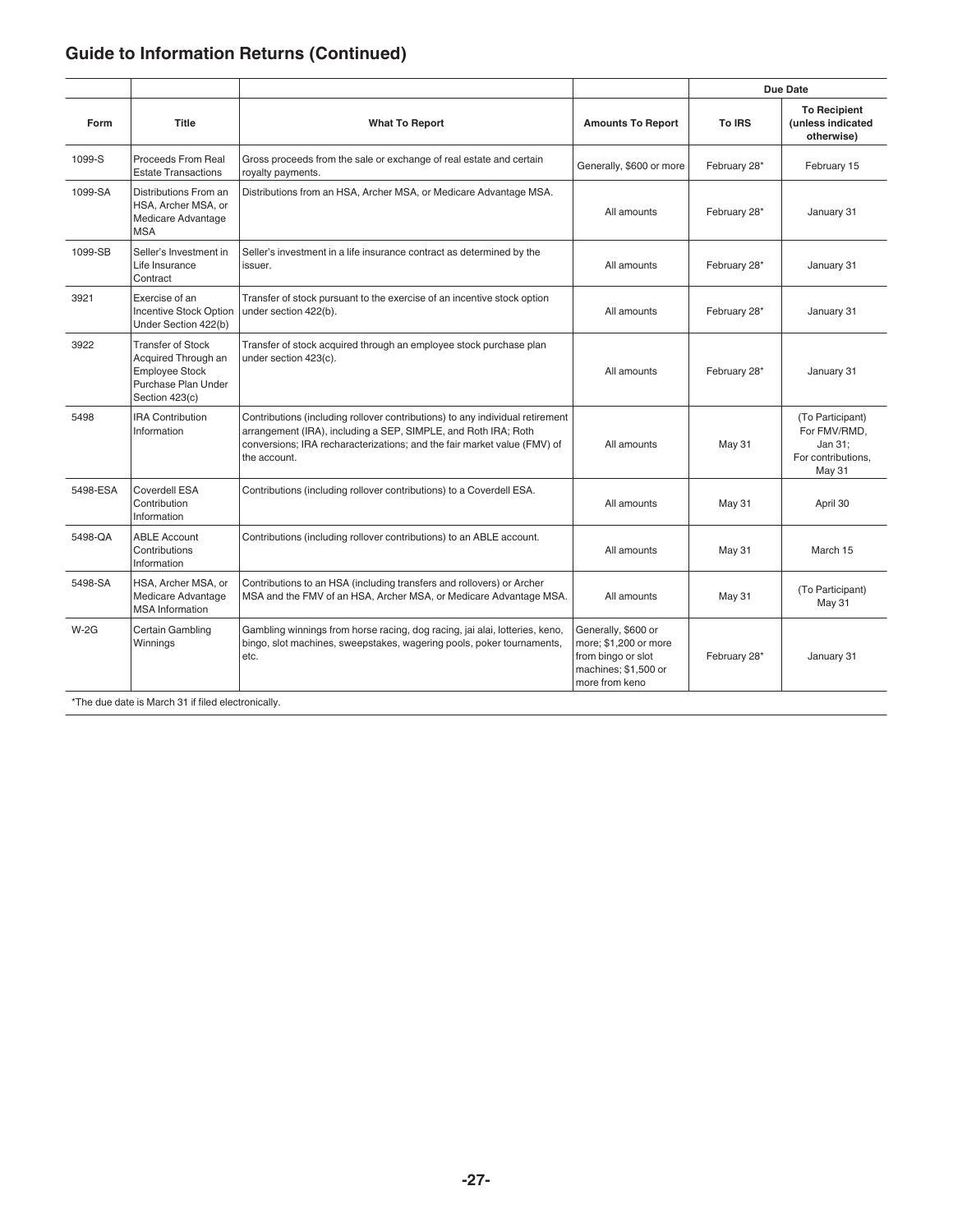**Types of Payments Below is an alphabetic list of some payments and the forms to file and report them on. However, it is not a complete list of all payments, and the absence of a payment from the list does not indicate that the payment is not reportable. For instructions on a specific type of payment, see the separate instructions in the form(s) listed.**

**Type of Payment Report on Form**

| ABLE accounts:                                                 |            |
|----------------------------------------------------------------|------------|
| Contributions                                                  | 5498-QA    |
| Distributions                                                  | 1099-QA    |
| Abandonment                                                    | 1099-A     |
| Accelerated death benefits                                     | 1099-LTC   |
| Acquisition of control                                         | 1099-CAP   |
| Agriculture payments                                           | 1099-G     |
| Allocated tips                                                 | $W-2$      |
| Alternate TAA payments                                         | 1099-G     |
| Annuities                                                      | 1099-R     |
| Archer MSAs:                                                   |            |
| Contributions                                                  | 5498-SA    |
| Distributions                                                  | 1099-SA    |
| Attorney, fees and gross                                       |            |
| proceeds                                                       | 1099-MISC  |
| Auto reimbursements, employee                                  | $W-2$      |
| Auto reimbursements,                                           |            |
| nonemployee                                                    | 1099-MISC  |
| Awards, employee                                               | $W-2$      |
| Awards, nonemployee                                            | 1099-MISC  |
| Barter exchange income                                         | 1099-B     |
| Bond tax credit                                                | 1097-BTC   |
| Bonuses, employee                                              | $W-2$      |
| Bonuses, nonemployee                                           | 1099-MISC  |
| Broker transactions                                            | 1099-B     |
| Cancellation of debt                                           | 1099-C     |
| Capital gain distributions                                     | 1099-DIV   |
| Car expense, employee                                          | $W-2$      |
| Car expense, nonemployee                                       | 1099-MISC  |
| Changes in capital structure<br>$\alpha$ , $\alpha$ , $\alpha$ | 1099-CAP   |
| Charitable gift annuities                                      | 1099-R     |
| Commissions, employee                                          | $W-2$      |
| Commissions, nonemployee                                       | 1099-MISC  |
| Commodities transactions                                       | 1099-B     |
| Compensation, employee                                         | $W-2$      |
| Compensation, nonemployee                                      | 1099-MISC  |
| Contributions of motor vehicles, boats,                        |            |
| and airplanes                                                  | 1098-C     |
| Cost of current life insurance                                 |            |
| protection                                                     | 1099-R     |
| Coverdell ESA contributions                                    | 5498-ESA   |
| Coverdell ESA distributions                                    | $1099 - Q$ |
| Crop insurance proceeds                                        | 1099-MISC  |
| Damages                                                        | 1099-MISC  |
| Death benefits                                                 | 1099-R     |

#### **Type of Payment Report on Form**

| Accelerated                                                                               | 1099-LTC            |
|-------------------------------------------------------------------------------------------|---------------------|
| Debt cancellation                                                                         | 1099-C              |
| Dependent care payments                                                                   | $W-2$               |
| Direct rollovers                                                                          | 1099-Q.             |
|                                                                                           | 1099-R.             |
|                                                                                           | 5498                |
| Direct sales of consumer products for                                                     |                     |
| <b>resale</b>                                                                             | 1099-MISC           |
| Directors' fees<br>Discharge of indebtedness                                              | 1099-MISC<br>1099-C |
| Dividends                                                                                 | 1099-DIV            |
| Donation of motor vehicle<br>J.                                                           | 1098-C              |
| Education loan interest                                                                   | 1098-E              |
| Employee business expense                                                                 |                     |
| reimbursement                                                                             | $W-2$               |
| Employee compensation                                                                     | $W-2$               |
| Excess deferrals, excess contributions,                                                   |                     |
| distributions of with a series of the series of the series of the series of the series of | 1099-R              |
| Exercise of incentive stock option under                                                  |                     |
| section $422(b)$                                                                          | 3921                |
| Fees, employee                                                                            | $W-2$               |
| Fees, nonemployee                                                                         | 1099-MISC           |
| Fishing boat crew members                                                                 |                     |
| $proceeds$                                                                                | 1099-MISC           |
| Fish purchases for cash                                                                   | 1099-MISC           |
| Foreclosures<br>L.                                                                        | 1099-A              |
| Foreign persons' income                                                                   | 1042-S              |
| $401(k)$ contributions                                                                    | $W-2$               |
| $404(k)$ dividend $\ldots$ $\ldots$ $\ldots$<br>l,                                        | 1099-DIV            |
| Gambling winnings                                                                         | $W-2G$              |
| Golden parachute, employee<br>l,                                                          | $W-2$               |
| Golden parachute,                                                                         |                     |
| nonemployee                                                                               | 1099-MISC           |
| Grants, taxable                                                                           | 1099-G              |
| Health care services                                                                      | 1099-MISC           |
| Health coverage tax credit (HCTC)                                                         |                     |
| advance payments                                                                          | 1099-H              |
| Health savings accounts:                                                                  |                     |
| Contributions<br>Distributions                                                            | 5498-SA<br>1099-SA  |
| Income attributable to domestic                                                           |                     |
| production activities, deduction                                                          |                     |
| for<br>.                                                                                  | 1099-PATR           |
| Income tax refunds, state and                                                             |                     |
| $local$                                                                                   | 1099-G              |
| Indian gaming profits paid to tribal                                                      |                     |
| members                                                                                   | 1099-MISC           |
| Interest income                                                                           | 1099-INT            |
| Tax-exempt                                                                                | 1099-INT            |
| Interest, mortgage                                                                        | 1098                |
| IRA contributions                                                                         | 5498                |
| IRA distributions                                                                         | 1099-R              |
| Life insurance contract                                                                   | 1099-R.             |
| distributions                                                                             | 1099-LTC            |
| Liquidation, distributions in                                                             | 1099-DIV            |
| Loans, distribution from pension                                                          |                     |
| plan                                                                                      | 1099-R              |
| Long-term care benefits                                                                   | 1099-LTC            |
| Medicare Advantage MSAs:                                                                  |                     |
| Contributions                                                                             | 5498-SA             |
| Distributions                                                                             | 1099-SA             |
| Medical services                                                                          | 1099-MISC           |
| Mileage, employee                                                                         | $W-2$               |
| Mileage, nonemployee                                                                      | 1099-MISC           |
| Military retirement                                                                       | 1099-R              |
| Mortgage assistance payments                                                              | 1098-MA             |

#### **Type of Payment Report on Form**

| Mortgage interest research and a series of the Mortgage                                                                                                                                                                       | 1098                 |
|-------------------------------------------------------------------------------------------------------------------------------------------------------------------------------------------------------------------------------|----------------------|
| Moving expense $\ldots$                                                                                                                                                                                                       | $W-2$                |
| Nonemployee compensation                                                                                                                                                                                                      | 1099-MISC            |
| Nonqualified deferred compensation:                                                                                                                                                                                           |                      |
| Beneficiary                                                                                                                                                                                                                   | 1099-R<br>$W-2$      |
| Employee<br>Nonemployee                                                                                                                                                                                                       | 1099-MISC            |
| Original issue discount (OID)                                                                                                                                                                                                 | 1099-OID             |
| Tax-exempt OID                                                                                                                                                                                                                | 1099-OID             |
| Patronage dividends                                                                                                                                                                                                           | 1099-PATR            |
| Payment card transactions                                                                                                                                                                                                     | 1099-K               |
| Pensions                                                                                                                                                                                                                      | 1099-R               |
| l,<br>Points                                                                                                                                                                                                                  | 1098                 |
| ï<br>Prizes, employee                                                                                                                                                                                                         | $W-2$                |
| Prizes, nonemployee                                                                                                                                                                                                           | 1099-MISC            |
| Profit-sharing plan                                                                                                                                                                                                           | 1099-R               |
| Punitive damages                                                                                                                                                                                                              | 1099-MISC            |
| Qualified longevity annuity                                                                                                                                                                                                   |                      |
| contract                                                                                                                                                                                                                      | 1098-Q               |
| Qualified plan distributions                                                                                                                                                                                                  | 1099-R               |
| Qualified tuition program                                                                                                                                                                                                     |                      |
| payments                                                                                                                                                                                                                      | 1099-Q               |
| Real estate transactions                                                                                                                                                                                                      | 1099-S               |
| Recharacterized IRA                                                                                                                                                                                                           | 1099-R.              |
| contributions                                                                                                                                                                                                                 | 5498                 |
| Refund, state and local tax                                                                                                                                                                                                   | 1099-G               |
| Rents                                                                                                                                                                                                                         | 1099-MISC            |
| Reportable policy sale                                                                                                                                                                                                        | 1099-LS              |
| Retirement                                                                                                                                                                                                                    | 1099-R               |
| Roth conversion IRA                                                                                                                                                                                                           |                      |
| $contributions$                                                                                                                                                                                                               | 5498                 |
| Roth conversion IRA                                                                                                                                                                                                           |                      |
| distributions and a series of the series of the series of the series of the series of the series of the series                                                                                                                | 1099-R               |
| Roth IRA contributions                                                                                                                                                                                                        | 5498                 |
| Roth IRA distributions                                                                                                                                                                                                        | 1099-R               |
| Royalties                                                                                                                                                                                                                     | 1099-MISC,<br>1099-S |
| Timber, pay-as-cut contract                                                                                                                                                                                                   | 1099-S               |
| Sales:                                                                                                                                                                                                                        |                      |
| Real estate                                                                                                                                                                                                                   | 1099-S               |
| Securities                                                                                                                                                                                                                    | 1099-B               |
| Section 1035 exchange $\ldots$                                                                                                                                                                                                | 1099-R               |
| Seller's investment in life insurance                                                                                                                                                                                         |                      |
| contract                                                                                                                                                                                                                      | 1099-SB              |
| SEP contributions                                                                                                                                                                                                             | W-2, 5498            |
| SEP distributions research and set of the set of the set of the set of the set of the set of the set of the set of the set of the set of the set of the set of the set of the set of the set of the set of the set of the set | 1099-R               |
| Severance pay research and several services                                                                                                                                                                                   | $W-2$                |
| Sick pay $\cdots$                                                                                                                                                                                                             | $W-2$                |
| SIMPLE contributions                                                                                                                                                                                                          | W-2, 5498            |
| SIMPLE distributions                                                                                                                                                                                                          | 1099-R               |
| Student loan interest                                                                                                                                                                                                         | 1098-E               |
| Substitute payments in lieu of dividends                                                                                                                                                                                      |                      |
| or tax-exempt interest                                                                                                                                                                                                        | 1099-MISC            |
| Supplemental unemployment                                                                                                                                                                                                     | $W-2$                |
| Tax refunds, state and local                                                                                                                                                                                                  | 1099-G               |
| Third party network transactions                                                                                                                                                                                              | 1099-K               |
| Tips and an analyzing and a strategies                                                                                                                                                                                        | $W-2$                |
| Traditional IRA contributions                                                                                                                                                                                                 | 5498                 |
| <b>Traditional IRA distributions</b><br>and and                                                                                                                                                                               | 1099-R               |
| Transfer of stock acquired through an                                                                                                                                                                                         |                      |
| employee stock purchase plan under                                                                                                                                                                                            |                      |
| section $423(c)$                                                                                                                                                                                                              | 3922                 |
| Tuition descriptions and a series of the Tui                                                                                                                                                                                  | 1098-T               |
| Unemployment benefits                                                                                                                                                                                                         | 1099-G               |
| Vacation allowance, employee                                                                                                                                                                                                  | $W-2$                |
| Vacation allowance,                                                                                                                                                                                                           |                      |
| nonemployee                                                                                                                                                                                                                   | 1099-MISC            |
| Wages                                                                                                                                                                                                                         | $W-2$                |